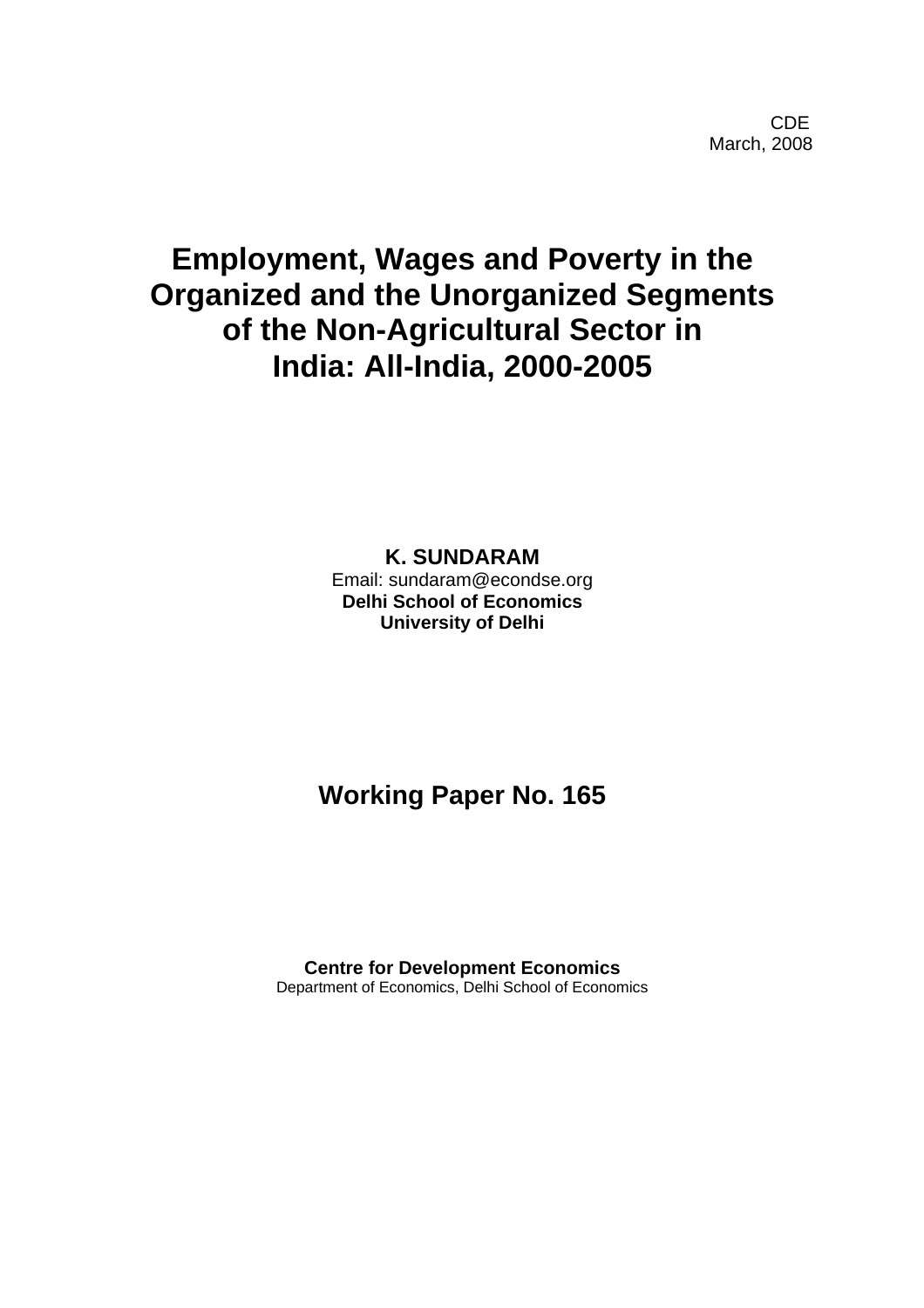**Employment, Wages and Poverty in the Organized and the Unorganized Segments of the Non-Agricultural Sector in India: All-India, 2000-2005** 

# **K. SUNDARAM\* Centre for Development Economics Delhi School of Economics Delhi 110007**

**(March 2008)** 

\* E-mail: sundaram@econdse.org

Useful comments and suggestions from my colleague Aditya Bhattacharjea are gratefully acknowledged. The usual disclaimers apply.

The author is grateful to Mr. Sanjeev Sharma, Senior Systems Administrator, Centre for Development Economics, Delhi School of Economics, for excellent programming support. Grateful thanks are also due to Mr. Surjeet Singh of the Centre for Development Economics, and, to Ms. Shashi Patwal of the Department of Economics, Delhi School of Economics, for excellent secretarial support.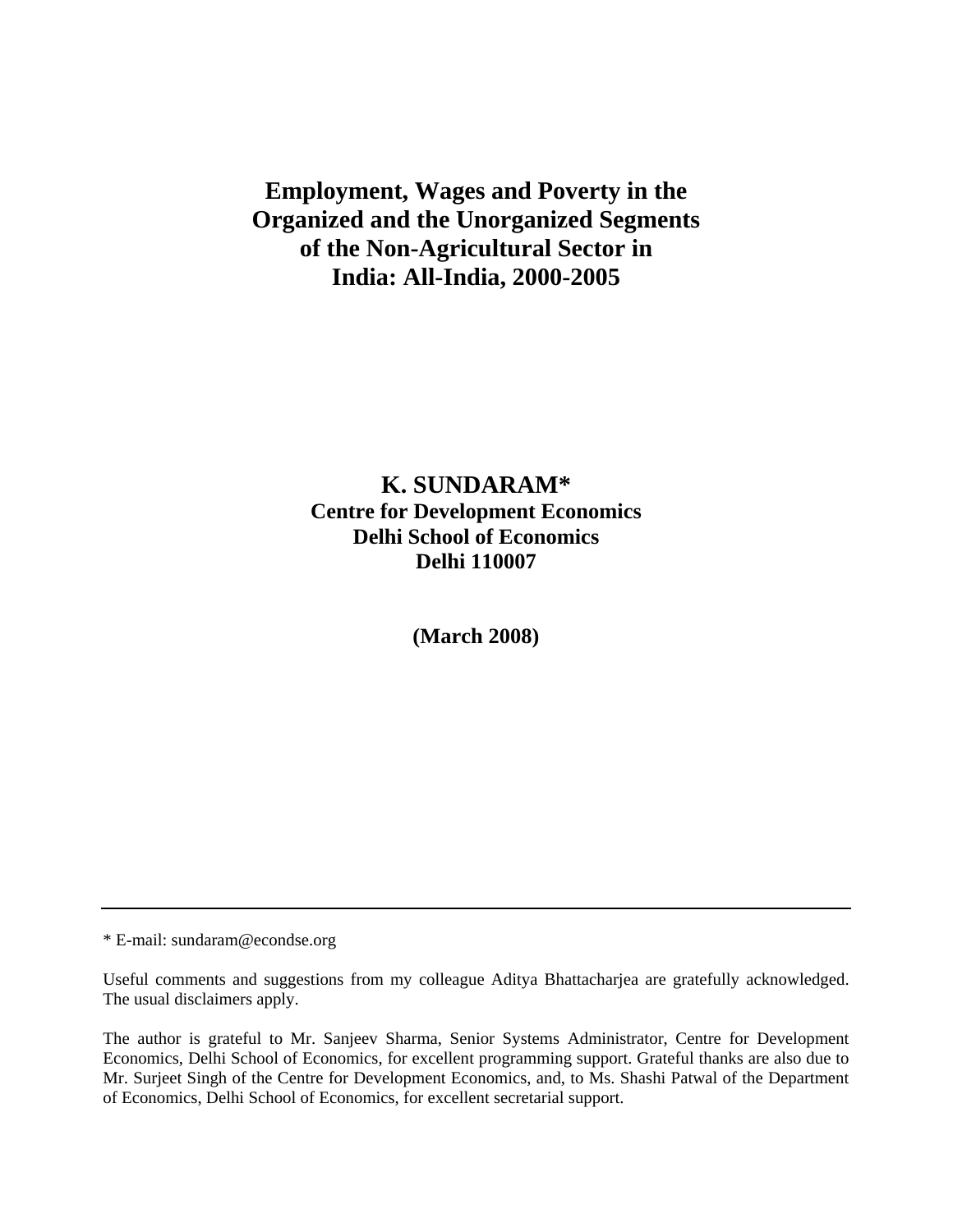#### **Abstract**

*Analysing the Unit Record Data from the NSS 55th and 61st Round Employment-Unemployment Surveys, the Organized Sector Workforce in non-agriculture is shown to be larger than the corresponding DGE&T estimates by 16.5 million in 2004-05 and to have increased by 5.4 million between 2000 and 2005 instead of the 1.6 decrease indicated by the corresponding DGE&T estimates. Examining some features of employment contracts of the regular wage/salary workers who account for 88 percent of the organized sector workforce, it is shown that between 14 to 27 million of the 41.5 million workers in organized non-agriculture are perhaps better labeled as Informal Workers who are without access to a set of social security benefits though they are located in the formal sector. Also presented are our estimates of workforce in the unorganized segment of non-agriculture in the country as a whole as also those in urban India who constitute the Urban Informal Sector. An analysis of labour productivity in the organized-unorganized segments of broad industry groups for 1999-2000 and 2004-05 is followed by an examination of differences across the organized-unorganized divide in average daily earnings and in the poverty status of adult workers in non-agricultural activities for 2004-05* 

*Key words: Employment in organized sector, Urban Informal Sector, Labour Productivity, Wage Differentials, Poverty status of workers.* 

*JEL Classification: I32, J21, J31*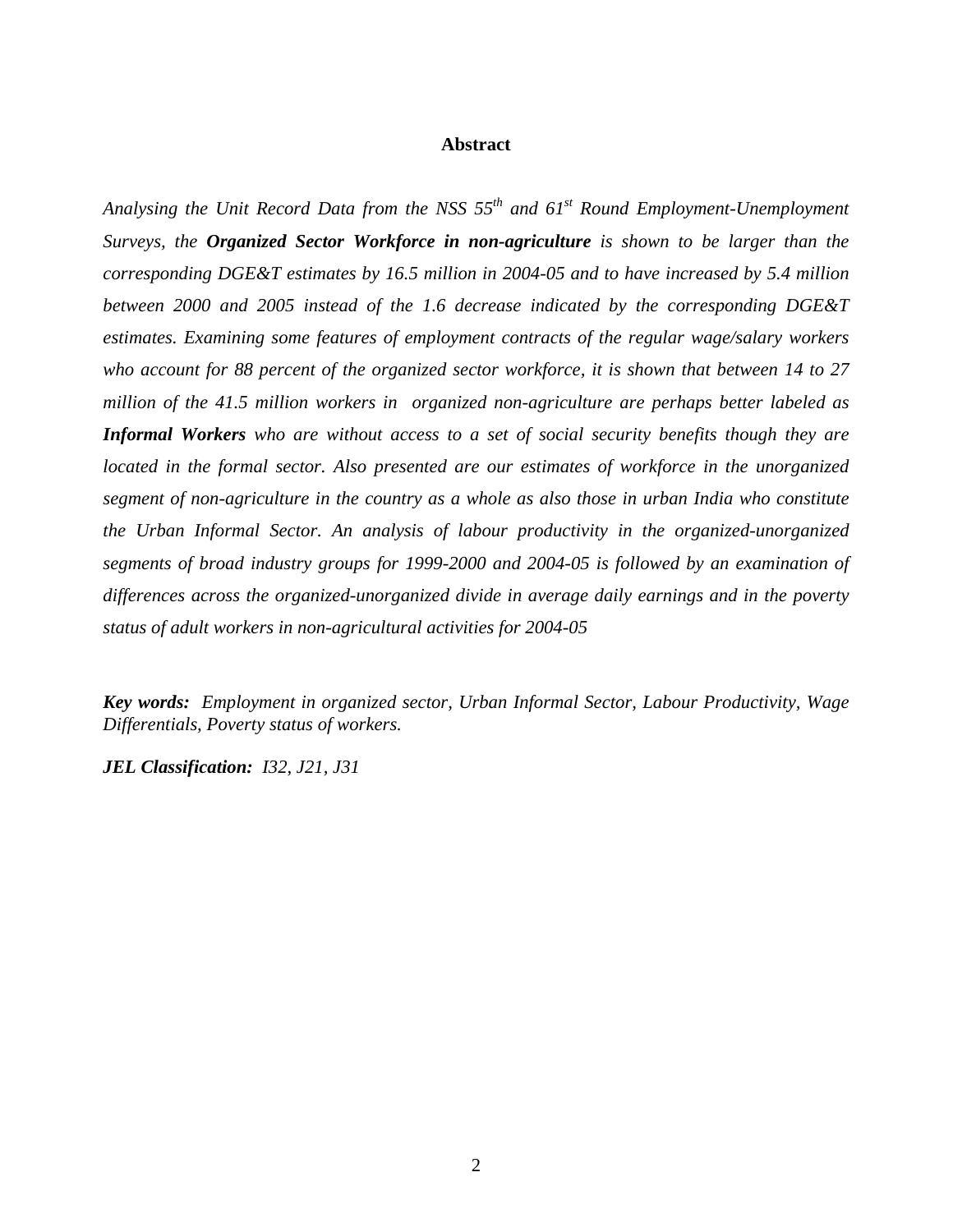This paper presents a set of estimates of employment in the organized non-agricultural sector in India for 1999-2000 and 2004-05 based on the  $55<sup>th</sup>$  and the  $61<sup>st</sup>$  Round NSS Employment-Unemployment Surveys. It is shown that **in sharp contrast to the gloomy picture of a decline** (by a little under 1.6 million) in organized sector employment in non-agricultural activities emerging from the widely used estimates of the Directorate-General Employment and Training (DGE&T estimates, for short) **between (31st March) 2000 and 2005, organized sector non-agricultural work force has increased by 5.4 million** over the same period. Our estimates also indicate that **employment in the organized manufacturing sector has grown by 2.4 million between (1st January) 2000 and 2005 as against** a mere 0.25 million rise shown by the Annual Survey of Industries (ASI, for short) and a **1 million decrease as per the DGE&T estimates.**

We also examine some features of employment contracts of the regular wage/salary workers (RWS workers, for short), who account for 88 percent of the organized non-agricultural sector workforce, with a focus on their access (or, absence thereof) to range of social security benefits such as pension/provident fund, gratuity, and health care and maternity benefits.

Using our estimate of organized sector employment and estimate of total employment by ruralurban location from our earlier paper (Sundaram, 2007b), we derive estimates of the Urban Informal Sector and of the total unorganized non-agricultural workforce. A similar analysis by industry divisions combined with the NAS-based estimates of net value added (NVA, for short) at constant 1999-2000 prices, separately for the organized and the unorganized segments, we present, for broad Industry Divisions yields estimates of labour productivity (NVA per worker) in the two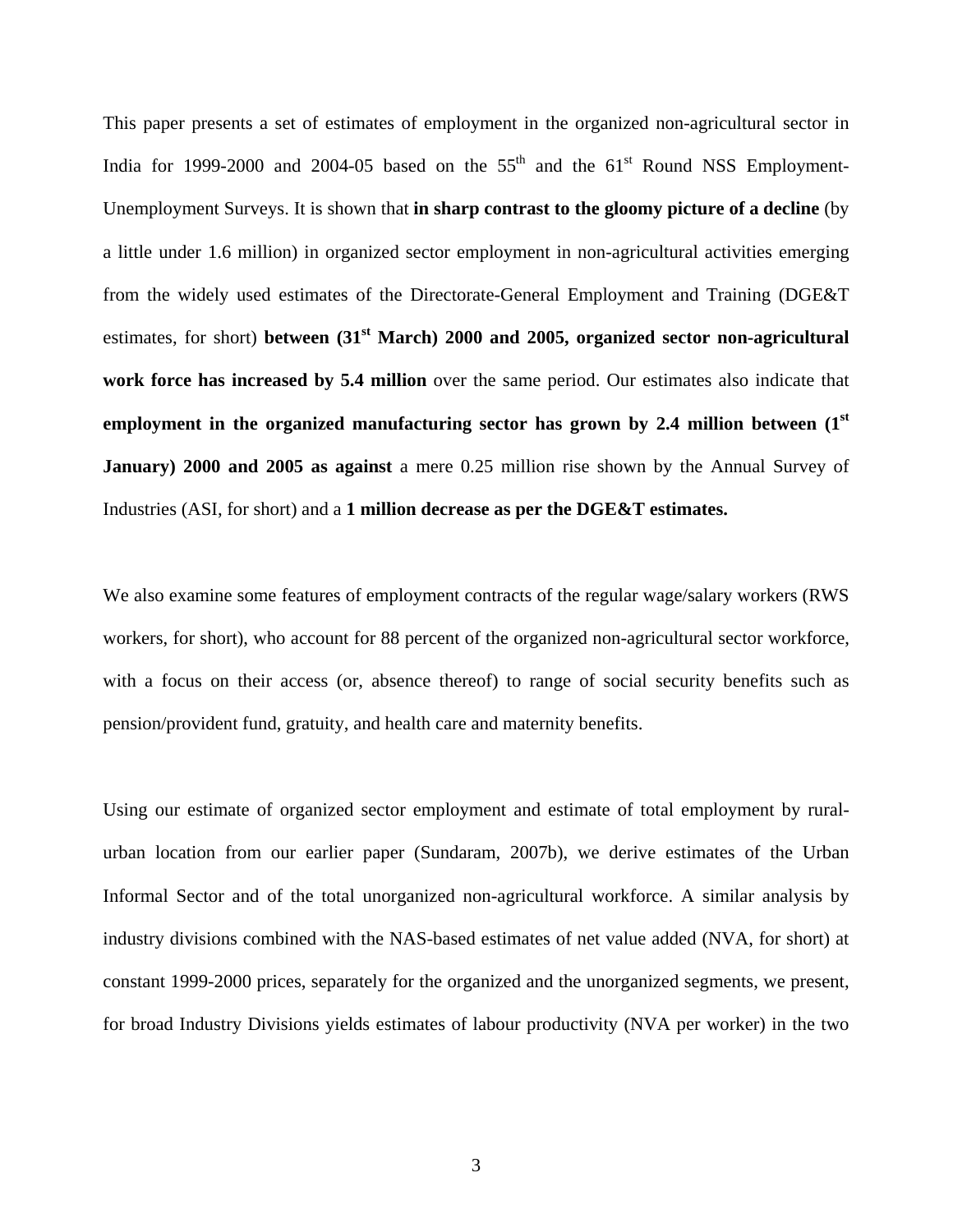segments for 1999-2000 and 2004-05. We follow this up with an examination of differences across the organized/un-organized divide in average daily earnings and in the poverty status of workers.

#### **I Database**

First, a few words about the ambit of the organized sector and its approximation in the data base used in this paper.

In terms of forms of organization, Government, Public Sector enterprises, Public Private Limited Companies and Co-operative Societies, taken together with proprietory/partnership enterprises falling within the ambit of the Factory Sector, corresponds to the coverage of the organized sector in the National Accounts Statistics (NAS, for short)<sup>1</sup>.

The results in this paper are principally based on an analysis of the Unit Record Data from the NSS  $55<sup>th</sup>$  Round (1999-2000) and the NSS  $61<sup>st</sup>$  Round (2004-05) Employment-Unemployment Surveys (EUS, for short).

In both surveys, a set of questions about the forms of organization of enterprise (called enterprise type) in which a **usual (principal) status worker in non-agricultural activities** is at work<sup>[2](#page-43-1)</sup>,  $\frac{3}{2}$  $\frac{3}{2}$  $\frac{3}{2}$ .

In the NSS  $55<sup>th</sup>$  Round EUS, the codes used for the enterprise type distinguished, besides proprietary enterprises (separately by males and females) and partnership enterprises (with a distinction between those formed with members of the same household and those with members of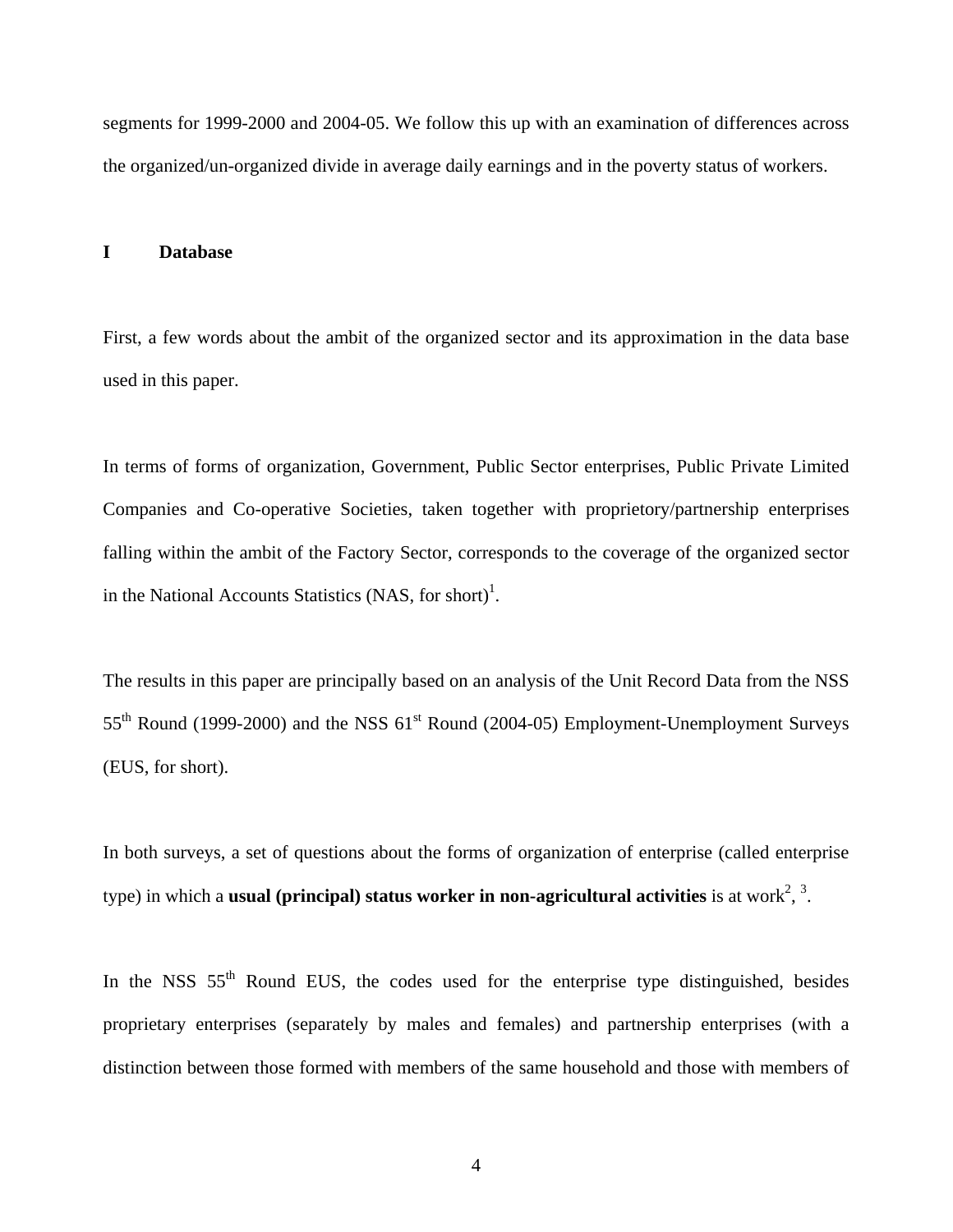other households), enterprises in the public sector (Code 5), a category called 'Semi-public' enterprises (Code 6) and, others (including co-operative society, public limited company, private limited company and other units covered under ASI (Annual Survey of Industries) (Code 7). Correctly classified, all enterprises with Codes 5, 6 and 7, taken together, will correspond to the organized sector as per NAS<sup>[4](#page-43-3)</sup>. In the NSS  $61<sup>st</sup>$  Round, while enterprises in the Government/Public sector (Code 5); public/private limited companies (Code 6); and, cooperative societies, trust/other non-profit institutions (Code 7) are distinguished, other units covered under ASI are not separately coded. However, such units can be identified by the responses to industry of attachment (as per NIC 1998), use of electricity in production and the number of workers in the enterprise where the worker is working. The estimated number of workers in such units, and of workers with enterprise type Code 5, 6 or 7, taken together, will yield an estimate of organized sector workforce conforming to the coverage of the organized sector in National Accounts Statistics.

Now, as is well known, the total population as estimated by the NSS Surveys are lower (sharply lower for urban India) than the Census-based estimates of population. Consequently, the Surveybased estimates of total workers in the organized sector will need to be appropriately scaled-up and, with the extent of under estimation of survey-based estimate of population (relative to Censusbased estimates) varying by gender and by rural-urban location, the scaling-up will need to be done separately for rural males, rural females, urban males and urban females and the all-areas estimate derived by aggregation. However, this will permit us to derive estimates of organized sector employment by gender and by rural-urban location. The widely-used DGE&T estimates of organized sector employment do not offer a rural-urban break-up.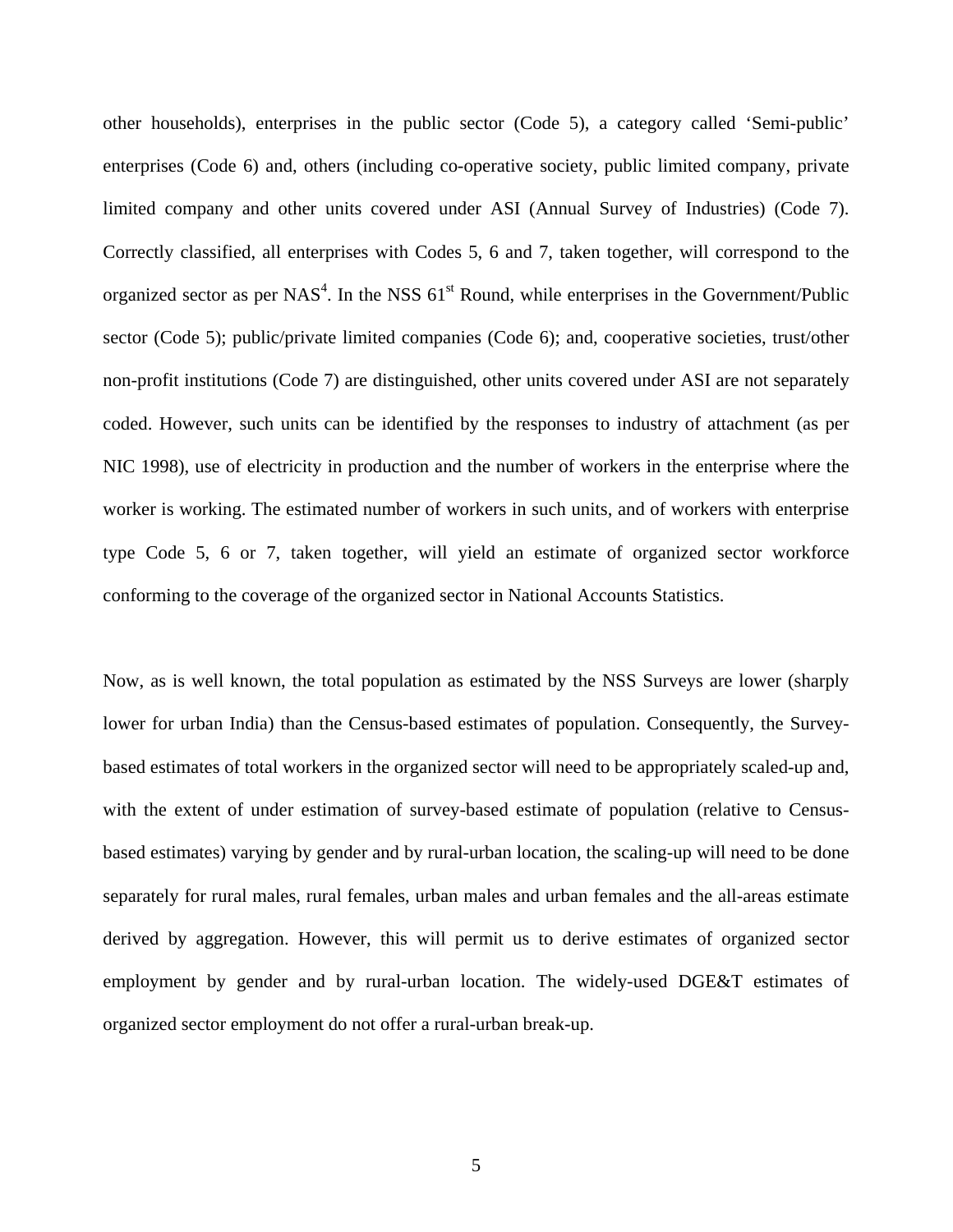Apart from the non-availability of rural-urban break-up, the DGE&T estimates carry the problems of coverage, response and of what may be called acknowledgement. Based on the employment returns which all public sector establishments and private sector establishments in non-agriculture employing 25 or more workers are obliged to file under the Employment-Exchanges (compulsory Notification of Vacancies) Act, 1959, there is, formally speaking, the issue of coverage of units in the organized sector with less than 25 workers for whom the filing of these returns is not obligatory. With little or no effort to pursue (much less prosecute and penalize) cases of non-filing of returns even in respect of larger units (including public sector units), the DGE&T employment is subject to the problem of non-responding units. And, with the significant liberalization of the regime of control and the emergence of private placement agencies and staff-selection/recruitment boards in public sector (from the perspective of notification of vacancies) there is a likelihood of this problem getting accentuated over time. Even in respect of the responding units, the prevailing set of labour laws could inhibit formal acknowledgement and reporting of its total workforce.

#### **II Organized Sector Employment: The Aggregate Picture**

The general perception of declining employment in the organized sector in India is shaped by the DGE&T estimates. As can be readily seen (Table 1), as per these estimates in the five years between  $(1<sup>st</sup> March)$  2000 and  $(1<sup>st</sup> March)$  2005, organized sector employment in non-agricultural activities declined by a little under 1.6 million. Almost all of this decline (1.3 million) has been in the Public Sector (including Government) with the private organized sector too recording a small (0.3 million) decline over this period.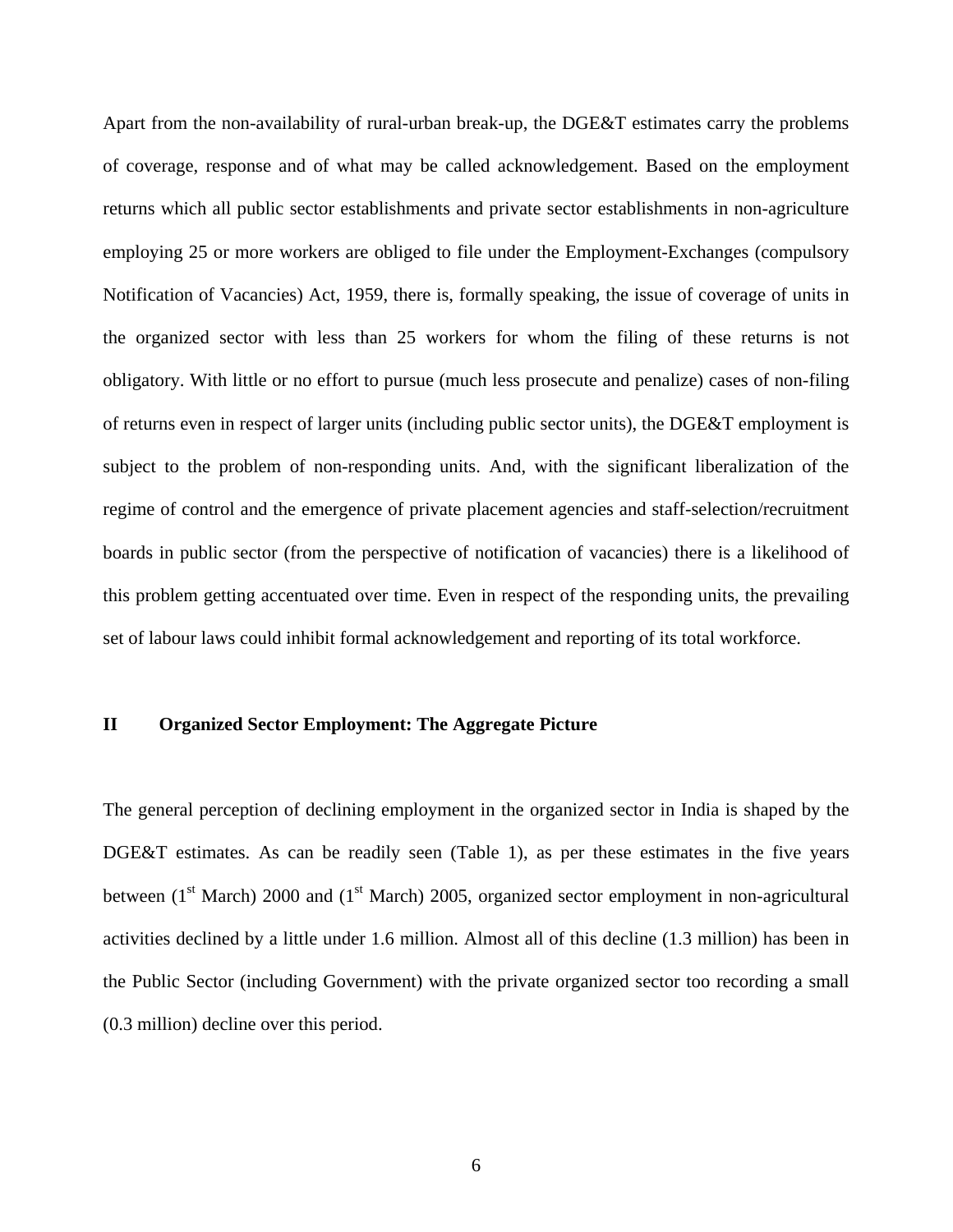Our first alternative estimate (Estimate 1) covers all workers in non-agricultural activities on the Usual Principal Status who report themselves to be employed in Government/Public Sector or Public/Private Limited Companies or Co-operative enterprises i.e. with enterprise type Codes 5, 6 or 7 in the two surveys. For convenience we call this aggregate the corporate segment of the organized sector. **In terms of levels, our estimate of workforce** in the **corporate segment of the organized sector** in **non-agricultural activities as on 1<sup>st</sup> January 2000** (the mid-point of the survey year July 1999-June 2000) is higher than the DGE&T estimates for  $(31<sup>st</sup> March)$  2000 **by a little over 5.7 million. The corresponding estimate for 2005, at 36.4 million, is higher than the DGE&T estimates by nearly 11.4 million. In terms** of **change** over the period 2000- 2005, **these estimates show an increase in organized sector (non-agricultural) employment of a shade under 4.1 millio[n5](#page-43-4) .** 

The above estimates for 2004-05 explicity excludes workers in proprietary/partnership enterprises that fall within the ambit of the Factories Act<sup>6</sup>. A correction for this gives rise to our second (conservative) estimate of organized sector employment (Estimate 2). This includes, in addition to all the workers covered under Estimate 1, workers in proprietary/partnership enterprises engaged in manufacturing using electricity **and** employing 20 or more workers. For 1999-2000, this adds a little over 2.1 million to the organized sector workforce and 3.0 million for 2004-05. Consequently, under our Estimate 2, the **increase** in organized sector non-agricultural employment between 2000 and 2005 is close to 4.9 million as against a 1.6 million **decrease** as per the DGE&T estimates.

Our final NSS-based estimate of organized sector employment (Estimate 3) also brings on board workers in proprietary/partnership enterprises engaged in manufacturing using electricity and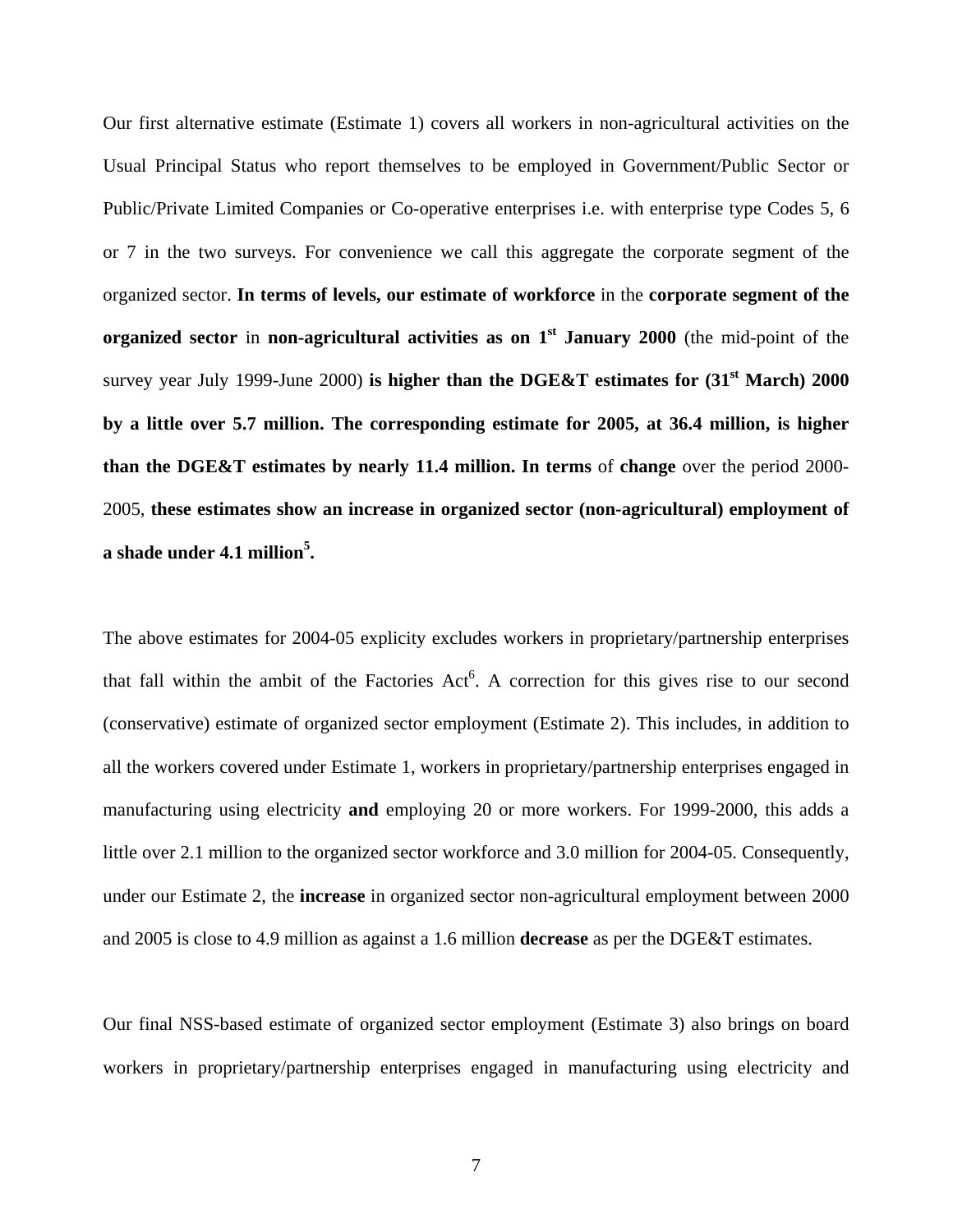employing 10-19 workers, in addition to all the workers covered by our Estimate 2. **As per this, organized sector employment in non-agricultural activities in 2005 was a little over 41.5 million i.e. 16.5 million more than the DGE&T estimates for that year[7](#page-43-6) .** Also, with parallel estimates for 2000 at 36.1 million, **our NSS-based estimates indicate an increase in organized sector employment of close to 5.4 million over the 2000-2005 quinquennuim.** Despite this increase in the number of workers, **the share of the organized sector in total non-agricultural employment** [placed at 159.9 million in 1999-2000 and at 199.2 million in 2004-05 (See Sundaram, 2007b)], records a decline from 22.6 percent in 2000 to 20.8 percent in 2005.

#### **III. Structure of Organized Sector Non-Agriculrural Workforce**

#### **III.1 Industrial Distribution**

As a prelude to our discussion of industrial distribution of the organized sector non-agricultural workforce, let us compare briefly our NSS-based estimates of employment in the organized Manufacturing sector with the corresponding estimates as per DGE&T and the Annual Survey of Industries. (See Table 2)

In terms of **levels**, for 1999-2000, the ASI estimate of workforce in the organized manufacturing sector is **higher** than the corresponding DGE&T estimate by 1.4 million. By 2004-05, this difference nearly doubles (2.7 million) so that, instead of a 1.0 million **decrease** in organized manufacturing sector employment as per the DGE&T estimates, the ASI estimates reveal an increase, albeit small, (0.25 million), between 2000 and 2005.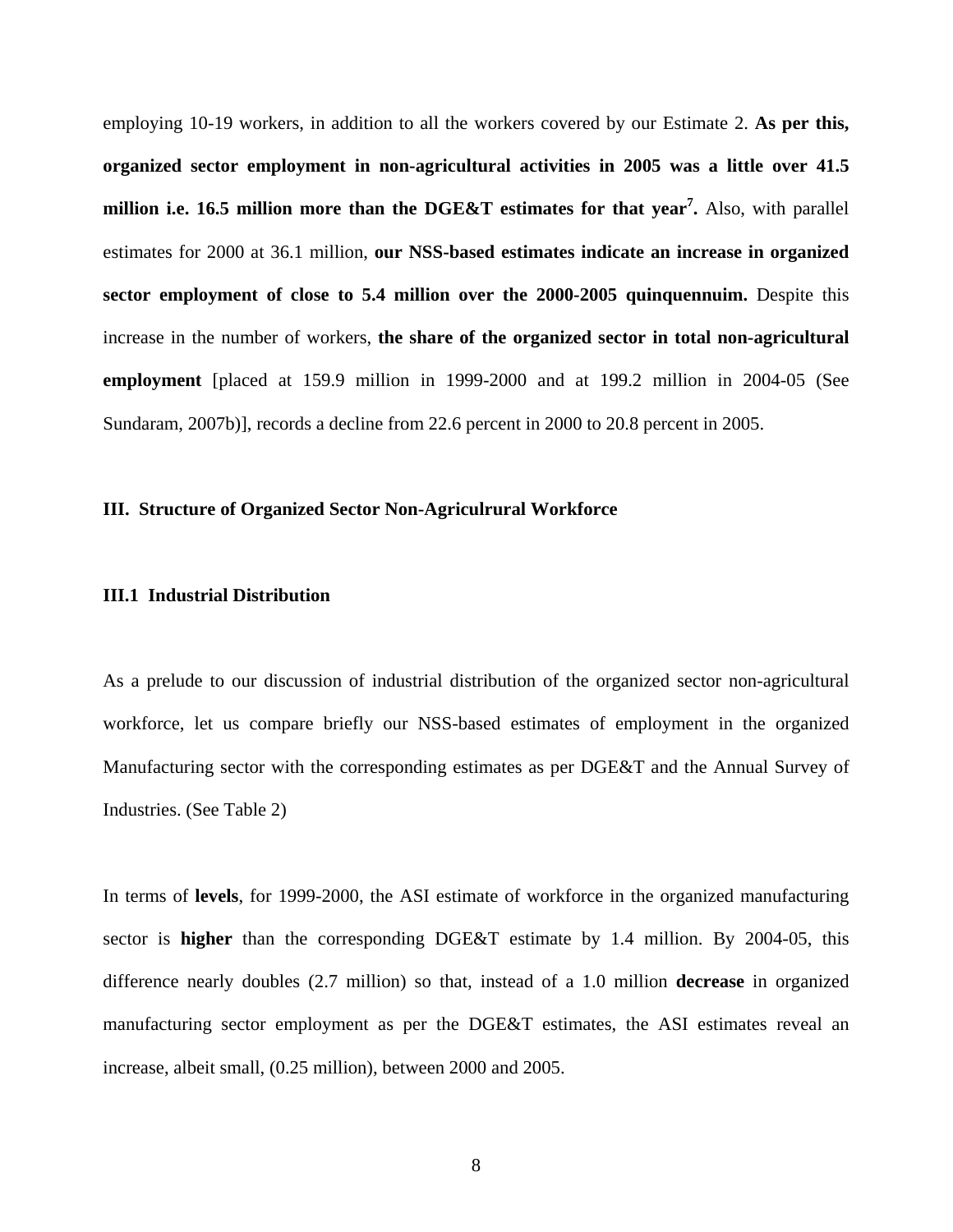For 1999-2000, our NSS Estimate 1 (formally covering 'other units covered under ASI besides public sector enterprises, 'semi-public' enterprises, public/private limited companies and cooperative societies) are **lower** than the ASI estimate and closer to but still lower than the DGE&T estimate for that year. But, our estimates 2 and 3 are higher than both the DGE&T and the ASI estimates for both years. In terms of **change** over the 2000-2005 quinquennium, while the DGE&T estimates indicate a **decrease** of nearly 1 million in organized sector Manufacturing employment, ASI estimates indicate a small rise of a shade under 0.25 million. In contrast, our NSS-based estimates for manufacturing employment in the corporate segment of the organized sector show an **increase** of a little over one million over the same period. Further, taking account of manufacturing employment in proprietary/partnership enterprises in the factory sector – the noncorporate factory sector, for short - **the increase in manufacturing employment in the organized** sector as per NSS estimates is close to 2.4 million in the first quinquinneum of 21<sup>st</sup> century. In terms of shares in total manufacturing employment, the organized sector share has gone down marginally - from 23.4 to 22.0 percent – between 2000 and 2005.

Comparable DGE&T and NSS-based estimates of organized sector non-agricultural workforce by broad Industry Divisions as per NIC 1987- the classification used by DGE&T – are presented for  $(31<sup>st</sup> March/1<sup>st</sup> January)$  2000 and 2005 in Table 3. As noted previously, our final NSS-based estimate (Estimate 3) of organized sector (non-agricultural) employment for 2000, at a little over 36 million is higher than the corresponding DGE&T estimate by 9.6 million, and, this gap between the two estimates widens substantially to a little over 16.5 million in 2005. In both years, two Industry divisions, namely, Manufacturing and Social Community and Personal Services, account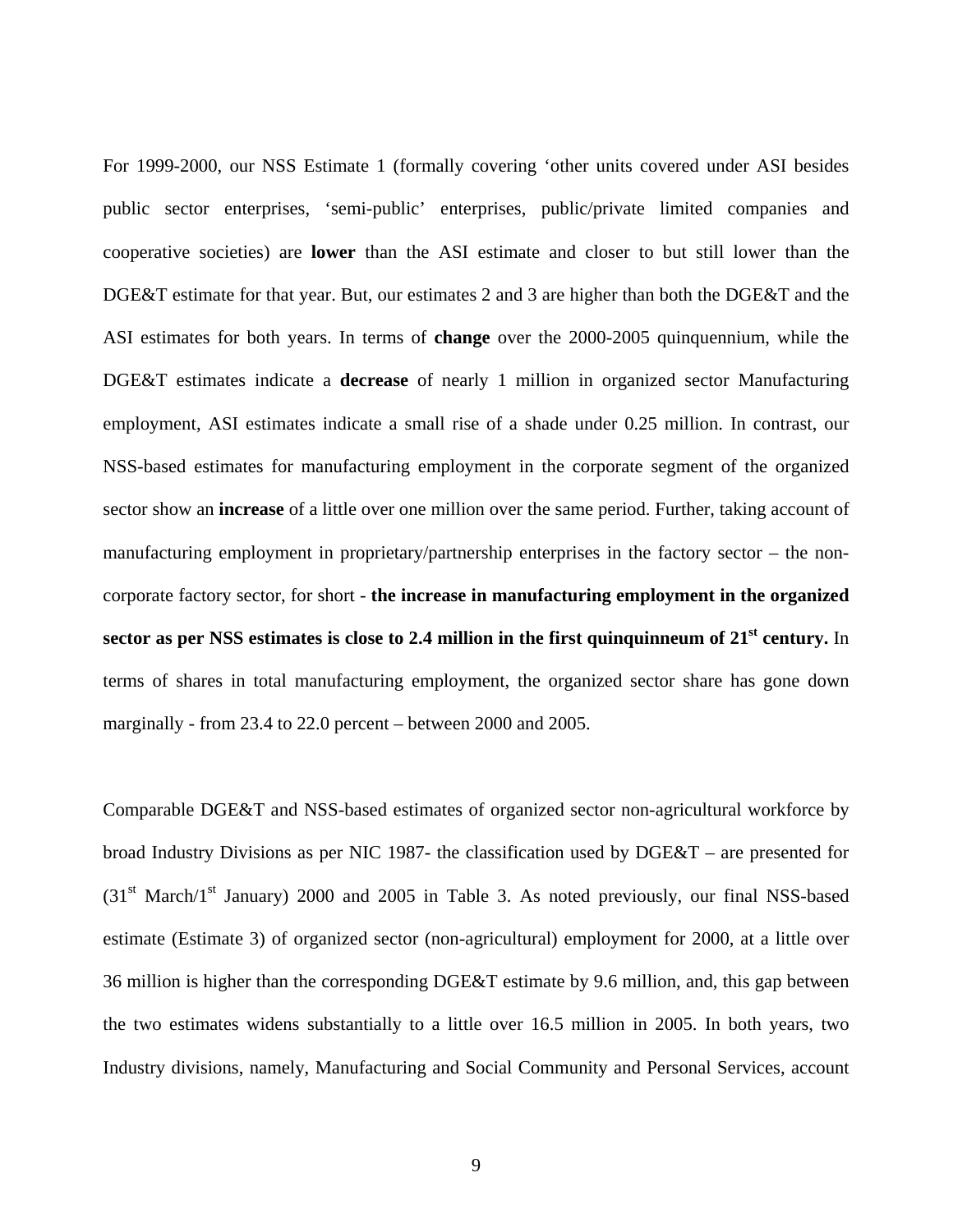for an over whelming majority of the divergence between the two estimates. In 2000, the divergence between the two estimates for employment in the organized manufacturing sector accounted for a little over 34 percent of the difference between the DGE&T and the NSS-based estimates of total organized non-agriculture employment. And the difference between the two sets of estimates for the Social, Community and Personal Services accounted for a further 53 percent of the overall difference between the DGE&T and the NSS-based estimate of organized sector nonagricultural employment. For 2005, the share of the manufacturing sector in the overall difference between the two estimate goes up to 40.4 percent while that of the Social, Community and Personal services sector comes down to 43.7 percent.

In terms of **change** over the period 2000-2005, we have already noted the contrasting trends emerging from the DGE&T estimates and NSS-based estimates in respect of organized sector manufacturing employment: an increase of a little under 2.4 million as per the NSS-based estimate compared to a decline by a little under 1 million as per DSE&T. Similar **directional difference between** the two sets of estimates also arise in respect of: Electricity, Gas and Water; Transport, Storage and Communications; and, the Social Community and Personal Services Sectors. In respect of two Industry Divisions – Mining and Quarrying and Finance, Insurance, Real Estate and Business Services – both data sets show a **rise** in organized sector employment. However, in both cases, the size of the increment is larger as per the NSS-based estimate. Surprisingly (given the robust growth in net value-added at constant 1999-2000 prices) both data sets indicate a **decline** in organized sector employment in construction. This decline is marginally sharper as per DGE&T. In respect of only one sector – Trade. Hotels and Restaurants – we have a situation where the DGE&T estimates indicate a rise in organized sector employment – albeit very small – and a **decrease** (by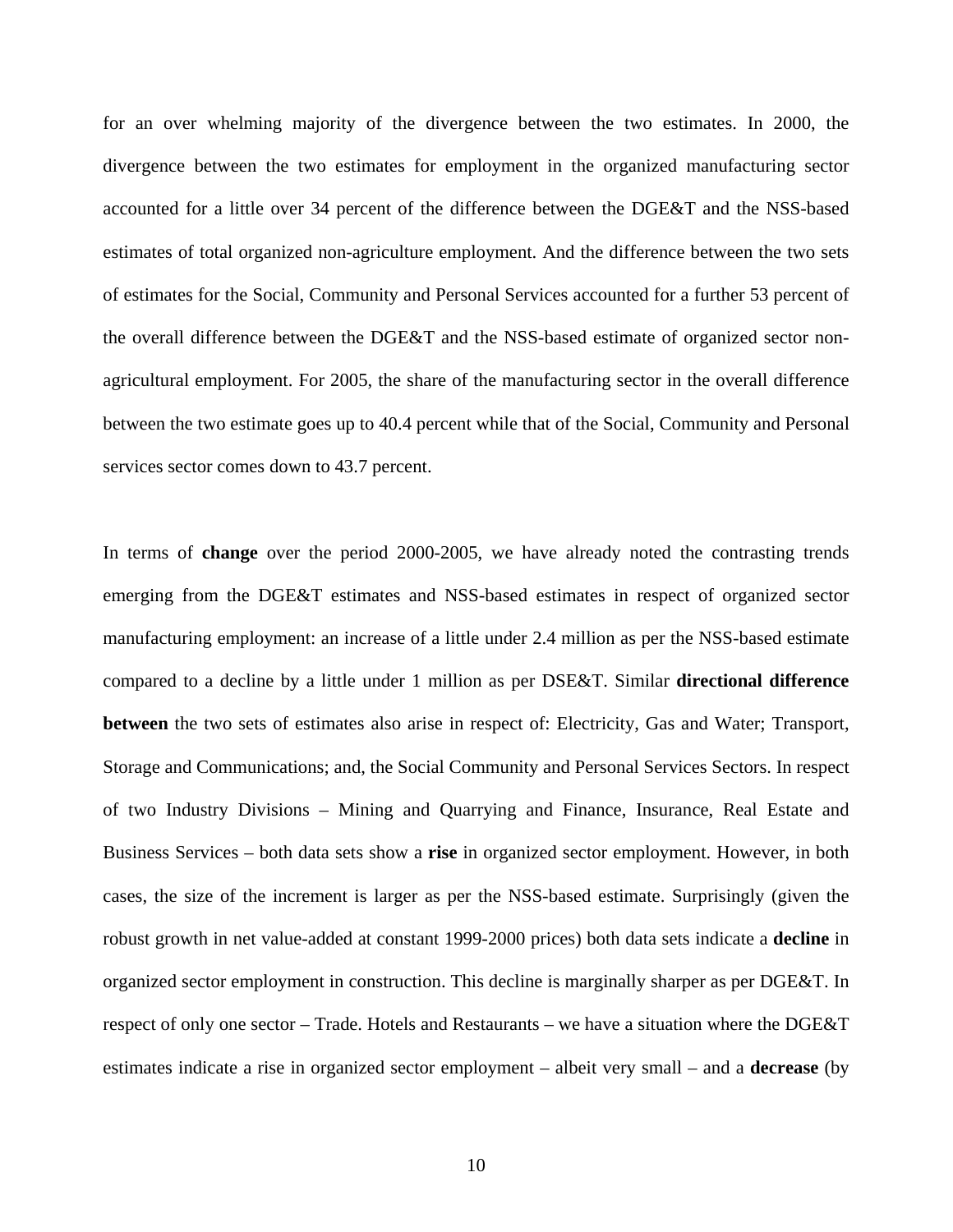about 0.25 million) as per the NSS-based estimate. This too does not gel well with the sharp rise in Net Value-Added (at 1999-2000 prices) in the organized segment of the Trade, Hotels and Restaurants sector. (See our subsequent discussion on labour productivity in the organized and the unorganized segments of the economy).

## **III.2 Gender and Rural-Urban Composition[8](#page-43-7)**

**In terms of gender composition, organized non-agricultural employment is overwhelmingly male** with less than 16 percent of them being female in 2000. Despite some rise between 2000 and 2005, the share of women in total organized sector non-agricultural employment was only marginally higher then 18 percent in 2005. Except in the case of Social, Community and Personal services (where the share of women workers in the organized segment was about 22 percent in 2000 and 26 percent in 2005), in all other industry groups the share of women workers was lower than that in the aggregate all-India organized non-agricultural employment. This share was less than 10 percent in Trade, Hotels and Restaurants; Transport, Communications and Storage; and, the Mining and Quarrying sectors; and, at a little 3 percent (5 percent) in 2000 (2005), the share was the lowest in Electricity, Gas and Water Supply.

**Organized sector employment is also predominantly urban.** The share of rural areas is less than 40 percent in all industry-groups except construction where a majority of organized sector workforce (as much as 71 percent in 2005) is located in rural areas. This (rural) share is about or less than one third in Manufacturing; and, the Transport, Communications and Storage Sector and 20 percent or less in Finance, Insurance, Real Estate and Business Services, and, in the Trade,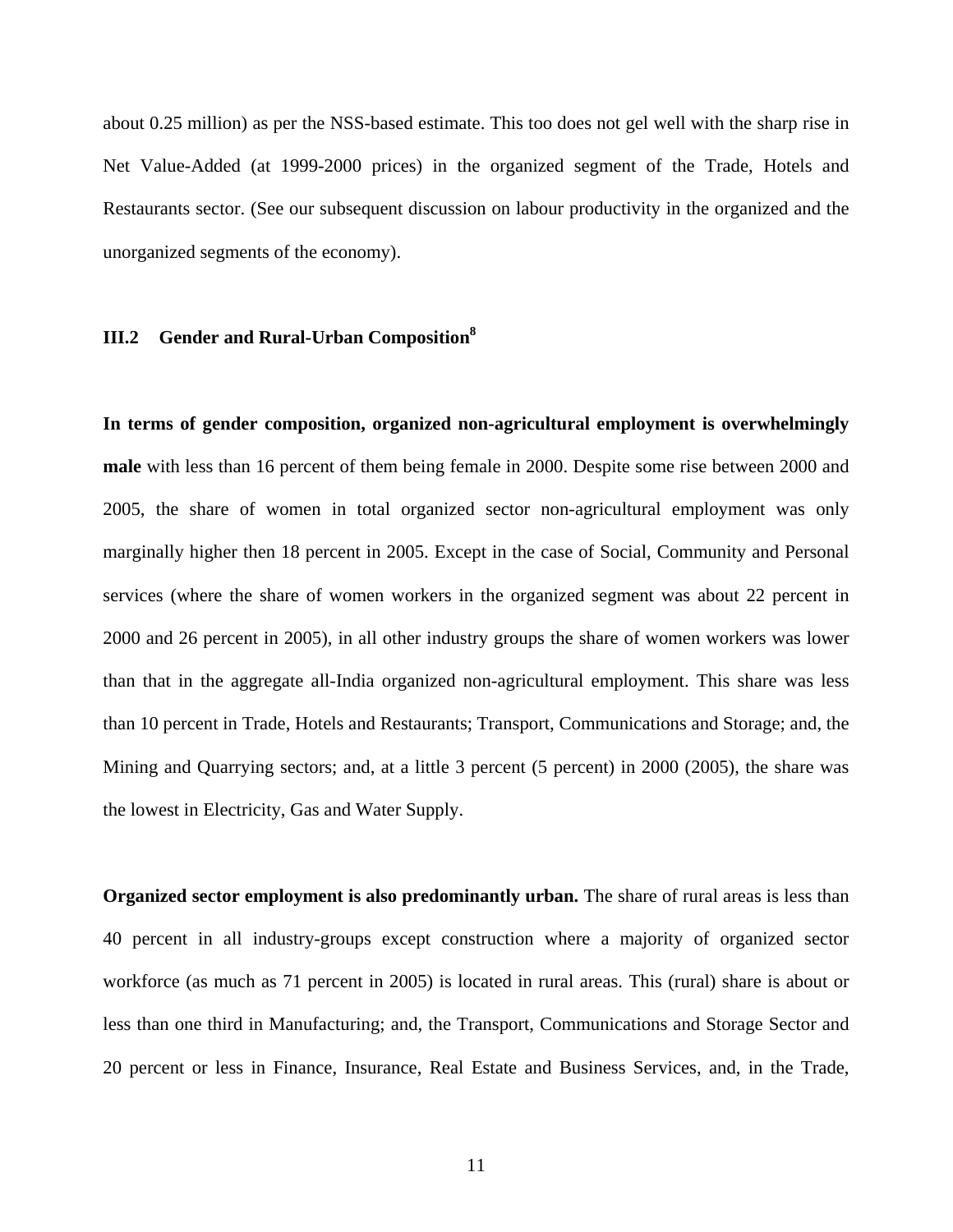Hotels and Restaurants Sector (in 1999-2000). Rural India has a less than 36 percent share in the aggregate organized sector non-agricultural employment in India and this is true for both 2000 and 2005.

Notwithstanding the dominant share of urban areas in the total organized sector non-agricultural employment, urban organized sector non-agricultural work force, at 26.6 million in 2004-05, accounted for barely one-fourth of the total urban non-agricultural workforce on the usual (principal plus subsidiary) status. Further, despite an increase of over 5 million in the number of organized sector workers (in non-agricultural) in Urban India between 2000 and 2005, the share of organized sector in total urban non-agricultural workforce declined from 26.6 to 25.3 percent between 2000 and 2005.

It is also possible to derive from the above the number of workers in the **Urban Informal Sector** defined as non-agricultural activities carried out in the unorganized sector in Urban areas. As we have shown elsewhere (Sundaram, 2007b), the total Urban workforce on the Usual (principal plus subsidiary) status totaled a little under 95.4 million in 1999-2000 (comprising 77.0 million male workers and 18.4 million female workers. Over the period 2000-2005, the total urban workforce increased to115.1 million (90.4 million male workers and 24.6 million female workers). Given the proportions in non-agricultural activities – roughly 94 percent of male workers and 82 percent of female workers – the total non-agricultural workforce in Urban India is estimated at 87.2 million for 1999-2000 and 105.1 million for 2004-05. A simple subtraction of our estimate of urban organized sector non-agricultural workforce (Table 4) from the above will place **the size of the**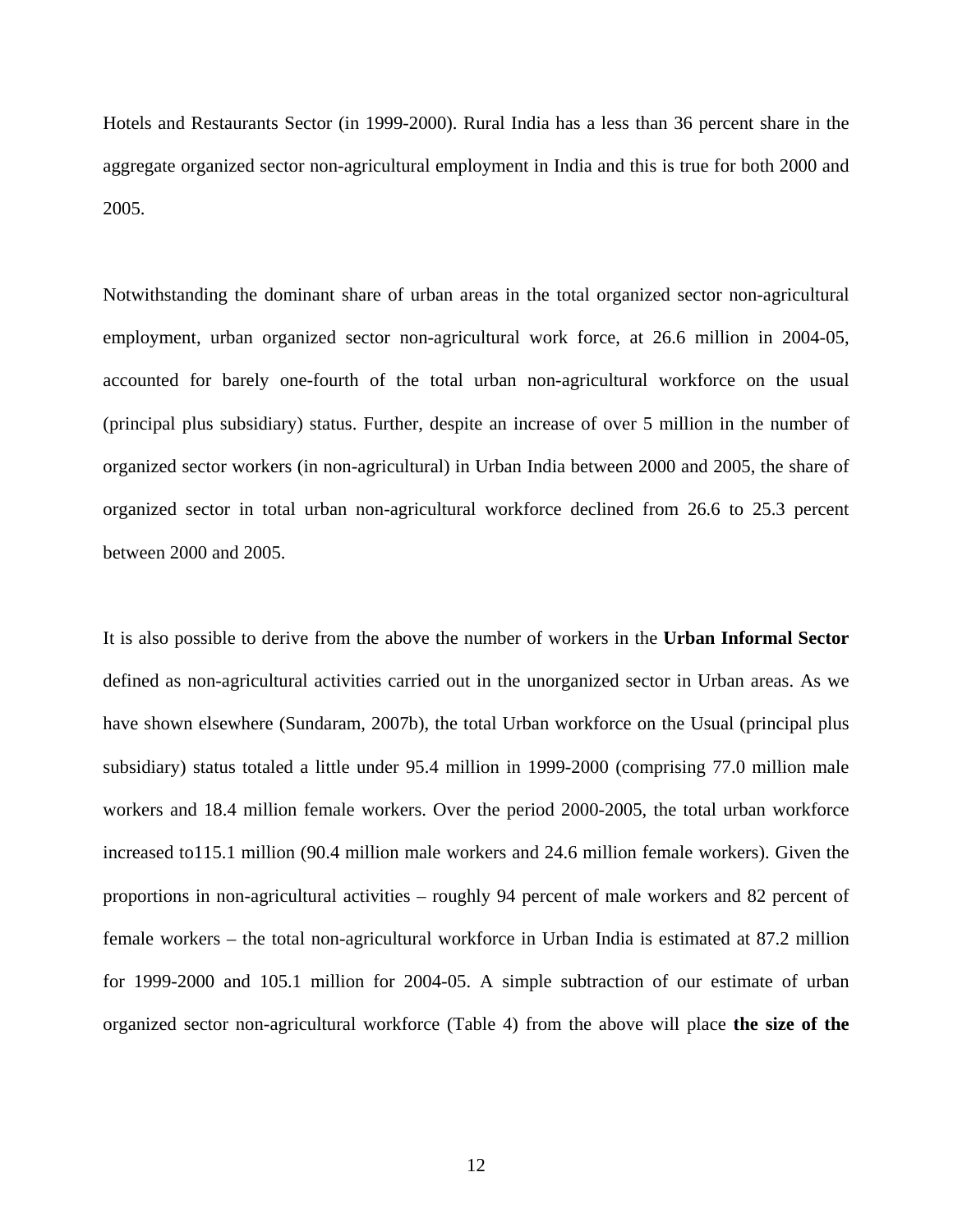**workforce in Urban Informal Sector at a shade under 64 million for 1999-2000 and at 78.5 million for 2004-05.** 

Taking both the rural and the urban areas together, with an estimated 199.2 million workers in nonagriculture in 2005 (See Sundaram, 2007b), our estimate of organized sector non-agricultural employment of 41.5 million would place the size of the Unorganized Sector non-agricultural employment for 2004-05 at 157.7 million. Parallel estimates for 1999-2000 – a total nonagricultural workforce of 159.9 million, with 36.1 million in the organized segment - puts the size of the Unorganized Sector non-agricultural workforce at a little over 123.8 million as on 1<sup>st</sup> January 2000.

#### **III.3 Activity-Status Composition of Organized Sector Workforce**

In the next section we examine the nature of job contracts of workers whose self-reported characterization of the enterprise where they are at work places them in the organized sector – including proprietary/partnership enterprises coming within the ambit of the Factories Act. Specifically we examine the presence (absence) of a written job contract, the entitlement (or absence thereof) to paid leave and to one or more of the following social security benefits: Pension/Provident Fund; Gratuity; and, Health Care and Maternity Benefits. **Prima facie**, we may expect the prevalence and the terms of job contracts to vary as between regular wage/salary workers and casual labourers and as between workers in the proprietary/partnership enterprises on the one hand and those in government/public sector or public/private limited companies on the other.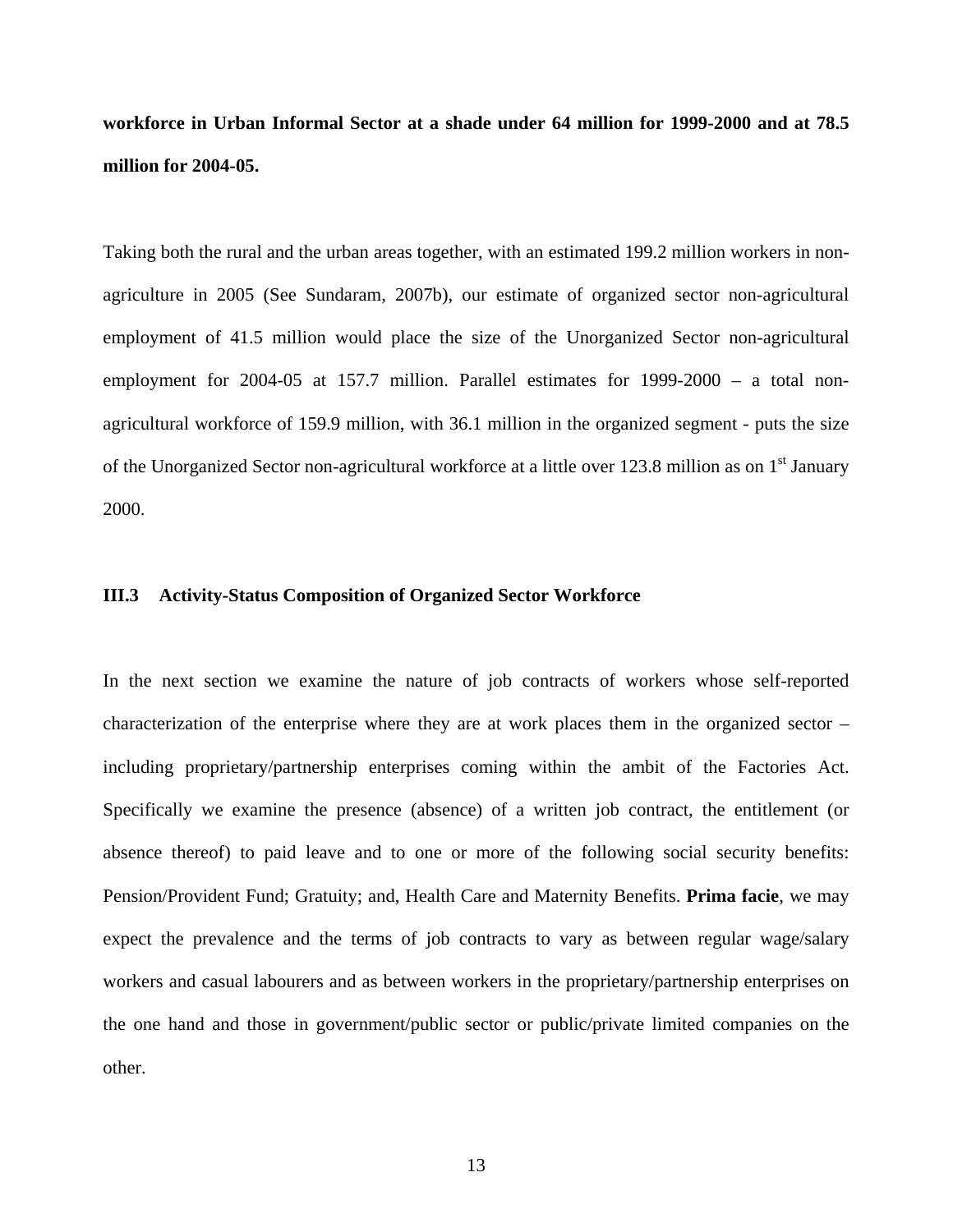As a prelude to our analysis of job contracts of organized sector workforce we examine the structure of this workforce in terms of their activity-status: the self-employed; regular wage/salary (RWS workers, for short); and casual labourers, with casual labourers in public works being differentiated from Other Casual Labourers. Table 5 presents the estimates of workers in the organized sector by activity-status categories by gender and rural-urban location. While Panel A presents the estimates of organized sector workers in Government/Public Sector, Public/Private Limited Companies and Cooperatives (the corporate segment, for short), the activity-status composition of workers in Proprietary/Partnership enterprises engaged in Manufacturing using electricity with to in more workers (and thus falling within the ambit of the Factories Act) is presented in Panel B of Table 5. An overwhelming proportion (91 percent) of the workers in the corporate segment of the organized sector are RWS workers, with the Other Casual Labourers accounting for a further 6 percent. Even in the proprietary/partnership enterprises engaged in manufacturing and forming a part of the Factory Sector, RWS workers accounted for 67 percent of the workforce, while the 'Other Casual Labourers' accounted for a little under 25 percent. Taking both segments together, RWS workers have an overwhelming 88 percent share of the total organized sector workforce, with the Other Casual Labourers accounting for a further 8.5 percent. In fact, except in respect of rural female workers in proprietary/partnership enterprises in manufacturing in the Factory Sector, in no segment is the share of RWS workers less than 55 percent. Even among the rural female workers in the specified category of enterprises the share of RWS workers is a little over 35 percent.

The dominant share of RWS workers in virtually all segments of the organized sector workforce noted above, taken together with the fact that RWS workers in the organized sector formed over 52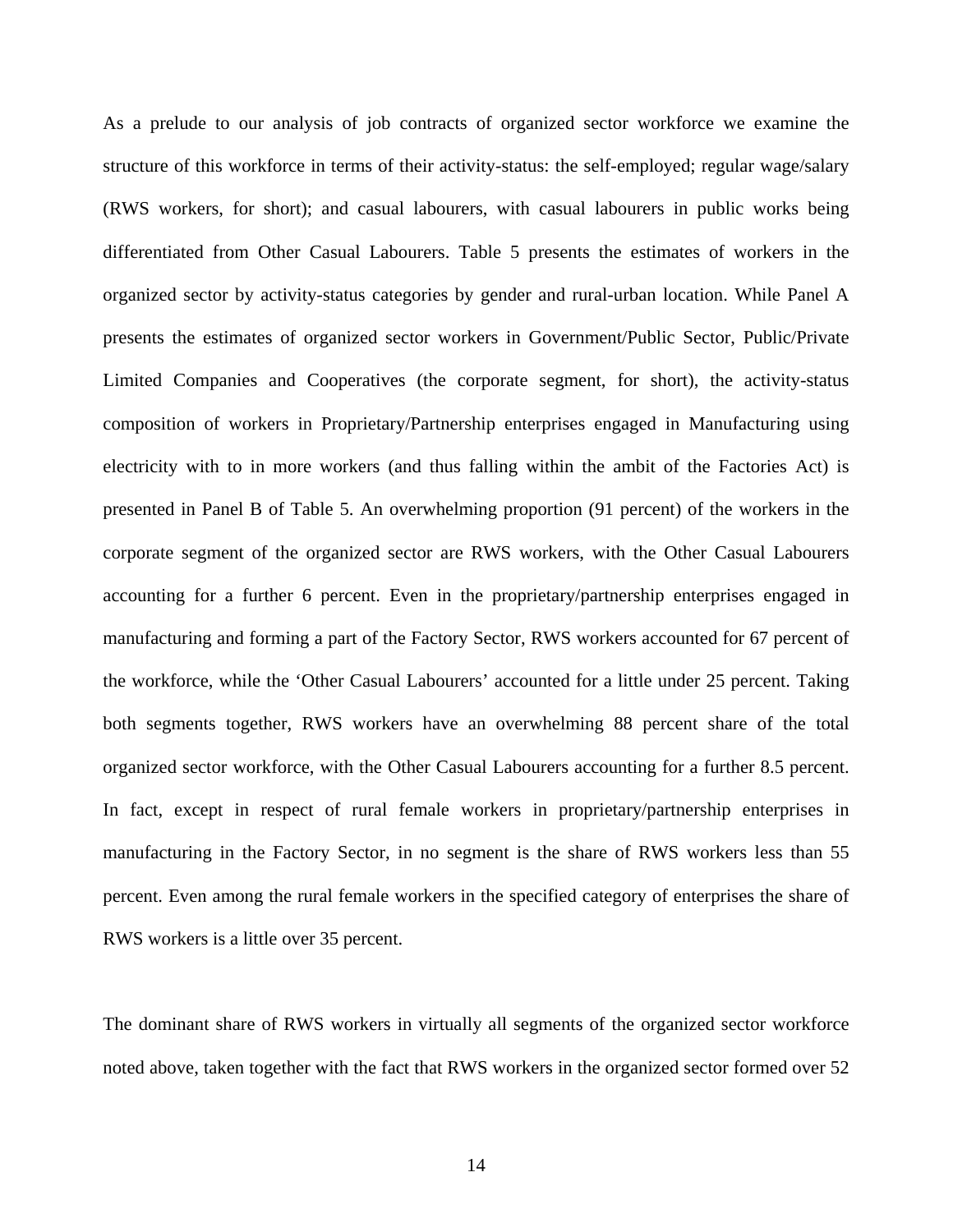percent of all RWS workers, also, provides the rationale for tracking the growth of 'jobs' in the economy by reference to the changes in the number of RWS workers (in the organized and the unorganized sectors taken together) rather then by reference to the DGE&T estimates (See Sundaram, 2007a).

#### **IV. Job Contracts and Access to Benefits**

In this section, we examine some facets of quality of employment in the organized sector focusing on the absence of access to a range of benefits such as eligibility for Paid Leave, Provident Fund (PF)/Pension, Gratuity, and, Health Care and Maternity Benefits. From the perspective of job security, we examine the proportion of workers currently working without any written job contract and juxtapose the same against the workers' own perception about whether their current employment is temporary or permanent.

In this analysis we focus on the RWS workers who formed 88 percent of the organized sector workforce and the Other Casual Labourers with a 8.5 percent share of the organized sector workforce<sup>[9](#page-43-8)</sup>. We distinguish the outcomes by gender and by rural-urban location and, in each case, also distinguish between enterprises in the corporate segment of the organized sector and the proprietary/partnership enterprises in the factory sector – what we call the non-corporate factory  $sector<sup>10</sup>$ .

Consider first the proportion of organized sector workers who report themselves to be working without any written job contract. As can be readily seen from Table 6, in line with prior expectations, the absence of a written contract is near total for the Other Casual Labourers –

15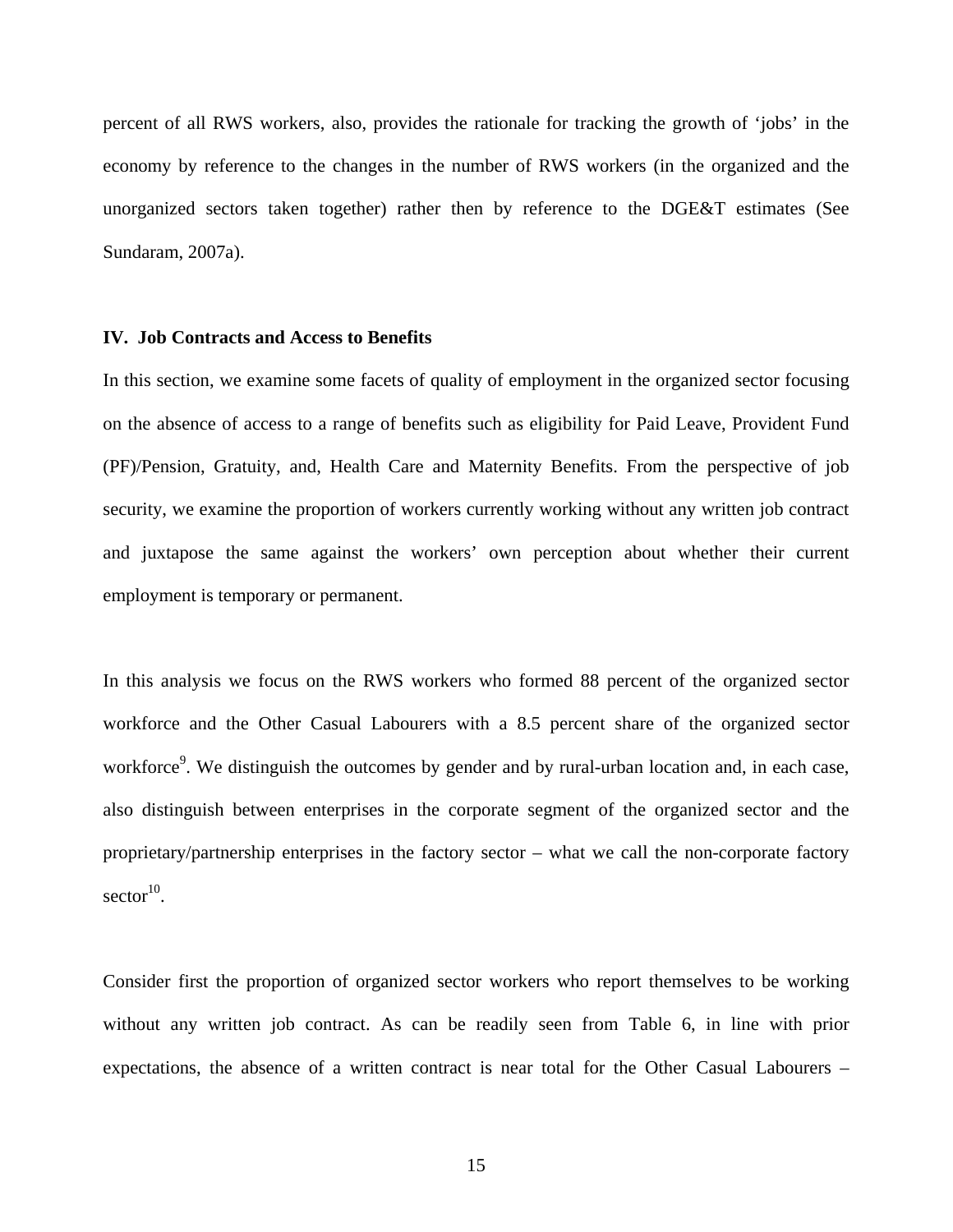irrespective of whether they are located in the corporate segment or in the non-corporate factory sector. Within the corporate segment, even though the proportion of Other Casual Labourers without any written contract is somewhat smaller in the Government/Public Sector than in the other components of the Corporate Sector, except in respect of Urban males 75 percent of whom are working without a written job contract, this proportion is close to or above 90 percent.

In the case of RWS workers in the non-corporate factory sector, the proportion of such workers without a written job contract is upwards of 76 percent and, in respect of rural females this proportion is as high as 92 percent. Taking the RWS workers in the corporate segment – which houses 91 percent of all RWS workers in the organized sector – the proportion of RWS workers without a written contract ranges between 30 and 37 percent. Within the corporate sector, among RWS workers in Government/Public Sector the proportion currently working without a written job contract is lower – between 21 and 27 percent. However, for RWS workers in the Public/Private Limited companies this proportion is significant higher: ranging from 45 percent (urban males) to as high as 79 percent (rural females).

From the perspective of perceived job security, it is important to note that, relative to the proportion of organized sector workforce without a job contract – a weighted average of 36 percent of RWS workers, 95 percent for Other Casual Labourers and 41 percent overall – a significantly smaller proportion of these workers perceive their current employment to be temporary. Thus, less than 21 percent of all RWS workers (15 percent in the corporate segment) view their current employment to be temporary. Within the corporate segment, the proportion of RWS workers perceiving their employment to be temporary is even smaller in Government/Public Sector – ranging from less than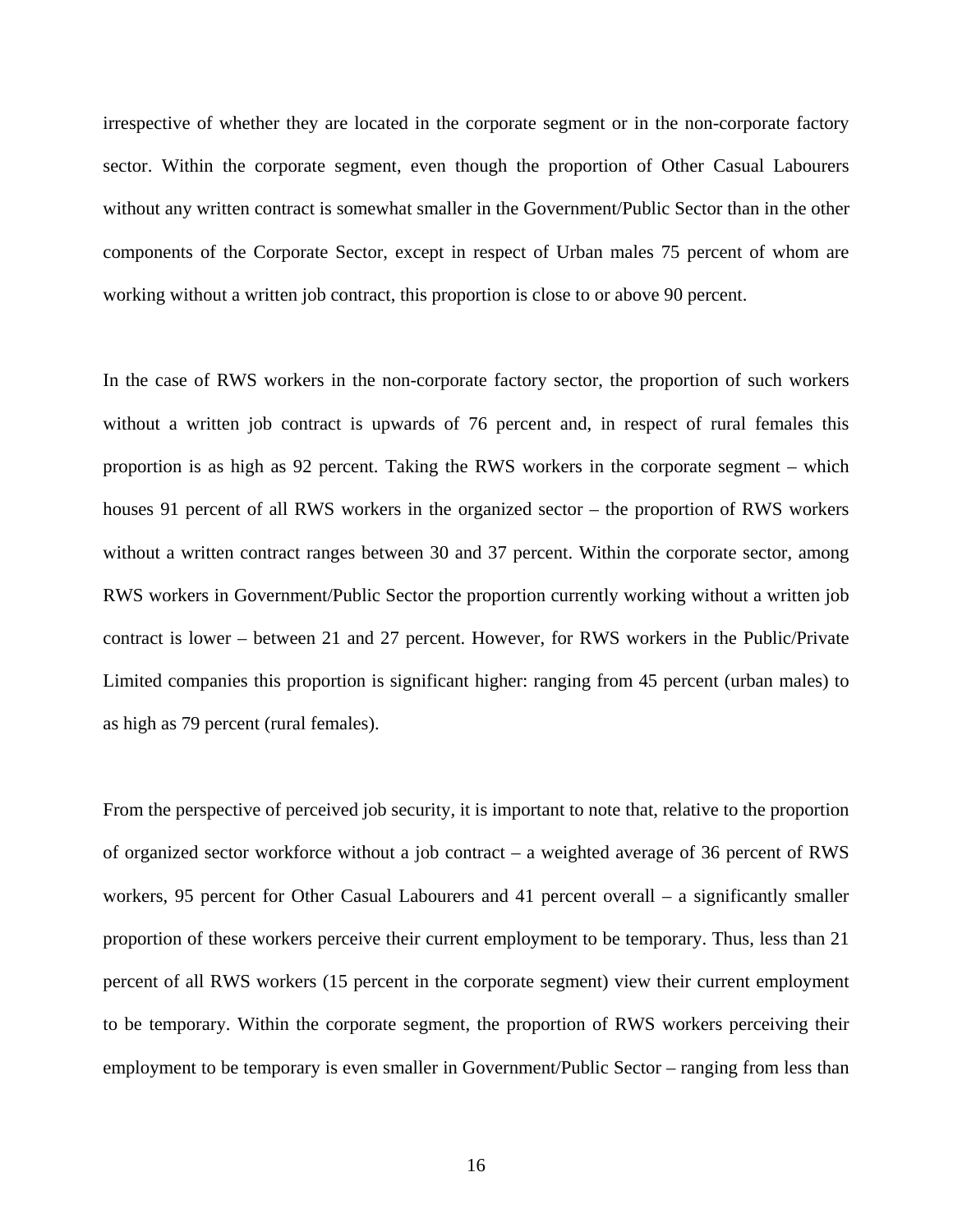5 percent for urban males to less then 10 percent for both rural and urban females. Significantly, even among the Other Casual Labourers only 61 percent of them perceive their employment to be temporary while 95 percent of them are working without a written job contract. Taking both RWS workers and Other Casual Labourers together – accounting for over 96 percent of the organized sector workforce – less than a quarter (24 percent) of them view their current employment to be temporary.

The proportion of RWS workers not eligible for paid leave (21.4 percent in the corporate and the non-corporate segments taken together) is only marginally higher than the proportion of such workers who view their current employment to be temporary. As one would expect, within the corporate segment, the proportion of RWS workers in Government/Public Sector who are not eligible for paid leave is even smaller: less than 8 percent.

In the case of Other Casual Labourers, the proportion not entitled to paid leave (98 percent) is even higher than the proportion of such workers who are working without any written job contract (95 percent). That the absence of entitlement paid to leave is inherent in employment as Casual Labour rather than a feature of the type of enterprise in which they are employed is clear from the fact that even for the Other Casual Labourers working in Government/Public Sector the proportion **not** entitled to paid leave is close to or above 90 percent. In fact, for urban female Other Casual Labourers in Government/Public Sector the proportion not eligible for paid leave is as high as 99.4 percent.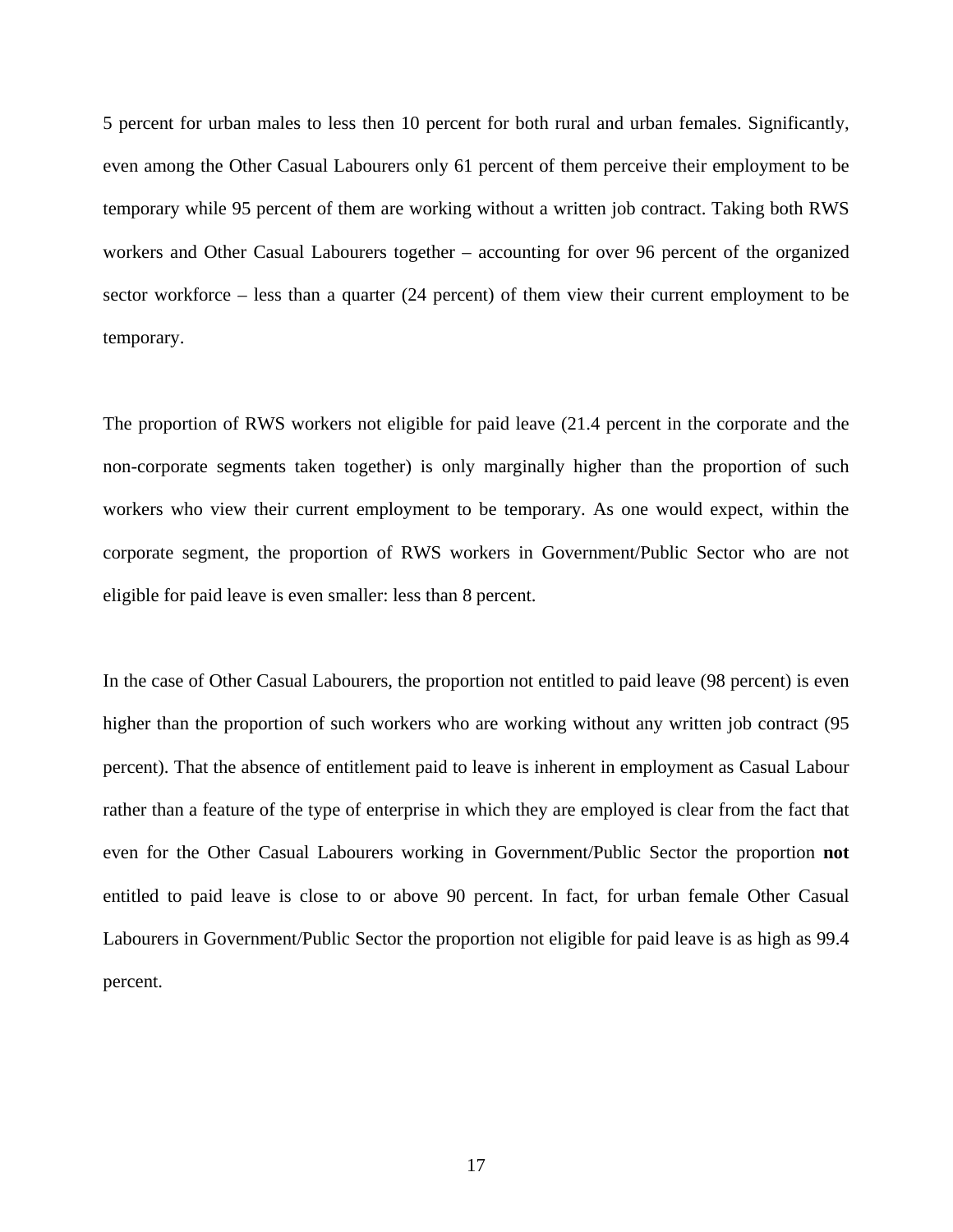Entitlement to a range of social security benefits like PF//Pension, Gratuity and Health Care and Maternity Benefits is often seen as the hallmark of good quality organized sector employment. As one would expect, **close to 97 percent of the Other Casual Labourers are not receiving of the listed social security benefits.** As far as RWS workers are concerned, those employed in the noncorporate factory enterprises are distinctly worse-off than their counterparts in the corporate segment of the organized sector. Thus, close to 72 percent of the former (i.e. RWS workers in noncorporate factory enterprises) are not eligible for any of the listed social security benefits compared to 22 percent of the RWS workers in the corporate segment who are not eligible for any of the social security benefits.

Focusing on the RWS workers who are eligible for one or more of the social security benefits (78 percent in the corporate segment and 28 percent in the non-corporate factory enterprises), **a little over 51 percent of all RWS workers in the corporate segment of the organized sector** are eligible for **all** the listed social security benefits, namely PF/Pension; Gratuity; and, Health-Care and Maternity benefits. As one would expect, the proportion of RWS workers entitled to the full range of social security benefits is significantly higher for those of them who are employed in Government/Public Sector: close to 70 percent in urban India, 54 percent in rural India and 64 percent in the country as a whole.

In the non-corporate segment of the organized sector, a little over 8 percent of the RWS-workers enjoy the full range of social security benefits. Taking both the corporate and the non-corporate segments together, a little over 47 percent of the RWS workers in the organized sector are entitled to all the listed social security benefits. A little over a quarter (26.3 percent) of the RWS workers in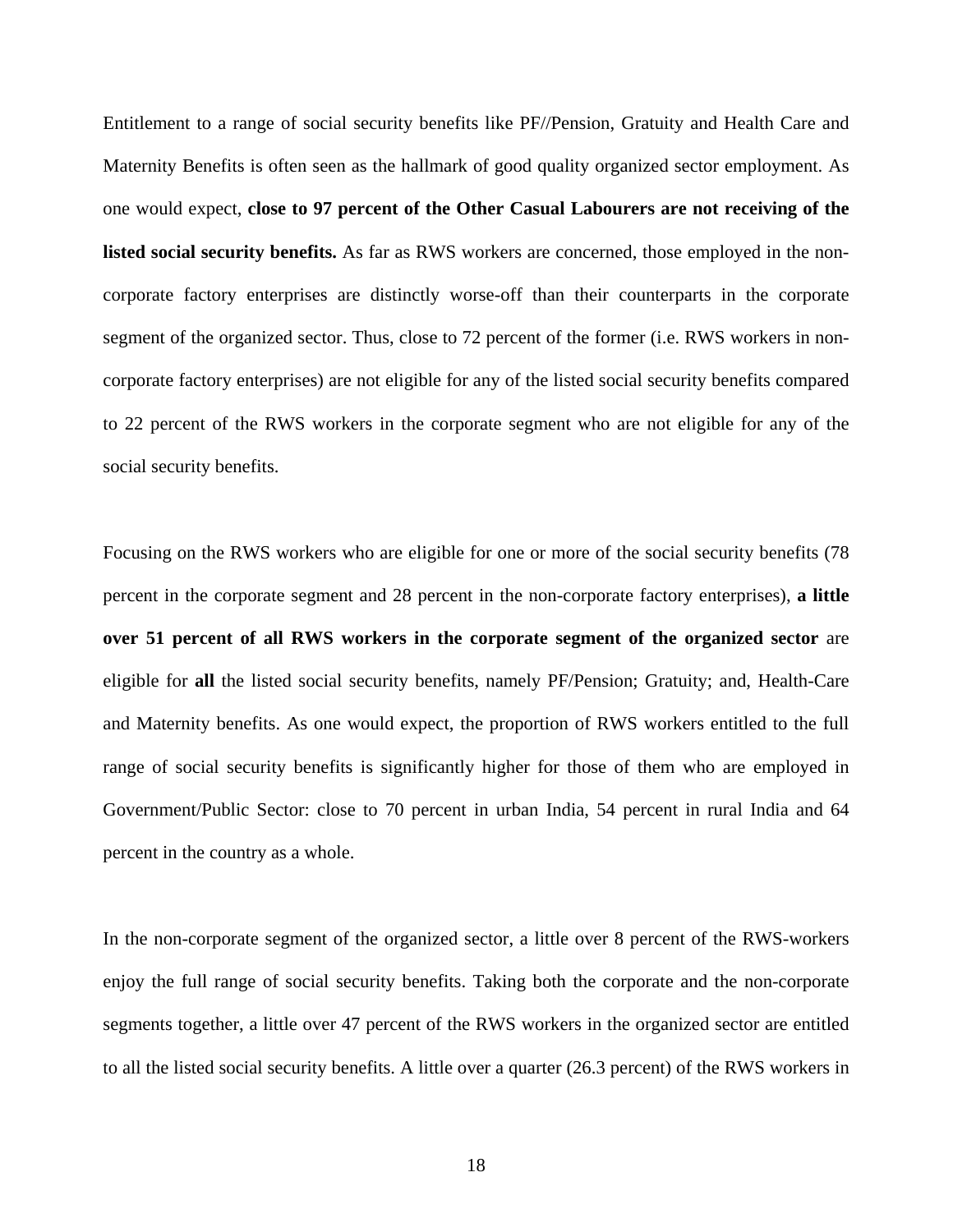the organized sector have access to one or more (but not all) of the listed social security benefits leaving a further 26.5 percent of such workers who are not entitled to even one of the listed social security benefits.

In a situation where over 96 percent of the Other Casual Labourers are not entitled to any of the listed social security benefits, it should not be a surprise that only one percent of such workers in the organized sector non-agricultural activities have access to all the listed social security benefits with a further 2.5 percent of such workers having access to one or more (but not all) of the listed social security benefits.

Taking both the corporate and the non-corporate segments and RWS workers and Other Casual Labourers together, a little over 43 percent of them have access to the full range of social security benefits, with a further 24 percent being entitled to one or more (but not all) of the listed social security benefits.

If we define absence of quality employment by reference to a situation where the worker is not entitled to any of the listed social security benefits, then, about a third (32.6 percent) of the organized sector non-agricultural workforce does not enjoy good quality employment. If we use the more stringent criterions of entitlement to all of the listed social security benefits, then, this proportion will go up to 57 percent. **In absolute terms, between 13.6 and 26.6 million of the 41.5 million workers in the organized non-agricultural sector in India in 2005, are, perhaps, better labeled as informal workers (in terms of lack of access to benefits of Labour legislation) in the formal sector defined by reference to form of organization of production.**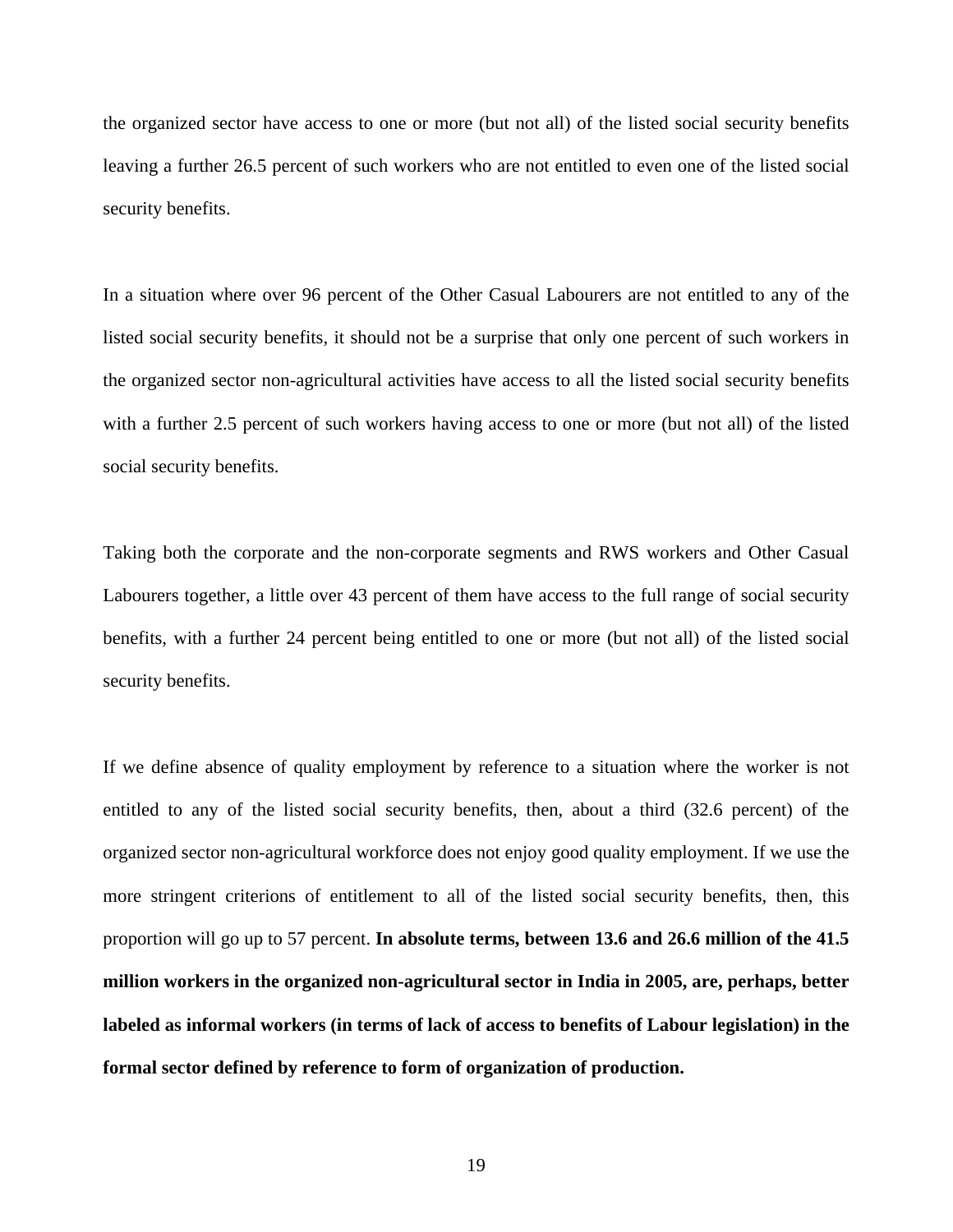#### **V. Labour Productivity in the Organized and Unorganized Segments of Non-Agriculture**

In this section, we present and analyze estimates of labour productivity in terms of net value-added (NVA, for short) per worker, wages of adult (15-59) workers and of the proportion of such workers located in 'below-poverty line' (BPL, for short) households. In each case, we distinguish between the organized and the unorganized segments of the non-agricultural economy.

Labour productivity estimates are presented for broad industry groups as per NIC 1998 to correspond to the classification used in the National Accounts Statistics for NVA estimates, and, for the non-agricultural sector as a whole. These estimates are presented for two years: 1999-2000 and 2004-05.

The first step in deriving the estimates of labour productivity for the organized and the unorganized segments of the identified industry groups is to derive the estimates of workforce in the two segments. Given our estimates of organized sector workforce by industry groups for the two years (Table 4), estimates of workforce in the unorganized segment of the identified industry groups are derived, by subtraction, from the estimates of total workforce by industry drawn from our earlier paper (Sundaram, 2007b).

The estimates of NVA by industry group at constant 1999-2000 prices for the two years, as also an organized-unorganized break-up of NVA by industry for 1999-2000, is directly available from National Accounts Statistics 2007 (GOI, CSO, 2007). Also available are the estimates for 2004-05 NVA (at constant 1999-2000 prices) in Registered (organized) and Unregistered (unorganized) Manufacturing; in Raiways; and, in Public Administration and Defence (both entirely in the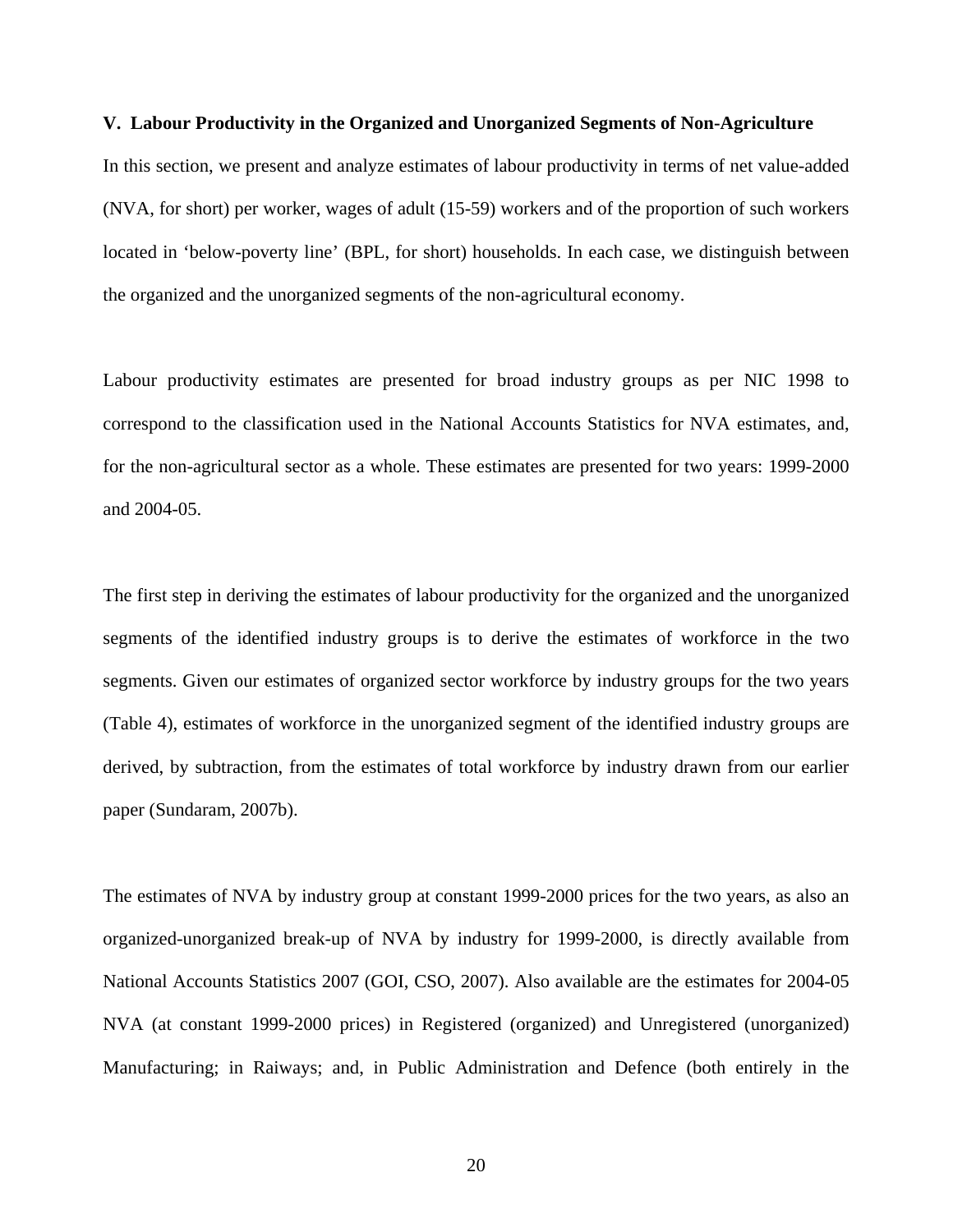organized sector). For other industry groups (or components thereof), a organized-unorganized division of total NVA at 1999-2000 prices is obtained by reference to a similar break-up of NVA at current prices available in NAS 2007.

Table 7 presents the estimates of workforce, NVA and of NVA per worker by industry-group and for the total non-agricultural sector for 1999-2000 (Panel A) and 2004-05 (Panel B), distinguishing, in each case, the organized and the unorganized segments.

As noted earlier, Social, Community and Personal Services, and, Manufacturing are the two largest industry-groups in terms of organized sector workforce. They are also the two largest groups in terms of value-added. Transport and Communication and Storage is the third largest Industry in terms of workforce and, in terms of NVA, it is Finance, Insurance, Real Estate and Business Services (FIREBS for short) that is the largest Industry-group in the organized segment of nonagriculture.

In the **Unorganized sector**, in terms of both work force and NVA, Trade, Hotels and Restaurants constitute the largest sector followed by Manufacturing. Social, Community and Personal Services is the third largest industry in the Unorganized non-agricultural sector in terms of workforce while in terms of NVA, Transport, Communications and Storage occupies the third place.

**In terms of levels of labour productivity**, the net value added per worker in the Unorganized segment of total non-agriculture sector was less than 24 percent (23.7 percent to be precise) of the NVA per worker in the organized segment in 1999-2000 with only a fractional decline in this ratio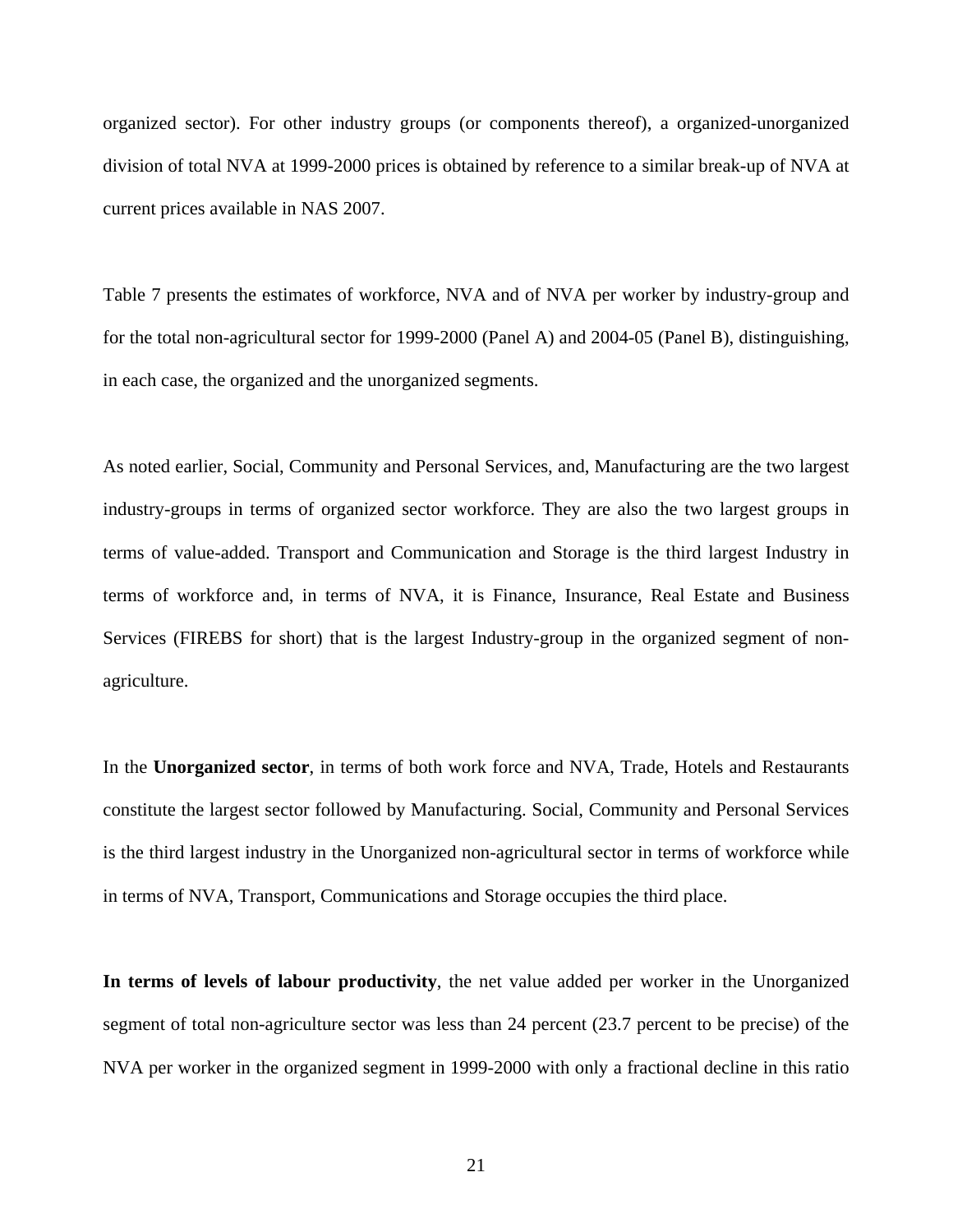to 23.6 percent in 2004-05. This ratio (of NVA per worker in the unorganized segment to that in the organized segment) was the lowest in the Construction Sector (14.6 percent) and the highest (37.0 percent) in Transport, Communications and Storage, with the ratio at around 17 percent in three Industry-groups – Manufacturing, Trade, Hotels and Restaurants, and, FIREBS – and at 28 percent in Social, Community and Personal Services, in 1999-2000.

Over the 2000-2005 period, only for two of the major industry groups we find an improvement (a significant one from 28 to 36 percent in Social, Community and Personal Services) in labour productivity in the unorganized segment relative to that in the organized segment. In the other industry groups we have a significant deterioration in the labour productivity in the unorganized segment relative to that in the organized segment: from 17.4 to 14.8 percent in Manufacturing; from 14.6 to 9.7 percent in Construction; from 17.5 to 10.2 percent in Trade, Hotels and Restaurants; and, from 37.0 to 31.8 percent in Transport, Communications and Storage.

**In terms of growth over the period 2000-2005**, workforce growth in total non-agriculture and in all industry-groups, except Electricity, Gas and Water, has been faster in the unorganized segment. More surprisingly, for all non-agricultural activities taken together and in all major industry-groups except Mining & Quarrying, Manufacturing and Trade, Hotels and Restaurants, Net Value Added (NVA) at constant 1999-2000 prices has grown faster in the unorganized than in the organized segment.<sup>11</sup>

The strong growth of NVA in unorganized non-agriculture at close to 9 percent per annum also meant that, despite the workforce in this segment growing at close to 5 percent per annum, labour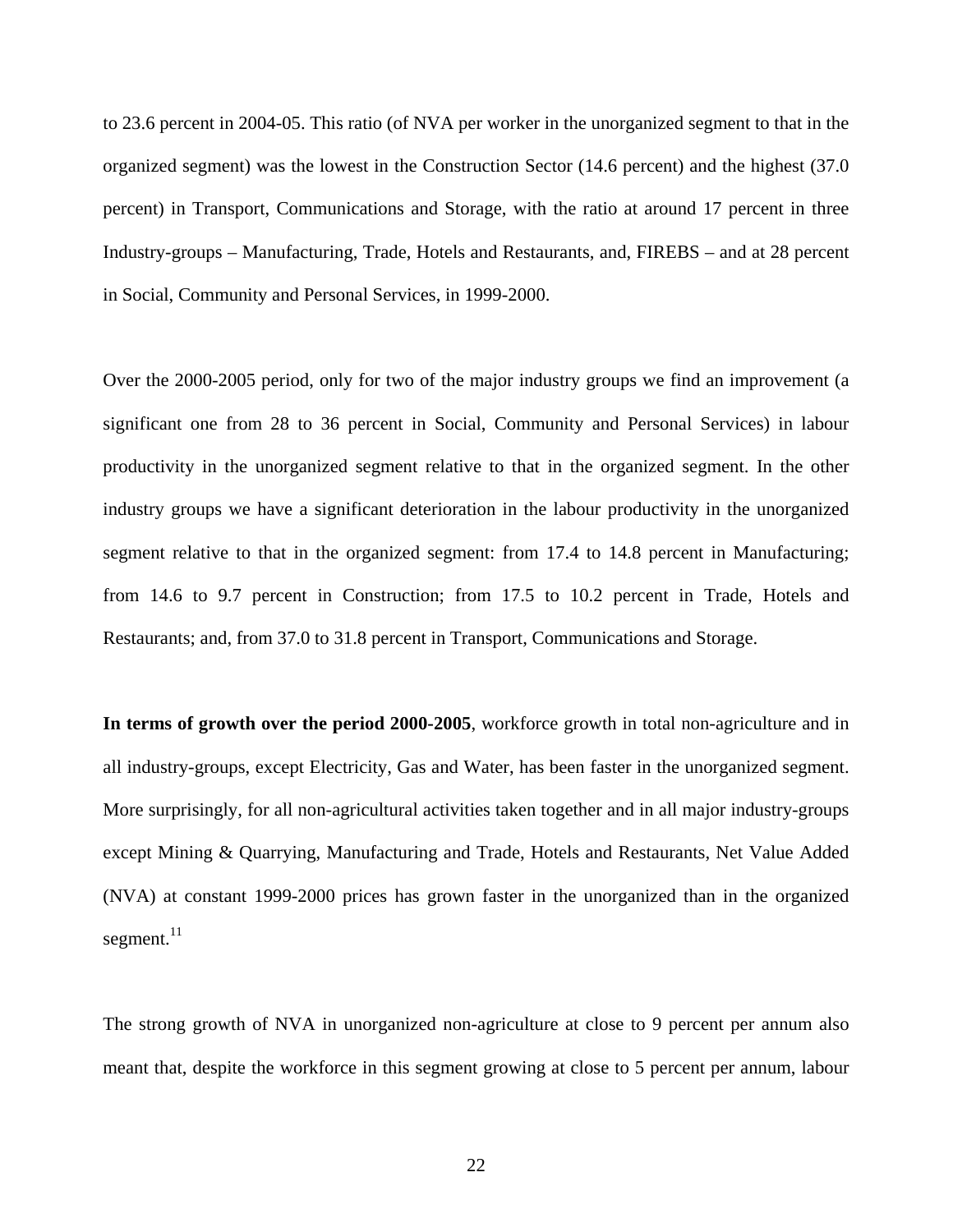productivity (in terms of NVA per worker) in unorganized non-agricultural activities grew at a little over 3.7 percent per annum over the period 1999-2000 to 2004-2005. However, the much slower growth of workforce in the organized segment of non-agriculture (2.8 percent per annum) ensures a faster growth of NVA per worker in this segment (relative to unorganized segment of nonagriculture) at a little over 3.8 percent per annum despite a slower growth in total NVA in organized non-agriculture. With labour productivity in the unorganized segment of non-agriculture being less than one-fourth the NVA per worker in organized non-agriculture, the significantly faster growth of workforce in the low-productivity unorganized segment also drags down the growth rate of over all labour productivity in non-agriculture to a little under 3.1 percent for annum over the period 2000-2005.

#### **VI. Wages and Poverty**

We begin by examining the **average daily earnings of adult RWS** – workers and Other Casual **Labourers** differentiated by gender, rural-urban location, and, from the perspective of this paper, by the type of enterprise in which the worker is employed – as reported by the worker. We distinguish proprietary/partnership enterprises engaged in manufacturing using electricity with 10 or more workers and thus falling within the ambit of the factory sector from other proprietary/partnership enterprises. Also, within what we have labeled (for convenience) the corporate segment of the organized sector, we distinguish employment in Government/Public Sector from that in public/private limited companies as well as those at work in co-operative societies/trust/other non-profit institutions. The estimates of average daily earnings in the survey year (July-June) 2004-05 are presented in Table 8.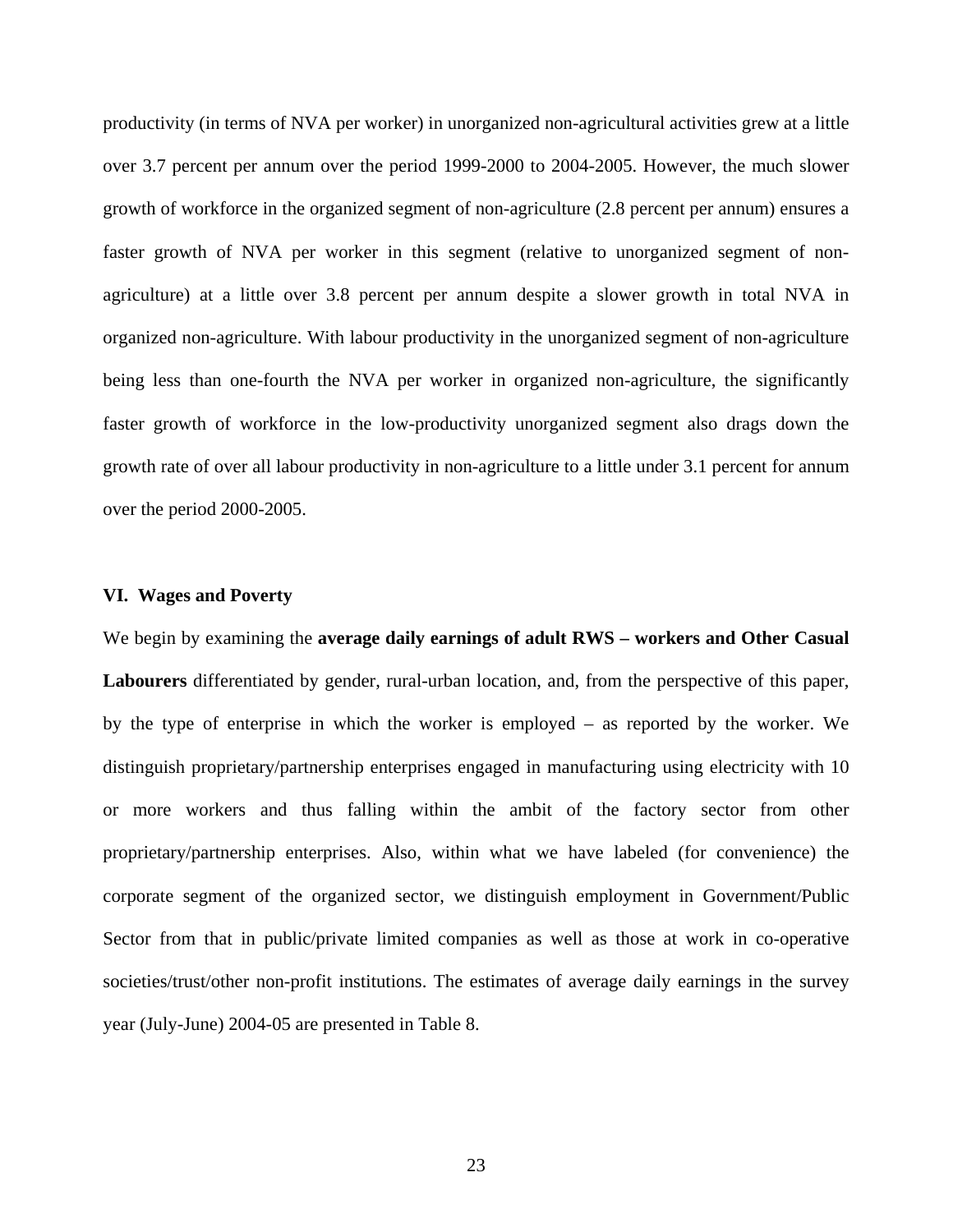In respect of RWS-workers, the structure of wage differentials by gender, rural-urban location and by enterprise type, by and large conforms to a priori expectations. Adult wages are higher for males relative to females, higher in urban areas relative to rural areas. Also as expected, wages in the corporate segment are higher than those in proprietary/partnership enterprises in the factory sector which, in turn, are higher than those in other proprietary/partnership enterprises. Also, within the corporate segment, the average daily earnings are higher in government/public sector relative to those in public/private limited companies which, in turn, are generally higher (except for rural females) than the average daily earnings of RWS workers in co-operatives/trust/non-profit institutions.

Staying with the RWS-workers, except in respect of female workers in public/private limited companies, gender-differentials, for a given enterprise type, are greater than the rural-urban differentials for a given gender. Both in rural and in urban areas, the gender differentials are the least for workers in co-operatives/trust/non-profit institutions, and, with the just noted exception of rural female workers in public/private limited companies, is the highest in proprietary/partnership enterprises outside the factory sector. Also, gender differentials in urban India are lower than those in rural India. This is true irrespective of the type of enterprise in which the workers are located.

The structure of average daily earnings of Other casual Labourers, however, does throw-up a number of surprises. Thus, for rural males, the average daily earnings in the non-factory proprietary enterprises are higher than those in the corporate segment of the organized sector. The wages of the Other Casual Labourers are the highest in the proprietary/partnership enterprises in the factory sector. This result also holds true for rural females. $^{12}$  $^{12}$  $^{12}$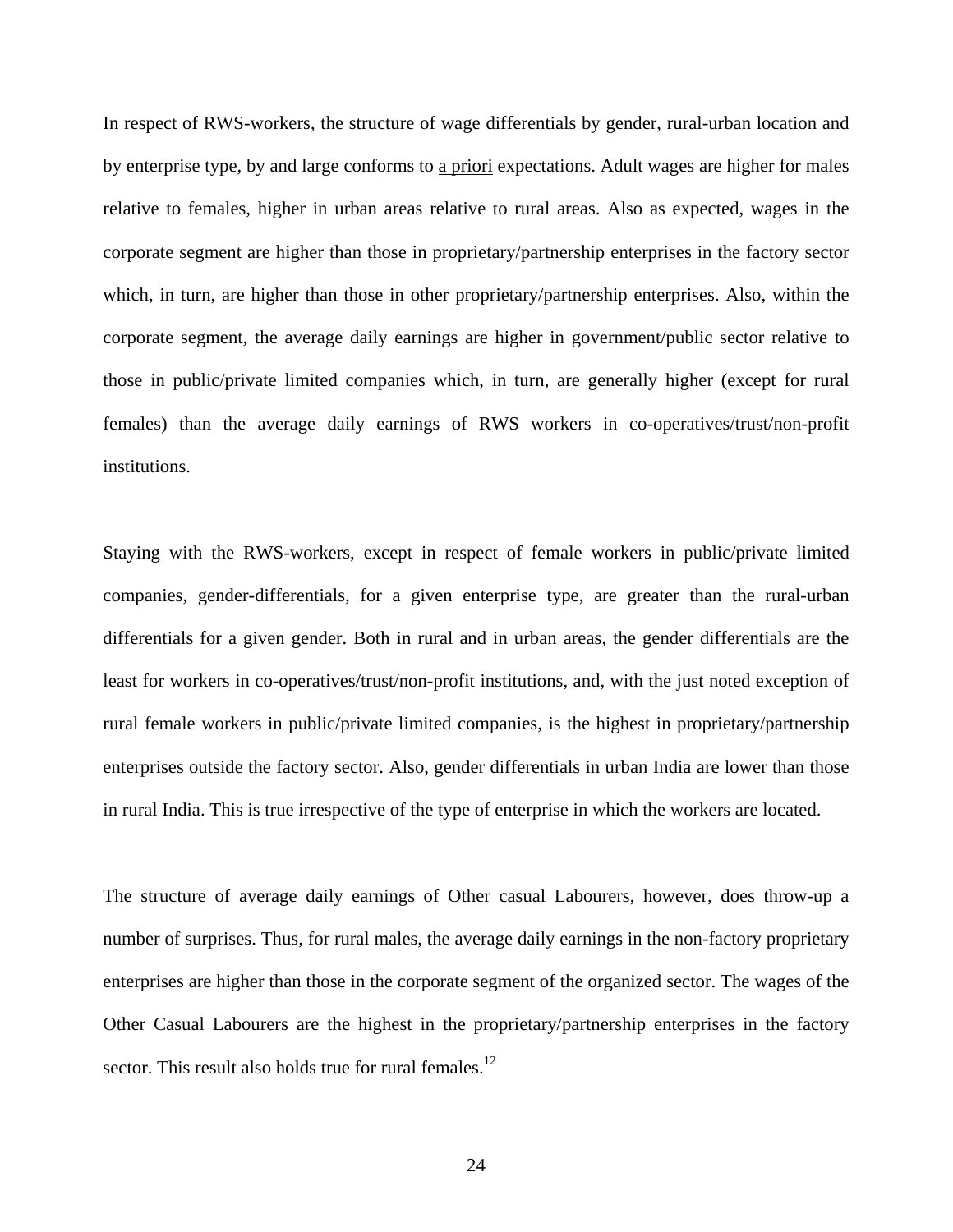In Urban India the differentials across enterprise type in wages of adult casual labourers generally follow the expected pattern: the wages are the lowest in the non-factory proprietary/partnership enterprises and the highest in the corporate segment of the organized sector, with the wages in proprietary/partnership enterprises in the factory sector located in between. Within the corporate segment, there are interesting differences as between Urban males and Urban females. For urban male Other Casual Labourers the highest average earnings are reported by those working in public/private limited companies while those working in co-operatives etc. have the lowest wage in the corporate segment with those in government/public sector enterprises getting a wage closer to but less than that in public/private limited companies. In respect of urban female Other Casual Labourers, the average daily earnings are the highest for those working in co-operatives etc. and the least for those working in public/private limited companies.

Another feature of the structure of average daily earnings of Other Casual Labourers is that the rural-urban differentials are strikingly smaller than those observed for RWS workers. In fact, in three cases – male workers in proprietary/partnership enterprises in the factory sector, as well as those working in co-operatives etc., and, women workers in non-factory proprietary/partnership enterprises – the rural wages are higher.

In a situation where the all-India urban poverty line (Rs.538.60) (as per the Planning Commission) is higher than the rural poverty line (Rs.356.30) by a little over 51 percent, the wage differentials for male workers – whether RWS workers or Other Casual Labourers – is much smaller, if not negative.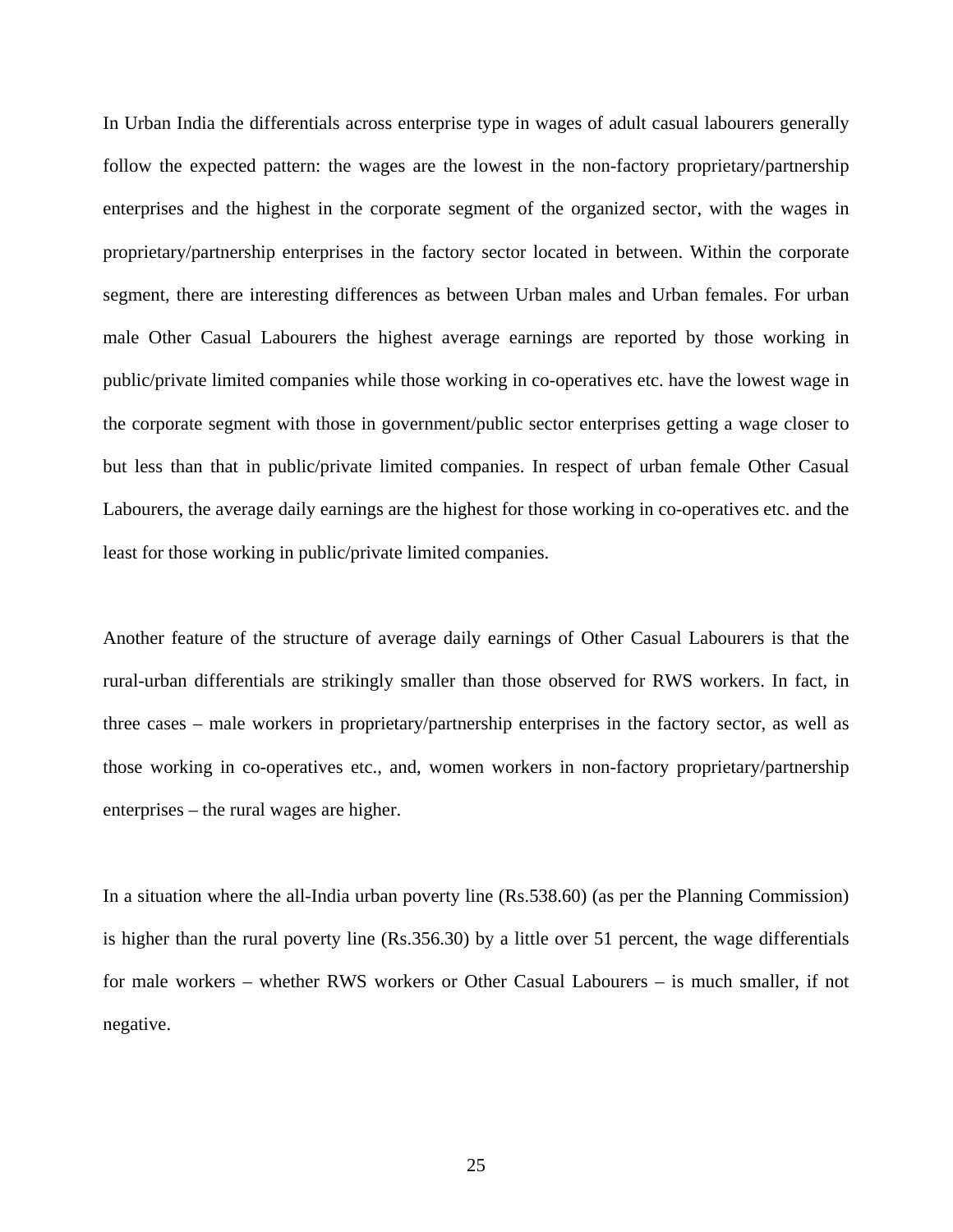In respect of female workers also, the same is generally true. The exceptions are RWS workers in public/private limited companies (and, given their large share, in corporate segment as a whole as well); and, Other Casual Laboureres in co-operatives etc.

In assessing the wages of adult workers in the organized and the unorganized segments of nonagriculture, it is important to note that the all-India poverty lines of the Planning Commission for 2004-05 – Rs.356.30 for rural India and Rs.538.60 for urban India – translate to an average daily per capita consumption of a little less than Rs.12 in rural India and Rs.18 in urban India. It is noteworthy that the average daily earnings of all workers – be it RWS-workers or Other Casual Labourers, males or females – irrespective of whether they are in the organized sector or in nonfactory proprietary/partnership enterprises, are significantly higher than the values of daily per capita consumption by the official poverty line.

The above leads us to assess the proportion of adult usual (principal) status workers in nonagriculture who are in 'below poverty line' or BPL households. We differentiate by rural-urban location and by three broad types of enterprises in which the workers report themselves to be at work: proprietary/partnership enterprises engaged in manufacturing using electricity and employing 10 or more workers and thus located in the factory sector; the residual category of the non-factory proprietary/partnership enterprises that constitute the unorganized sector; and, the corporate segment of the organized sector. The head count ratios, separately for the self-employed, the RWS-workers, and the Other Casual Labourers, are presented in Table 9.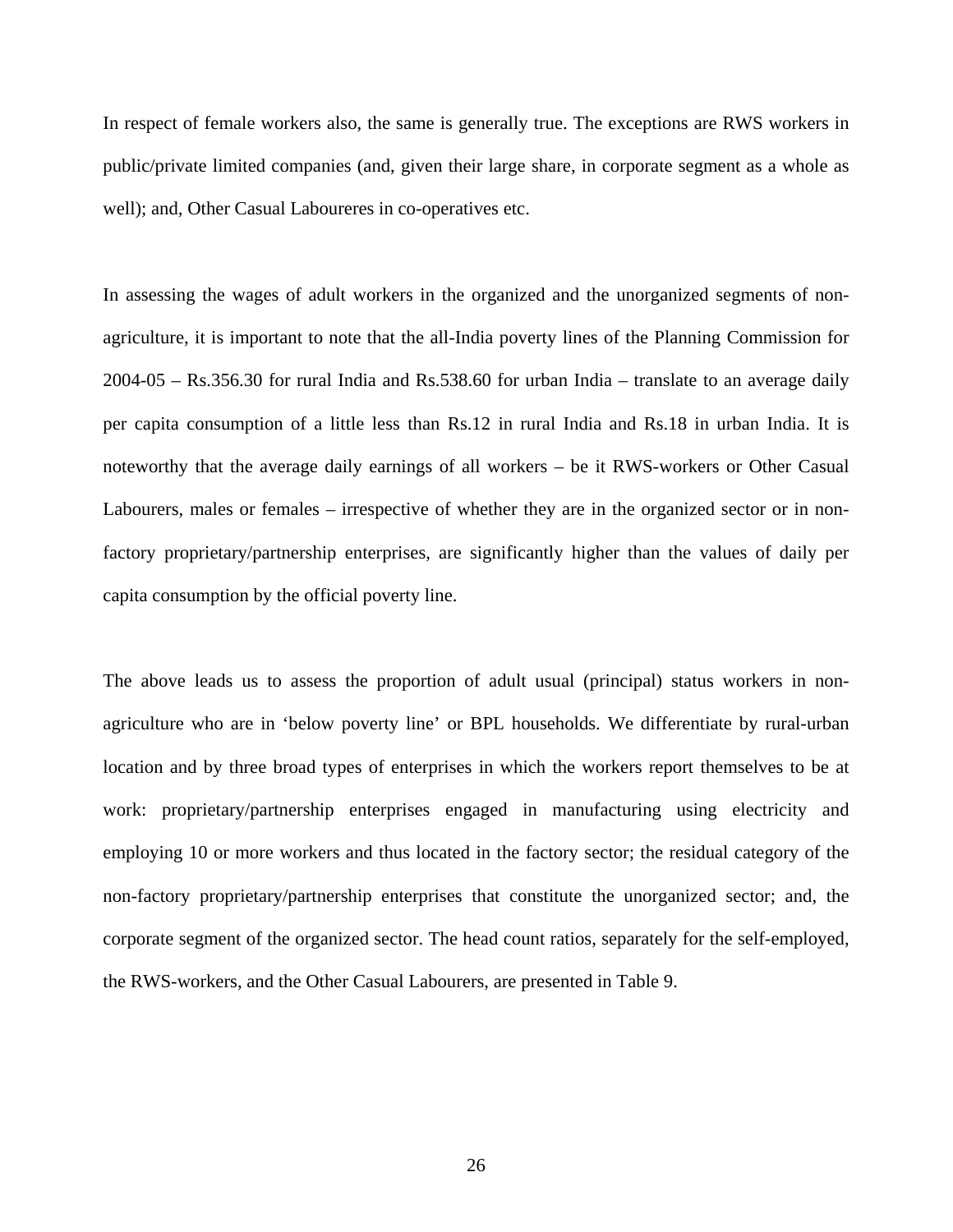**Consider first the workers in the unorganized sector.** 

**Taking all three types of workers together, in rural India less than one-fifth of adult workers in the unorganized segment of non-agriculture are in 'below poverty line' (BPL) households. In urban India the proportion of unorganized sector workers so placed is a little less than 24 percent.** As one would expect, the head count ratio is the least for RWS Workers and the highest for the Other Casual Labourers. For the latter group, the proportion in BPL households is a little under 41 percent in urban India and a little less than 26 percent in rural India. The head count ratio for the self-employed (who account for a little over 59 percent of the Unorganized Sector nonagricultural workforce in both rural and urban India) is significantly higher than that for the RWS Workers, but, especially in urban India, significantly lower than the proportion of Other Casual Labourers in BPL households.

**Across the three enterprise types**, the head count ratios for all workers taken together is the lowest in the corporate segment and the highest in the Unorganized Sector, with the head count ratio for the workers in the non-corporate factory sector lying in between. The difference between the corporate and the non-corporate segments of the organized sector in terms of proportion of workers in BPL households is less marked in rural India than in urban India. In rural India, thanks to the higher average daily earnings of Other Casual Labourers in the non-corporate factory segment relative to the average daily earnings of such workers in the corporate segment, the proportion of Other Casual Labourers in the non-corporate factory segment who are in BPLhouseholds is significantly lower than is the case for such workers in the corporate segment of the organized sector. In urban India, the average daily earnings of RWS workers – accounting for close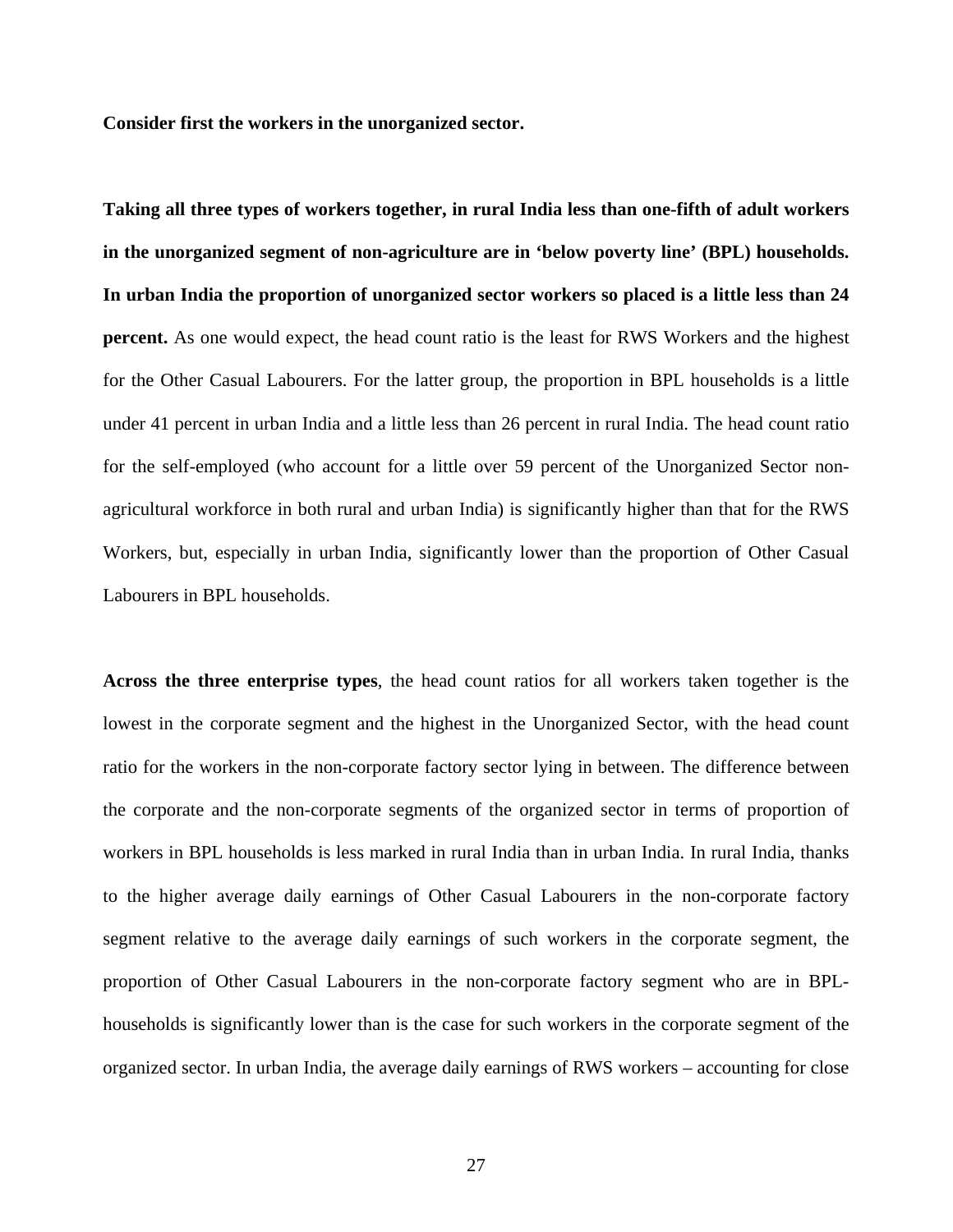to 95 percent of the workforce in the corporate segment and 73 percent of the workforce in the noncorporate factory sector – are substantially higher in the corporate segment than in the noncorporate factory sector (140 percent higher for males and 213 percent higher for females). This results in a significantly lower proportion of RWS workers in BPL-households in the corporate segment relative to such workers in the non-corporate factory sector. This results in a wider gap in the over-all head count ratio in the two segments in urban India than in rural India.

#### **VII. Summary and conclusions.**

In terms of the size of the organized sector workforce in non-agriculture, our NSS-based estimate of a little over 41.5 million for 2005 is larger than the corresponding estimate from the Directorate General of Employment & Training (DGE&T estimate for short) by over 16.5 million. Further, our estimates show a growth of this workforce by nearly 5.4 million over the 2000-2005 period instead of a 1.6 million decline indicated by the DGE&T estimates.

An organized-unorganized break-up of non-agricultural workforce by rural-urban location yields an estimate of the Urban Informal Sector of 78.5 million for 2004-05 with an increase of 14.5 million between 2000 and 2005. In the country as a whole, with only 41.5 million workers in the organized segment of non-agriculture out of a total non-agricultural workforce of a little over 199.2 million in 2004-05 (See, Sundaram, 2007b), the number of unorganized sector workers in non-agriculture is a little over 157.7 million in 2004-05.<sup>[13](#page-43-12)</sup>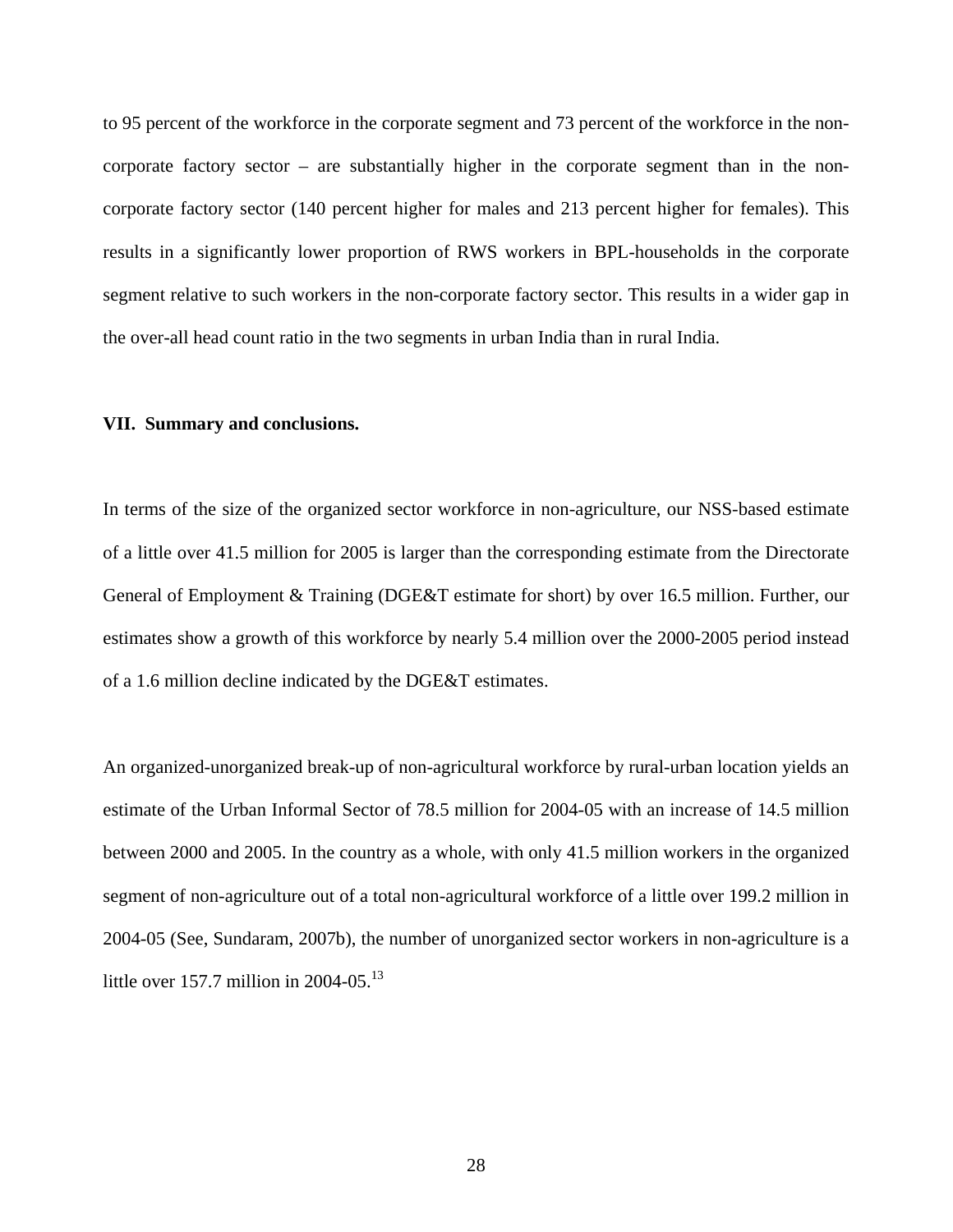Further, our analysis of job contracts of workers in the organized non-agricultural sector shows that, seen by reference to entitlements (or, rather, absence thereof) to a set of social security benefits, between 14 to 27 million of the 41.5 million organized sector workers in 2004-05 are perhaps better labeled as informal workers in the formal sector.

In terms of labour productivity, despite a healthy 3.7 percent per annum growth between 2000 and 2005, net value added per worker in unorganized non-agriculture in 2005 is less than a quarter of that in the organized segment.

An analysis of average daily earnings of RWS-workers and of Other Casual Labourers shows the structure of wage – differentials, by gender, rural-urban location and by enterprise type to confirm, by large to *a priori* expectations: higher in urban areas, for male workers and for workers in the corporate segment relative to the non-corporate factory sector which, in turn, are higher than the wages in the unorganized sector.

Finally, our analysis of the poverty-status of usual (principal) status workers in non-agriculture shows that, across the three broad types of enterprises analysed, the head count ratios for all workers taken together is the lowest in the corporate segment of the organized sector and the highest in the unorganized sector with the head count ratio of workers in the non-corporate factory sector lying in between.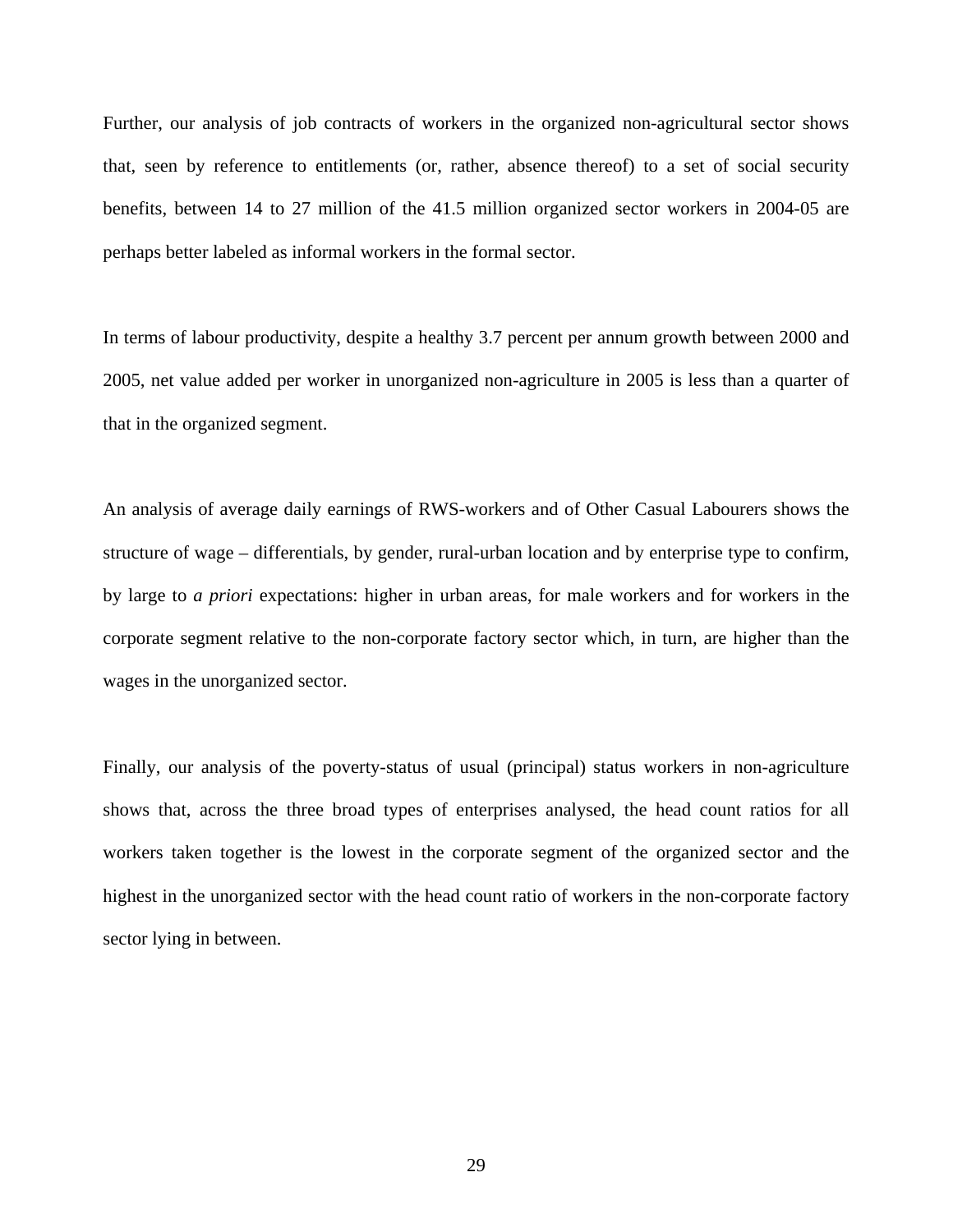#### **References**

- 1. Government of India, National Sample Survey Organization, 2007: Informal Sector and Conditions of Employment in India 2004-05, NSS  $61<sup>st</sup>$  Round (July 2004 – June 2005), New Delhi, April.
- 2. Government of India, National Commission for Enterprises in the Unorganized Sector (NCEUS), 2007: *Report on Conditions of Work and Promotion of Livelihoods in the Unorganized Sector*, New Delhi, August.
- 3. Sundaram, K. (2007 a): "Growth of Work Opportunities in India: 1983 1999-2000" in A. Vaidyanathan and K. L. Krishna (eds.): *Institutions & Markets in India's Development*, Essays for K. N. Raj, Oxford University Press, New Delhi.
- 4. \_\_\_\_\_\_\_\_\_\_\_ (2007 b): "Employment and Poverty in India, 2000-2005", *Economic and Political Weekly*, July 28.
- 5. Sundaram, K and Suresh D. Tendulkar (2003), "Poor in the Indian Labour Force: Scenario in the 1990s", *Economic and Political Weekl*y, November 27.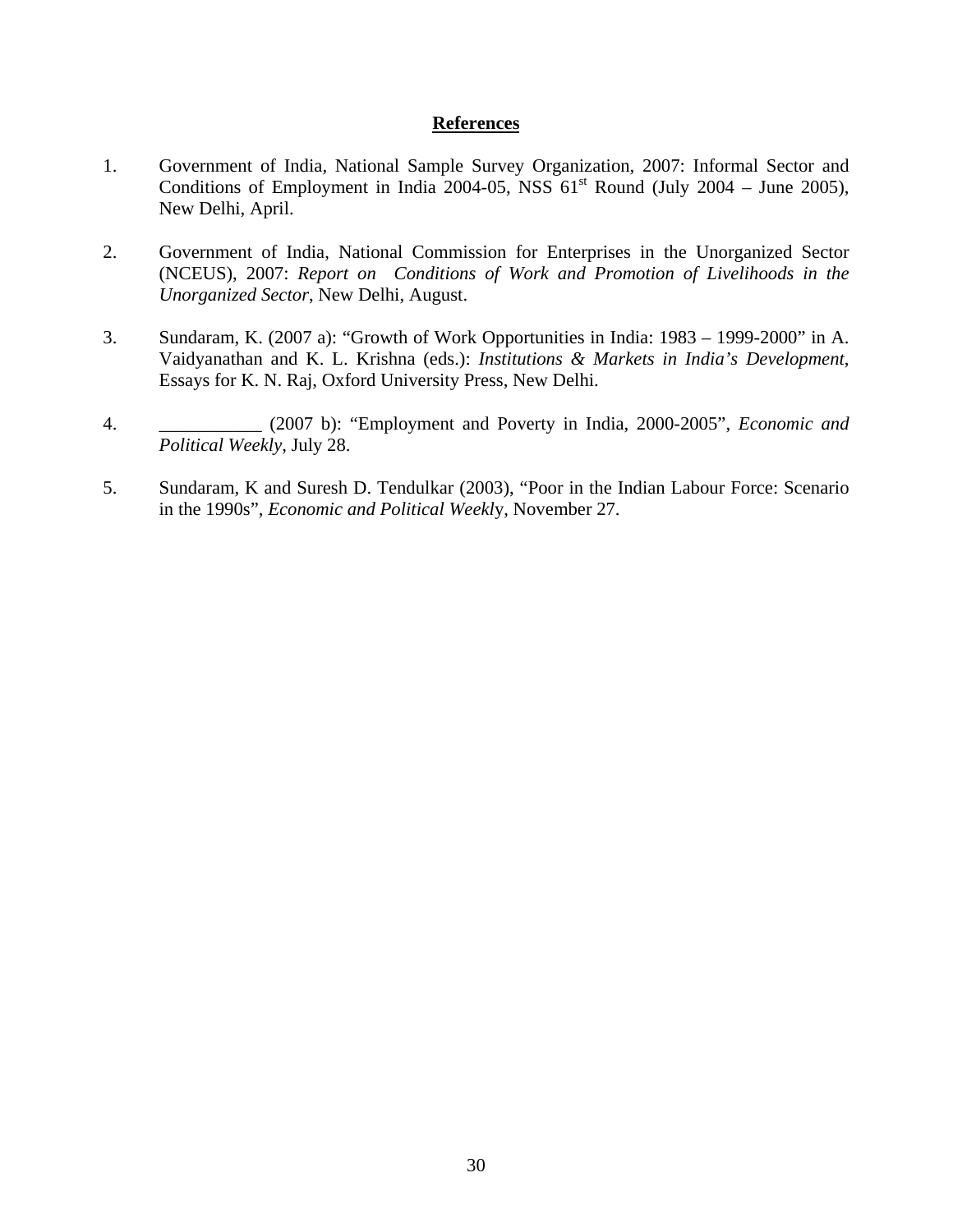## **Table 1: Alternative Estimates of Organised Sector Non-Agricultural Employment: All-India, 2000-2005**

|        |                            |                | <b>Number of Worker</b> | (600)  |                       |               |                               |
|--------|----------------------------|----------------|-------------------------|--------|-----------------------|---------------|-------------------------------|
|        | <b>DGE&amp;T</b> Estimates |                |                         |        | <b>NSS-Employment</b> |               | <b>Survey Based Estimates</b> |
| Year   | <b>Public</b>              | <b>Private</b> | <b>Total</b>            | Year   | <b>Estimate 1</b>     | <b>Estima</b> | <b>Estimate 3</b>             |
|        |                            |                |                         |        |                       | te 2          |                               |
| 2000   | 18800                      | 7742           | 26542                   | 2000   | 32, 267               | 34,466        | 36,145                        |
| 2005   | 17511                      | 7469           | 24980                   | 2005   | 36, 359               | 39,361        | 41,529                        |
| Change | $(-) 1,289$                | $-$ ) 273      | $(-)$ 1,562             | Change | 4,092                 | 4,881         | 5,384                         |

- 1. DGE&T estimates are as on 31<sup>st</sup> March while NSS Survey-based estimates are for the midpoint of the survey years (July-June) i.e.  $1<sup>st</sup>$  January of the reference year.
- 2. NSS Estimate 1: Covers all workers on the Usual Principal Status who report themselves to be employed in Government/Public Sector or Public/Private Limited Company or Co-operative enterprises.
- 3. NSS Estimate 2: Includes workers in propreitorial/partnership enterprises engaged in manufacturing using electricity and employing 20 or more workers besides all workers covered in Estimate 1.
- 4. NSS Estimate 3: All workers covered in NSS Estimate 2 **plus** workers in propreitorial/ partnership enterprises engaged in manufacturing using electricity and employing 10-19 workers.
- 5. NSS estimates for 2000 can not be (and, therefore, to retain comparability with NSS estimates for 2000, the same for 2005 are not) made strictly comparable to DG E&T estimates which have Industry Divisions as per NIC 1987. Specifically, employment in cotton ginning, cleaning and baling, (NIC 1998 code: 01405) which forms part of Manufacturing as per NIC 1987 but not as per NIC 1998, totalling 14 thousand workers as per NSS estimates for 2005, is excluded from all NSS estimates for both 2000 and 2005.
- 6. All NSS estimates are computed from Unit Record Data for NS  $55<sup>th</sup>$  (1999-2000) and 61st Round (2004-05) Employment Surveys. These estimates are built-up from separate estimates for Rural Males, Rural Females, Urban Males and Urban Females, each appropriately scaled-up to match segment specific population totals based on inter Censal interpolation (for 1999-2000) and, Population Projections (for 2004-05). See Sundaram (2007).
- 7. DGE&T estimates for 31<sup>st</sup> March 2000 are drawn from GoI, Ministry of Finance, Economic Survey, 2006-07. DGE&T estimates for  $31<sup>st</sup>$  March, 2005 are from G.o.I. Ministry of Labour and Employment, Quarterly Employment Review, January-March, 2005, 2007.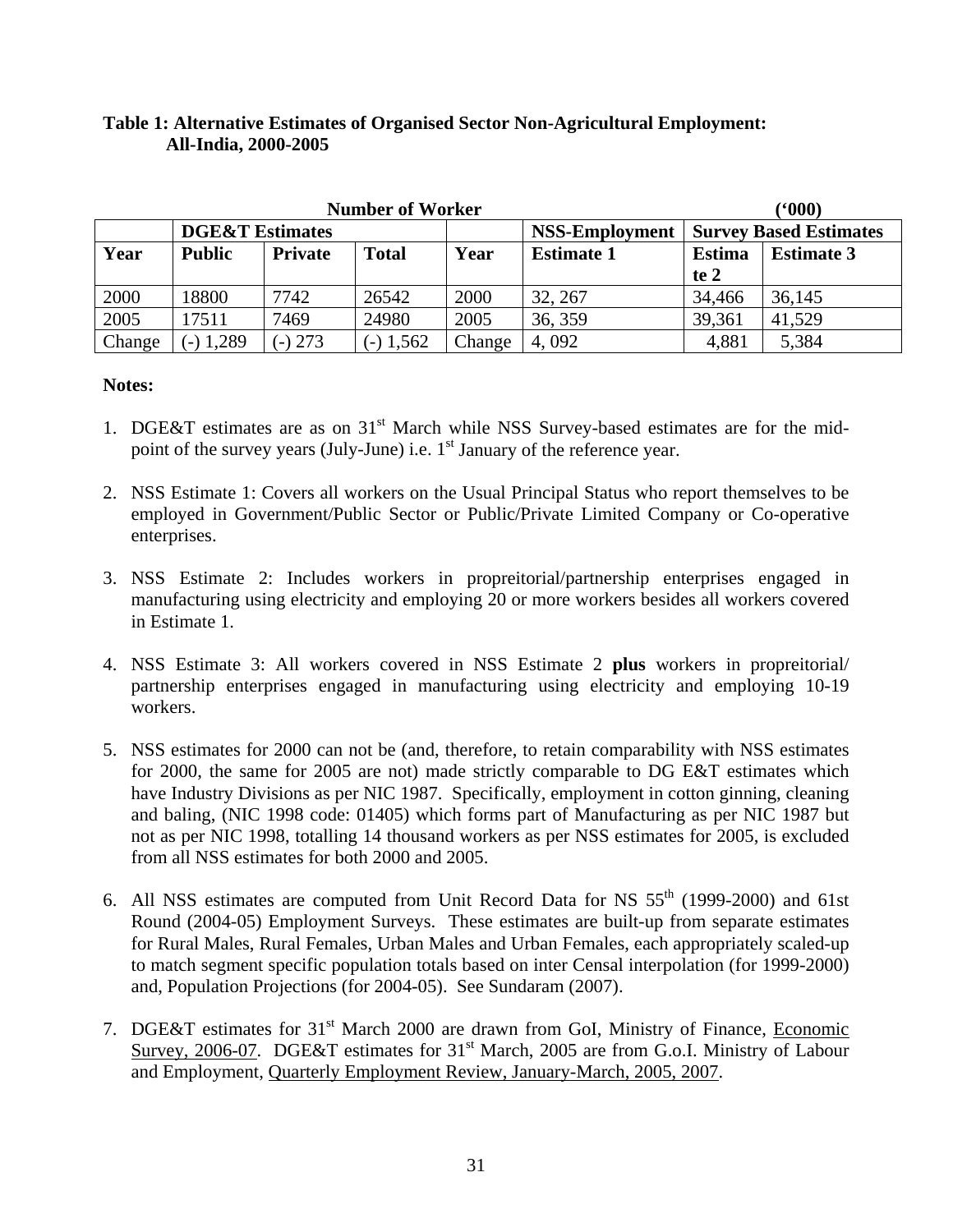## **Table 2: Alternative Estimates of Employment in the Organised Manufacturing Sector, All-India, 1999-2000-2004-05**

|            | <b>Number of Persons Engaged in Manufacturing Employment</b> |       |                 |                |                |  |  |  |  |
|------------|--------------------------------------------------------------|-------|-----------------|----------------|----------------|--|--|--|--|
| Year       | DGE&T                                                        | ASI   | NSS Estimates 1 | NSS Estimate 2 | NSS Estimate 3 |  |  |  |  |
| 1999-2000  | 6,616                                                        | 8,052 | 6,037           | 8,237          | 9,915          |  |  |  |  |
| 2004-05    | 5,619                                                        | 8,301 | 7,147           | 10,149         | 12,317         |  |  |  |  |
| Increase / | $(-)997$                                                     | 249   | 1,110           | 1.897          | 2,402          |  |  |  |  |
| Decrease   |                                                              |       |                 |                |                |  |  |  |  |

- 1. Sources for the DGE&T and NSS estimates are as indicated in Table 1.
- 2. ASI estimates presented here relate to the Manufacturing Sector only and excludes the workers in NIC 1998 Industry Codes 38 or higher. These estimates are taken from Annual Survey of Industries (Factory Sector) vol. I 1999-2000 and CSO website, mospi.gov.in. (for the 2004-05 estimates).
- 3. For explanation of NSS estimates 1, 2 and 3, see notes to Table 1.
- 4. See Note 5 of Table 1.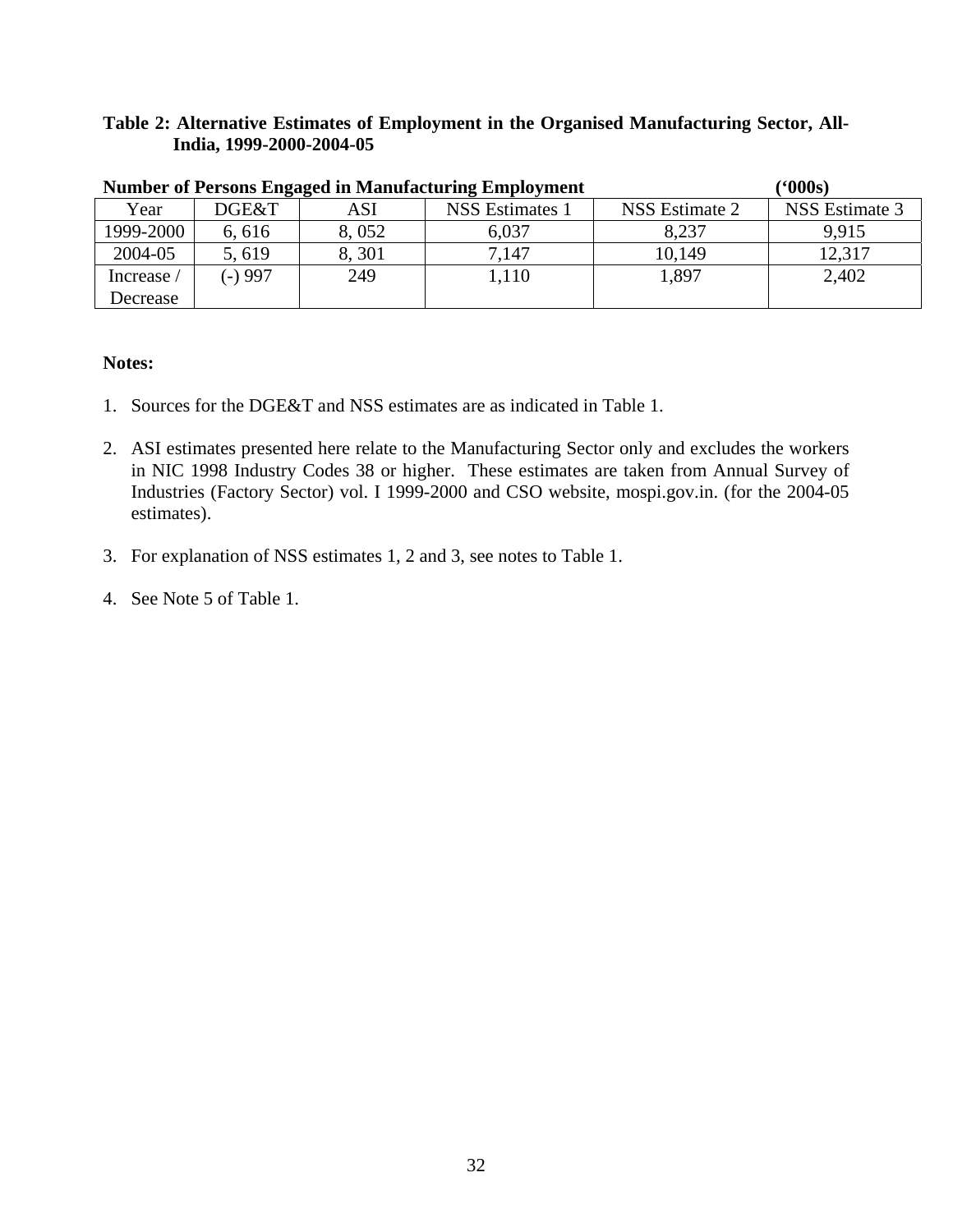### **Table 3: Alternative estimates of Organised Sector Non-Agricultural Work force by Industry Divisions (NIC 1987): All-India, 1999-2000-2004-05.**

## **Number of Workers in the Organised Sector**

 **('000s)** 

|                          | <b>DGE&amp;T</b> Estimates |        | <b>NSS Estimates</b> |                |
|--------------------------|----------------------------|--------|----------------------|----------------|
| <b>Industry Division</b> | 2000                       | 2005   | 2000                 | 2005           |
| 1. Mining & Quarrying    | 1,005                      | 1,093  | 648                  | 986            |
| $2+3$ . Manufacturing    | 6,616                      | 5,619  | 9915 (8237)          | 12,317 (10149) |
| 4. Electricity, Gas and  | 987                        | 909    | 975                  | 1,152          |
| Water                    |                            |        |                      |                |
| 5. Construction          | 1,149                      | 960    | 1,680                | 1437           |
| 6. Trade, Hotels &       | 493                        | 559    | 1,152                | 895            |
| Restaurants              |                            |        |                      |                |
| 7. Transport,            | 3,147                      | 2,837  | 3,312                | 3,458          |
| Communication &          |                            |        |                      |                |
| Storage                  |                            |        |                      |                |
| 8. FIREBS                | 1,654                      | 1,931  | 1,919                | 2,993          |
| 9. Social, Community     | 11,494                     | 11,072 | 16,544               | 18,291         |
| and Personal Services    |                            |        |                      |                |
| All                      | 26,545                     | 24,980 | 36,145 (34,466)      | 41,529         |
|                          |                            |        |                      | (39, 361)      |

Source: See Notes to Table 1.

- 1. NSS estimates are as per NIC 1987 to make them comparable to DGE&T estimates.
- 2. NSS Estimates for the Manufacturing Sector (and, the corresponding estimates for total nonagricultural workforce) corresponds to NSS Estimate 3 of Table 2 (Table 1). The figures within brackets against Manufacturing (all non-agriculture) are the same as NSS Estimate 2 in Table 2 (Table 1).
- 3. See Note 5 of Table 1.
- 4. FIREBS: Finance, Insurance, Real Estate and Business Services.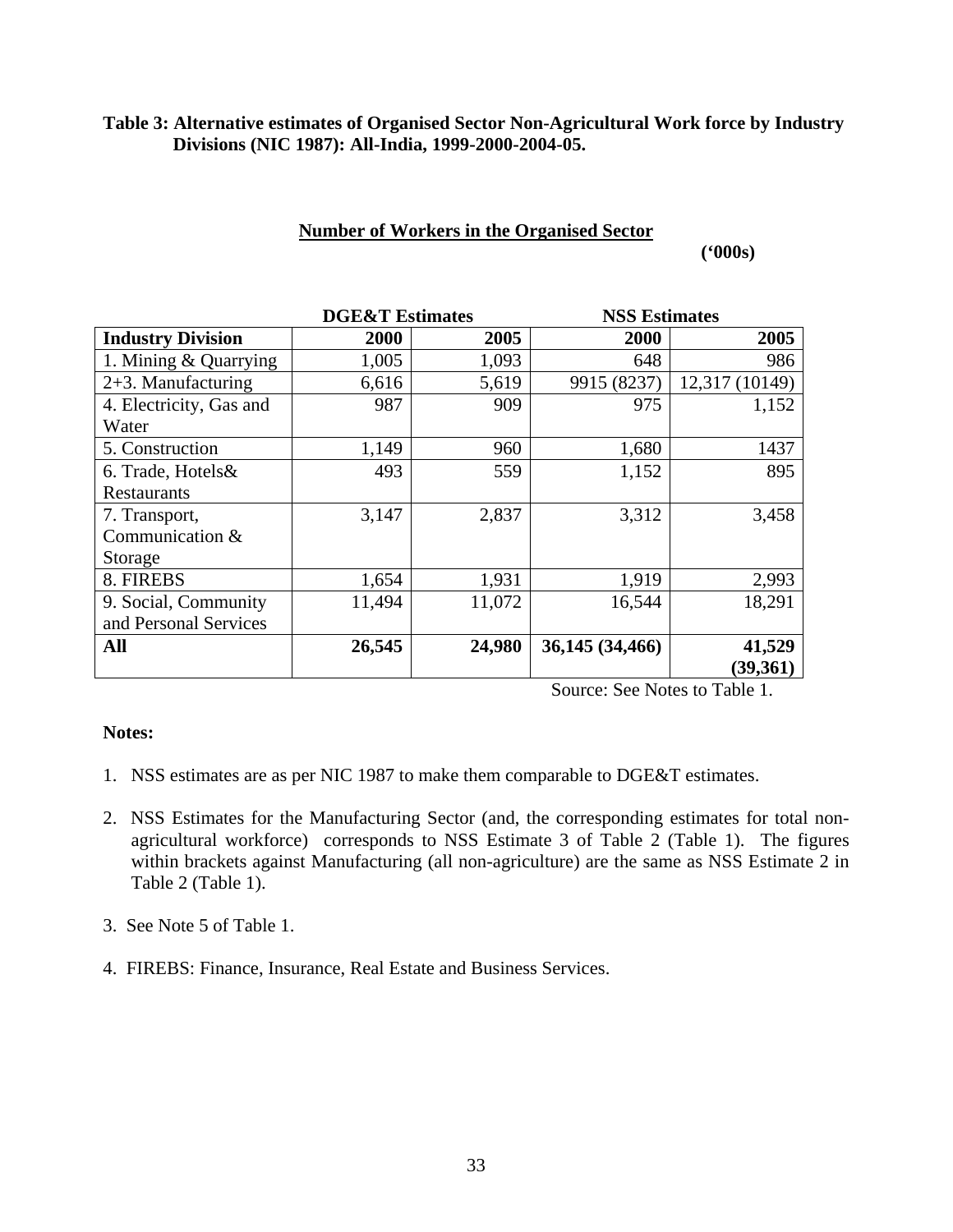**Table 4: Industrial Distribution of Usual (Principal) Status Workers in Govt/Public Sector, Public/Private Ltd. Companies and Cooperatives by Gender and Rural-Urban Location as per NSS Employment-Unemployment Surveys: All-India, 1999-2000-2004-2005** 

|                      |         |         |           |        | <b>Number of Workers</b> | (600s)  |         |           |        |         |
|----------------------|---------|---------|-----------|--------|--------------------------|---------|---------|-----------|--------|---------|
| <b>Industry</b>      |         |         | 1999-2000 |        |                          |         |         | 2004-2005 |        |         |
| <b>Division</b>      |         |         |           |        |                          |         |         |           |        |         |
|                      | Rural   | Urban   | Males     | Femal  | Persons                  | Rural   | Urban   | Males     | Femal  | Persons |
|                      |         |         |           | es     |                          |         |         |           | es     |         |
| Mining $&$           | 230     | 418     | 598       | 50     | 648                      | 348     | 638     | 931       | 55     | 986     |
| Quarrying            |         |         |           |        |                          |         |         |           |        |         |
| Manufact             | 3270    | 6645    | 8689      | 1226   | 9915                     | 3935    | 8382    | 10636     | 1681   | 12317   |
| uring                | (2670)  | (5567)  | (7212)    | (1025) | (8237)                   | (3485)  | (6664)  | (8698)    | (1451) | (10149) |
| Electricity          | 404     | 571     | 943       | 32     | 975                      | 465     | 687     | 1094      | 58     | 1152    |
| , Gas $\&$           |         |         |           |        |                          |         |         |           |        |         |
| Water                |         |         |           |        |                          |         |         |           |        |         |
| Const                | 971     | 709     | 1434      | 246    | 1680                     | 1015    | 422     | 1223      | 214    | 1437    |
| ruction              |         |         |           |        |                          |         |         |           |        |         |
| Trade,               | 187     | 965     | 1052      | 100    | 1152                     | 305     | 590     | 806       | 89     | 895     |
| Hotels &             |         |         |           |        |                          |         |         |           |        |         |
| Restaurants          |         |         |           |        |                          |         |         |           |        |         |
| Transport,           | 1031    | 2281    | 3097      | 215    | 3312                     | 1036    | 2422    | 3233      | 225    | 3458    |
| Communi              |         |         |           |        |                          |         |         |           |        |         |
| cation &             |         |         |           |        |                          |         |         |           |        |         |
| Storage              |         |         |           |        |                          |         |         |           |        |         |
| <b>FIREBS</b>        | 395     | 1524    | 1681      | 238    | 1919                     | 566     | 2427    | 2520      | 473    | 2993    |
| Social               | 6472    | 10072   | 12890     | 3654   | 16544                    | 7248    | 11013   | 13538     | 4753   | 18291   |
| Communit             |         |         |           |        |                          |         |         |           |        |         |
| y &                  |         |         |           |        |                          |         |         |           |        |         |
| Personal<br>Services |         |         |           |        |                          |         |         |           |        |         |
| All                  | 12960   | 23185   | 30384     | 5761   | 36145                    | 14918   | 26611   | 33981     | 7548   | 41529   |
|                      | (12360) | (22107) | (28907)   | (5560) | (34467)                  | (14468) | (24893) | (32043)   | (7318) | (39361) |
|                      |         |         |           |        |                          |         |         |           |        |         |

Sources: See Table 1

- 1. FIREBS: Finance, Insurance, Real Estate and Business Services.
- 2. NSS Estimates for the Manufacturing Sector (and, the corresponding estimates for total nonagricultural workforce) corresponds to NSS Estimate 3 of Table 2 (Table 1). The figures within brackets against Manufacturing (all non-agriculture) are the same as NSS Estimate 2 in Table 2 (Table 1).
- 3. See Note 5 of Table 1.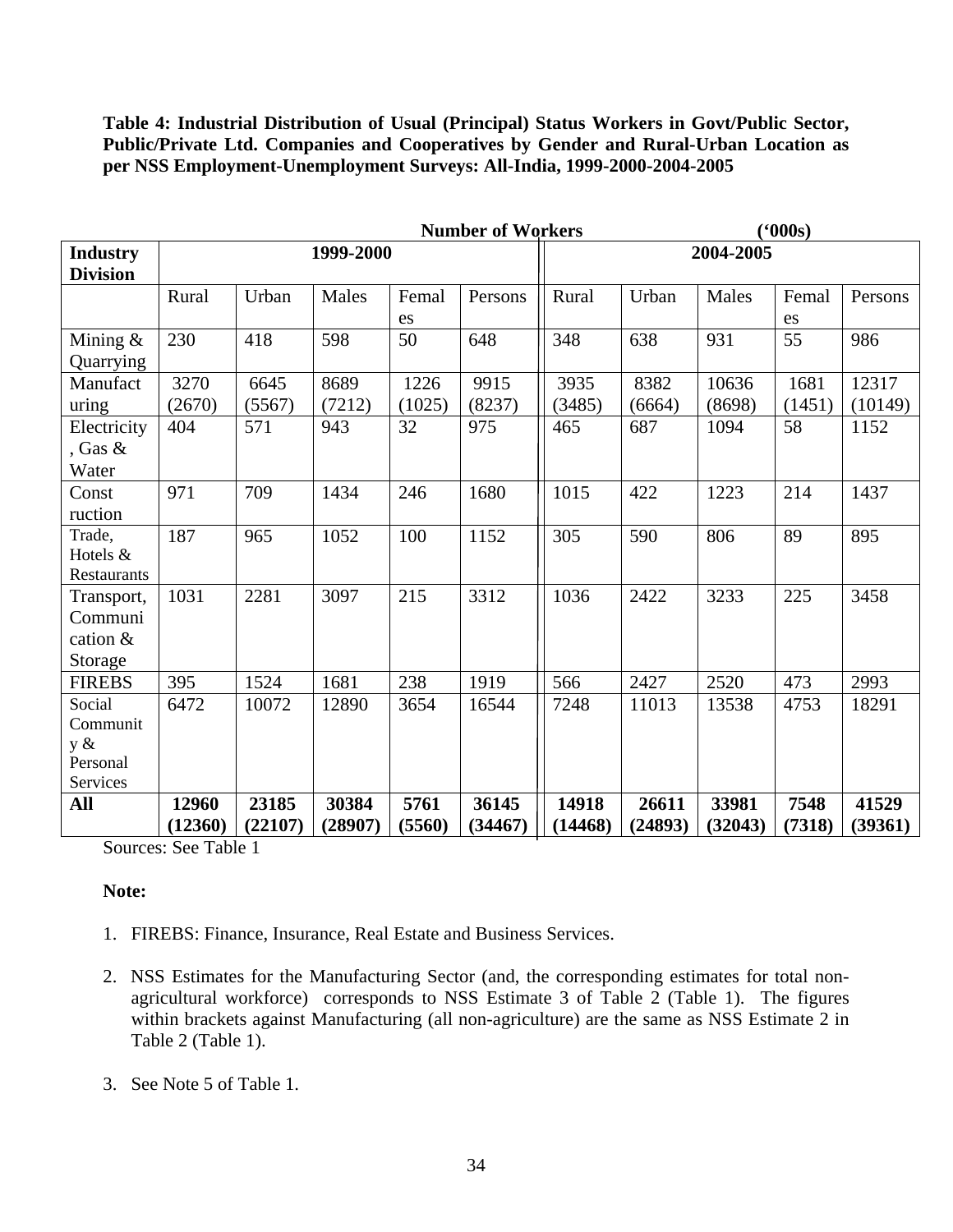**Table 5: Activity status composition of Organised Sector Workers in Non-Agriculture by Gender and Rural-Urban Location: All-India, 2004-05.** 

| Panel A: Workers in Government/Public Sector, Public/Private Limited Companies and |
|------------------------------------------------------------------------------------|
| Co-operations.                                                                     |

|                     |                    | <b>Number of Workers by Activity Status</b> |                    |                | (000s)               |
|---------------------|--------------------|---------------------------------------------|--------------------|----------------|----------------------|
| <b>Activity</b>     | <b>Rural Males</b> | <b>Rural</b>                                | <b>Urban Males</b> | <b>Urban</b>   | <b>Total Persons</b> |
| <b>Status</b>       |                    | <b>Females</b>                              |                    | <b>Females</b> |                      |
| <b>RWS Workers</b>  | 8,985              | 2,311                                       | 17,868             | 3,915          | 33,079               |
| Casual Lab in       | 256                | 111                                         | 79                 | 13             | 459                  |
| Pub. Workers        |                    |                                             |                    |                |                      |
| <b>Other Casual</b> | 1,155              | 276                                         | 674                | 132            | 2,237                |
| Labour              |                    |                                             |                    |                |                      |
| Self-               | 204                | 77                                          | 266                | 37             | 584                  |
| Employed            |                    |                                             |                    |                |                      |
| All                 | 10,600             | 2,775                                       | 18,887             | 4,097          | 36,359               |

## **Panel B: Workers in Partnership/Propreitorial Enterprises Engaged in Manufacturing Using Electricity with 10 more workers.**

| (600)<br><b>Number of Workers by Activity-Status</b> |                    |                |                    |                |                     |  |  |  |  |  |
|------------------------------------------------------|--------------------|----------------|--------------------|----------------|---------------------|--|--|--|--|--|
| <b>Activity</b>                                      | <b>Rural Males</b> | <b>Rural</b>   | <b>Urban Males</b> | <b>Urban</b>   | <b>Total Person</b> |  |  |  |  |  |
| <b>Status</b>                                        |                    | <b>Females</b> |                    | <b>Females</b> |                     |  |  |  |  |  |
| <b>RWS Workers</b>                                   | 721                | 79             | 2,324              | 316            | 3,441               |  |  |  |  |  |
| <b>Other Casual</b>                                  | 574                | 136            | 486                | 79             | 1,274               |  |  |  |  |  |
| Labourers                                            |                    |                |                    |                |                     |  |  |  |  |  |
| Self-                                                | 25                 | 8              | 364                | 58             | 455                 |  |  |  |  |  |
| Employed                                             |                    |                |                    |                |                     |  |  |  |  |  |
| All                                                  | 1,320              | 223            | 3,174              | 453            | 5,170               |  |  |  |  |  |

Source: Unit Record Data, NSS 61<sup>st</sup> Rural Employment-Unemployment Survey, 2004-05.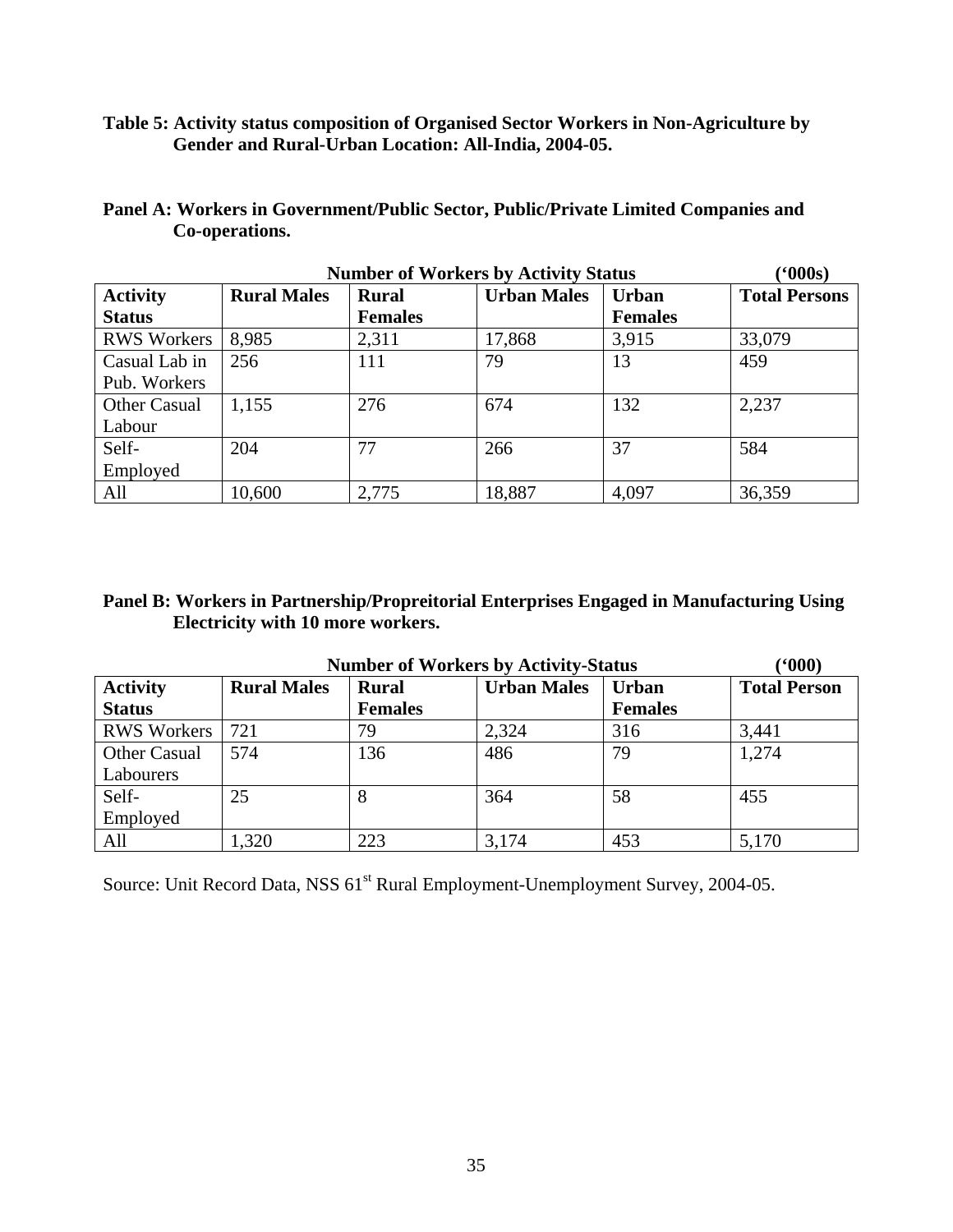**Table 6: Job Contracts and Access To Benefits of RWS Workers and Other Casual Labourers in the Organised Non-Agricultural Sector by Gender and Rural-Urban Location and Enterprise Type: All-India, 2004-05** 

|                |                   |       | <b>Panel A: Regular Wage/Salary Workers</b>    |       |         |            | (Percentage)                                                                                    |         |       |         |            |                                    |
|----------------|-------------------|-------|------------------------------------------------|-------|---------|------------|-------------------------------------------------------------------------------------------------|---------|-------|---------|------------|------------------------------------|
| Sl.<br>No.     | <b>Benefits</b>   |       | <b>Enterprise Type 5-7-all Non-Agriculture</b> |       |         |            | <b>Enterprise Type 1-4 in Manufacturing using</b><br><b>Electricity With 10 or more workers</b> |         |       |         |            | <b>Total Org.</b><br><b>Sector</b> |
|                |                   | Rural | Rural                                          | Urban | Urban   | All Areas  | Rural                                                                                           | Rural   | Urban | Urban   | All Areas  | All Areas                          |
|                |                   | Males | Females                                        | Males | Females | (Males $&$ | Males                                                                                           | Females | Males | Females | (Males $&$ | (Males $&$                         |
|                |                   |       |                                                |       |         | Females)   |                                                                                                 |         |       |         | Females)   | Females)                           |
| $\mathbf{1}$   | No Written        | 32.5  | 36.9                                           | 31.0  | 29.7    | 31.6       | 88.1                                                                                            | 92.2    | 77.9  | 76.5    | 80.2       | 36.2                               |
|                | Contract          |       |                                                |       |         |            |                                                                                                 |         |       |         |            |                                    |
| 2              | Temporary         | 17.0  | 26.6                                           | 12.4  | 19.0    | 15.4       | 38.5                                                                                            | 51.9    | 45.8  | 51.6    | 44.9       | 18.2                               |
|                | <b>Employment</b> |       |                                                |       |         |            |                                                                                                 |         |       |         |            |                                    |
| 3              | No Paid           | 19.5  | 30.3                                           | 13.2  | 17.5    | 16.3       | 66.2                                                                                            | 79.8    | 68.4  | 70.0    | 68.2       | 21.2                               |
|                | Leave             |       |                                                |       |         |            |                                                                                                 |         |       |         |            |                                    |
| $\overline{4}$ | NO SSBs           | 25.7  | 46.4                                           | 16.0  | 24.7    | 21.8       | 71.7                                                                                            | 77.2    | 72.3  | 68.2    | 71.9       | 26.5                               |
|                |                   |       |                                                |       |         |            |                                                                                                 |         |       |         |            |                                    |
| $\overline{5}$ | All SSBs          | 47.4  | 31.7                                           | 55.4  | 52.1    | 51.2       | 4.4                                                                                             | 11.5    | 9.1   | 9.2     | 8.2        | 47.2                               |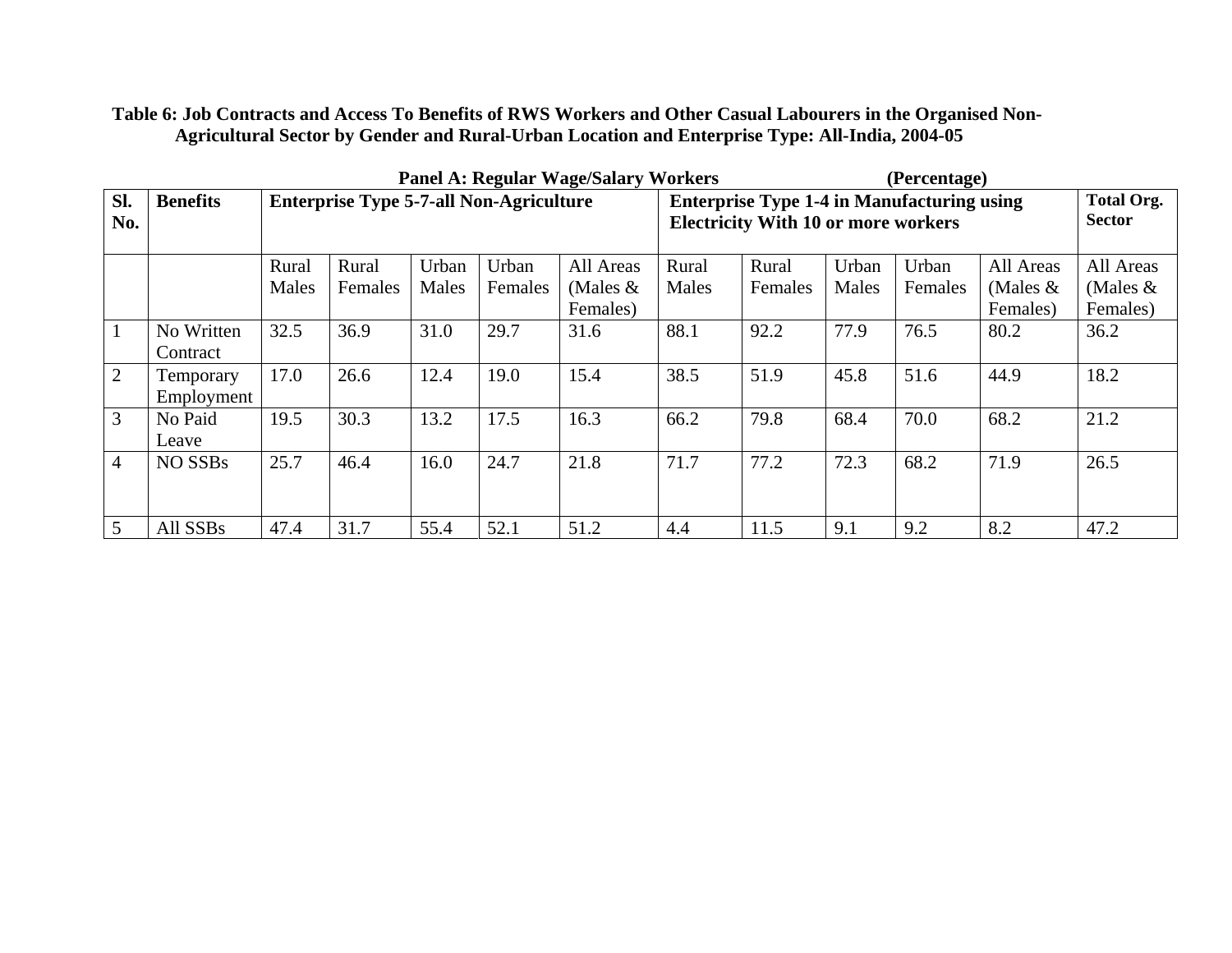|                | <b>Panel B: Other Casual Labourers</b><br>(Percentage) |       |         |       |                                         |           |       |                                                   |            |            |           |                   |
|----------------|--------------------------------------------------------|-------|---------|-------|-----------------------------------------|-----------|-------|---------------------------------------------------|------------|------------|-----------|-------------------|
| SI.            |                                                        |       |         |       | Enterprise type 5-7-all non-agriculture |           |       | <b>Enterprise type 1-4 in Manufacturing using</b> |            |            |           |                   |
| No.            |                                                        |       |         |       |                                         |           |       | <b>Electricity with 10 or more workers</b>        |            |            |           | <b>Total Org.</b> |
|                |                                                        |       |         |       |                                         |           |       |                                                   |            |            |           | <b>Sector</b>     |
|                |                                                        | Rural | Rural   | Urban | Urban                                   | All Areas | Rural | Rural                                             | Urban      | Urban      | All Areas | All Areas         |
|                |                                                        | Males | Females | Males | Females                                 | (Male $&$ | Males | Females                                           | Males      | Females    | (Male &   | (Male $\&$        |
|                |                                                        |       |         |       |                                         | Females)  |       |                                                   |            |            | Females)  | Females)          |
|                | No Written                                             | 94.0  | 96.4    | 89.7  | 96.3                                    | 93.1      | 99.5  | 91.1                                              | 99.4       | 100.0      | 98.7      | 95.1              |
|                | Contract                                               |       |         |       |                                         |           |       |                                                   |            |            |           |                   |
|                |                                                        |       |         |       |                                         |           |       |                                                   |            |            |           |                   |
| $\overline{2}$ | Temporary                                              | 69.0  | 66.6    | 77.0  | 92.0                                    | 72.5      | 53.2  | 66.5                                              | 58.0       | 55.8       | 56.7      | 66.7              |
|                | Employ-                                                |       |         |       |                                         |           |       |                                                   |            |            |           |                   |
|                | ment                                                   |       |         |       |                                         |           |       |                                                   |            |            |           |                   |
| 3              | No Paid                                                | 96.3  | 95.6    | 97.5  | 99.2                                    | 96.8      | 100.0 | 95.3                                              | 100.0      | 100.0      | 99.6      | 97.8              |
|                | Leave                                                  |       |         |       |                                         |           |       |                                                   |            |            |           |                   |
| 4              | No SSBs                                                | 96.3  | 95.8    | 95.5  | 95.2                                    | 95.9      | 97.9  | 91.6                                              | 97.7       | 98.1       | 97.2      | 96.4              |
|                |                                                        |       |         |       |                                         |           |       |                                                   |            |            |           |                   |
|                |                                                        |       |         |       |                                         |           |       |                                                   |            |            |           |                   |
| 5              | All SSBs                                               | 0.7   | 1.1     | 2.3   | 1.6                                     | 1.3       | 0.8   | 0.4                                               | <b>NIL</b> | <b>NIL</b> | 0.4       | 1.0               |

## **Notes:**

1. Enterprise Type 5 Thru 7 covers Government/ Public Sector; Public/Private Limited Companies; and, Co-operatives.

2. Enterprise Type 1 Thru 4 Covers Proprietory and Partnership Enterprises.

3. Computed from Unit Record Data of NSS 61<sup>st</sup> Round Employment-Unemployment Survey, 2004-05.

4. SSBs: Social Security B enefits. These are: Pension/Provident Fund (PF); Gratuity; Health Care and Maternity Benefits.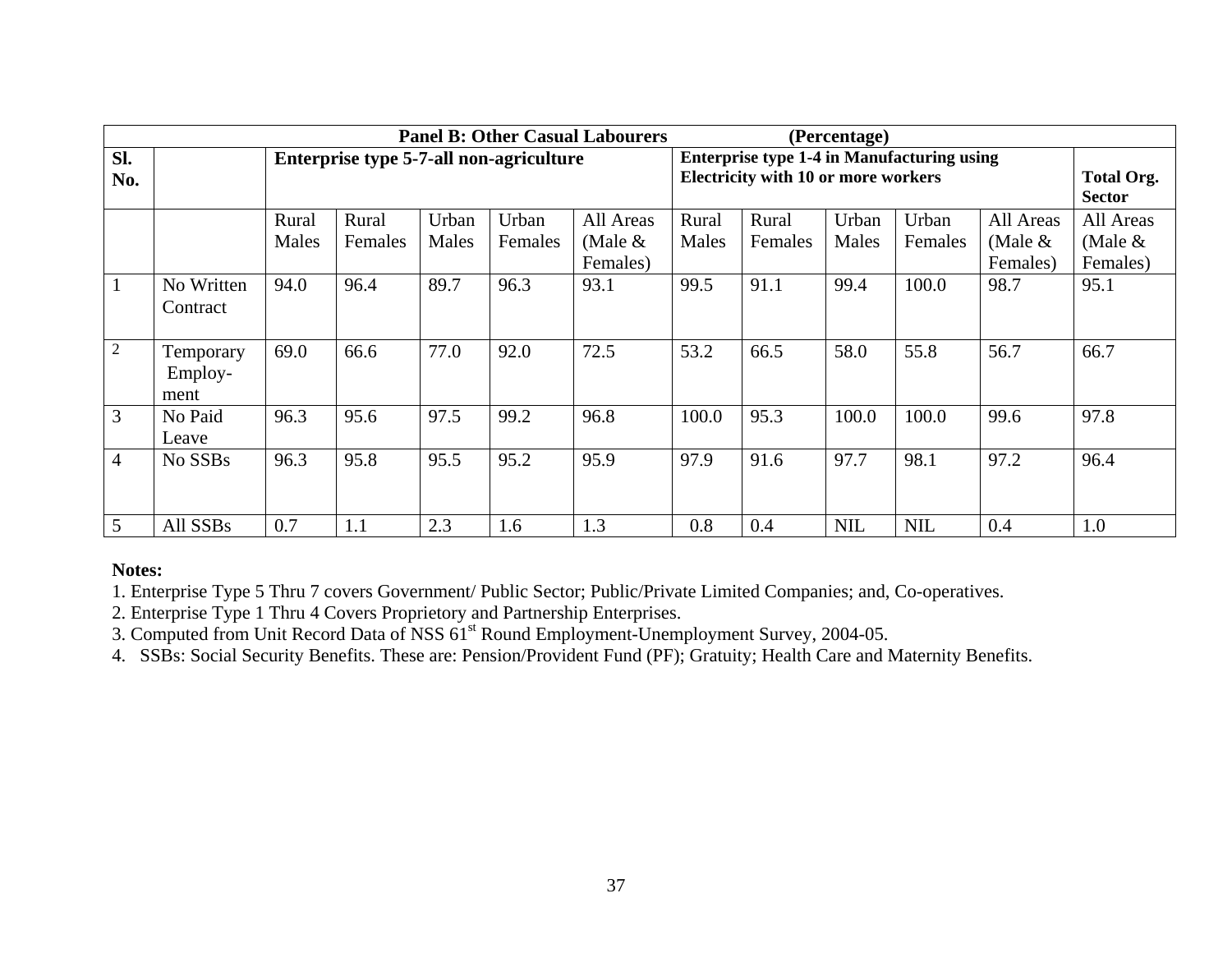|                 |                                                      |              | <b>Work Force (000)</b> |                    |                  | <b>Net Value-Added (Rs. Crores)</b> |                                     |              | <b>NVA Per Worker (Rs.)</b> |             |
|-----------------|------------------------------------------------------|--------------|-------------------------|--------------------|------------------|-------------------------------------|-------------------------------------|--------------|-----------------------------|-------------|
| <b>S.No.</b>    | <b>Ind. Division</b><br>(NIC 1998)                   | <b>Total</b> | <b>Organised</b>        | <b>Unorganised</b> | <b>Total</b>     | <b>Organised</b>                    | Unorganised                         | <b>Total</b> | Organised                   | Unorganised |
| $\overline{1}$  | Mining $&$<br>Quarrying                              | 1883         | 650                     | 1233               | 32975            | 30208                               | 2767                                | 175119       | 464738                      | 22441       |
| 2               | Manufacturing                                        | 44260        | 9903                    | 34357              | 206126           | 128653                              | 77473                               | 46572        | 129913                      | 22549       |
| $\overline{3}$  | Electricity, Gas &<br>Water                          | 1054         | 975                     | 79                 | 24204            | 23546                               | 658                                 | 229639       | 241497                      | 83291       |
| $\overline{4}$  | Construction                                         | 17747        | 1680                    | 16607              | 99312            | 40691                               | 58621                               | 55960        | 242208                      | 35299       |
| $5\overline{)}$ | Trade, Hotels &<br><b>Restaurants</b>                | 41453        | 1305                    | 40148              | 248196           | 38822                               | 209374                              | 59874        | 297487                      | 52151       |
| 6               | Transport,<br>Communication &<br>Storage             | 14848        | 3312                    | 11536              | 105793           | 46249                               | 59544                               | 71251        | 139641                      | 51616       |
| $\overline{7}$  | <b>FIREBS</b>                                        | 4925         | 1977                    | 2948               | 137516           | 110002                              | 27514                               | 279220       | 556409                      | 93331       |
| $\overline{8}$  | Social,<br>Community and<br><b>Personal Services</b> | 33727        | 16343                   | 17384              | 246738           | 189843                              | 56845                               | 73157        | 116162                      | 32700       |
| 9               | <b>Total Non-</b><br><b>Agriculture</b>              | 159897       | 36145                   | 123752             | 1100860          | 608014                              | 492846                              | 68848        | 168215                      | 39825       |
|                 |                                                      |              |                         |                    | Panel B: 2004-05 |                                     |                                     |              |                             |             |
|                 |                                                      |              | <b>Work Force (000)</b> |                    |                  |                                     | <b>Net Value-Added (Rs. Crores)</b> |              | <b>NVA Per Worker (Rs.)</b> |             |
| Sr.<br>No.      | <b>Ind. Division</b><br>(NIC 1998)                   | <b>Total</b> | <b>Organised</b>        | Unorganised        | <b>Total</b>     | Organised                           | Unorganised                         | <b>Total</b> | <b>Organised</b>            | Unorganised |
| 1               | Mining $&$                                           | 2548         | 996                     | 1552               | 42324            | 38982                               | 3342                                | 166107       | 391386                      | 21534       |
|                 | Quarrying                                            | (6.24)       | (8.91)                  | (4.71)             | (5.12)           | (5.23)                              | (3.85)                              | $(-1.05)$    | $(-3.38)$                   | $(-0.82)$   |
| $\overline{2}$  | Manufacturing                                        | 55900        | 12,304                  | 43,596             | 277237           | 181617                              | 95620                               | 49595        | 147608                      | 21933       |
|                 |                                                      | (4.78)       | (4.44)                  | (4.88)             | (6.11)           | (7.14)                              | (4.30)                              | (1.27)       | (2.59)                      | $(-0.55)$   |

## **Table 7: Employment, Net Value Added and Labour Productions in the Organised and the Unorganised Segments of Non-Agriculture by Broad Industry Divisions: All-India, 1999-2000-2004-05.**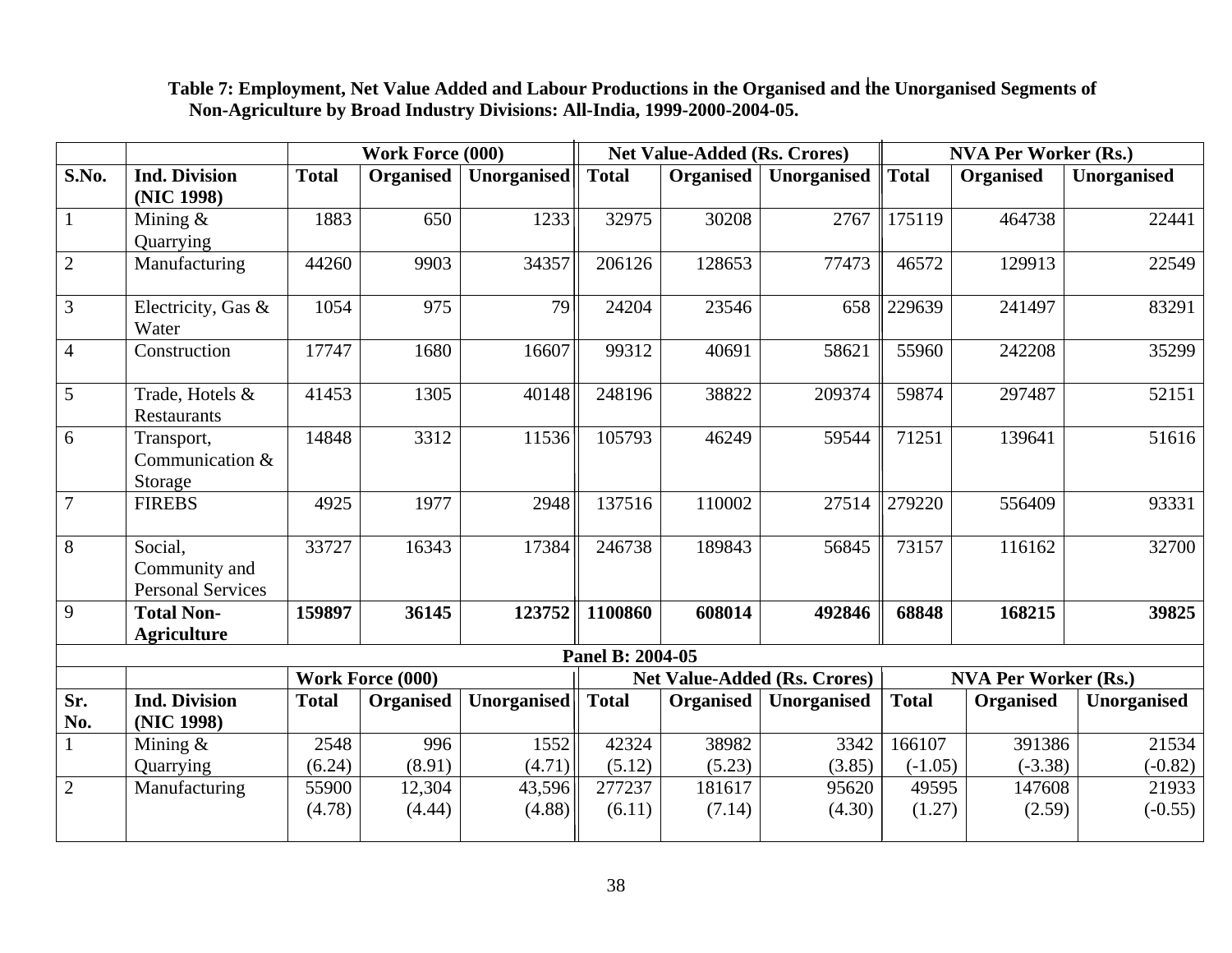| 3 | Electricity, Gas &       | 1211   | 1152      | 59        | 28727   | 27363   | 1364    | 237217    | 237526    | 231186  |
|---|--------------------------|--------|-----------|-----------|---------|---------|---------|-----------|-----------|---------|
|   | Water                    | (2.82) | (3.39)    | $(-5.67)$ | (3.49)  | (3.05)  | (15.70) | (0.65)    | $(-0.33)$ | (22.65) |
| 4 | Construction             | 25998  | 1437      | 24561     | 150510  | 56533   | 93977   | 57893     | 393410    | 38263   |
|   |                          | (7.94) | $(-3.08)$ | (8.14)    | (8.67)  | (6.80)  | (9.90)  | (0.68)    | (10.19)   | (1.63)  |
| 5 | Trade, Hotels &          | 49593  | 967       | 48626     | 365739  | 59768   | 305971  | 73748     | 618077    | 62923   |
|   | Restaurants              | (3.65) | $(-5.82)$ | (3.91)    | (8.06)  | (9.01)  | (7.88)  | (4.26)    | (15.75)   | (3.83)  |
| 6 | Transport,               | 18587  | 3458      | 15129     | 202097  | 84580   | 117517  | 108730    | 244592    | 77677   |
|   | Communication &          | (4.59) | (0.87)    | (5.57)    | (13.82) | (12.83) | (14.57) | (8.82)    | (11.86)   | (8.52)  |
|   | Storage                  |        |           |           |         |         |         |           |           |         |
|   | <b>FIREBS</b>            | 7780   | 3021      | 4759      | 213974  | 165144  | 48830   | 275031    | 546473    | 102627  |
|   |                          | (9.58) | (8.86)    | (10.04)   | (9.24)  | (8.47)  | (12.16) | $(-0.30)$ | $(-0.36)$ | (1.91)  |
| 8 | Social,                  | 37619  | 18194     | 19425     | 316853  | 229140  | 87713   | 84227     | 125943    | 45155   |
|   | Community and            | (2.21) | (2.17)    | (2.25)    | (5.13)  | (3.83)  | (9.06)  | (2.86)    | (1.63)    | (6.67)  |
|   | <b>Personal Services</b> |        |           |           |         |         |         |           |           |         |
| 9 | <b>Total Non-</b>        | 199236 | 41529     | 157707    | 1597461 | 843127  | 754334  | 80179     | 203021    | 47831   |
|   | <b>Agriculture</b>       | (4.50) | (2.82)    | (4.97)    | (7.73)  | (6.76)  | (8.89)  | (3.09)    | (3.83)    | (3.73)  |
|   |                          |        |           |           |         |         |         |           |           |         |

## **Note:**

1. Workforce estimates by Industry Division are as per NIC 1998 to correspond to NIC codes used for NVA estimates.

- 2. See Note 2 in Table 4.
- 3. Estimates of NVA for the Finance, Insurance, Real Estate and Business Services (FIREBS) **exclude** Rental Income (mostly imputed) from ownership of dwellings. In the absence of estimates of capital consumption allowance (CCA) separately for dwellings, the figures for CCA for ownership of dwellings and Business Services is deducted from the GDP from ownership of dwellings to derive net value-added from ownership of dwellings and excluded from the estimates of NVA for the FIREBS sector total and for unorganized sector.
- 4. Workforce estimates (total) by Industry are drawn from Sundaram (2007).
- 5. All estimates of NVA and NVA per Worker are at constant 1999-2000 prices. For 1999-2000, the orgainsed/unorganized breakup is directly available in NAS, 2007. For 2004-05 this is obtained by reference to a break-up available at current prices in NAS, 2007.
- 6. Figures within brackets below the level estimates for 2004-05 indicate the compound rate of growth (percent per annum) between 1999-2000 and 2004-05.
- 7. FIREBS: Finance, Insurance, Real Estate and Business Services.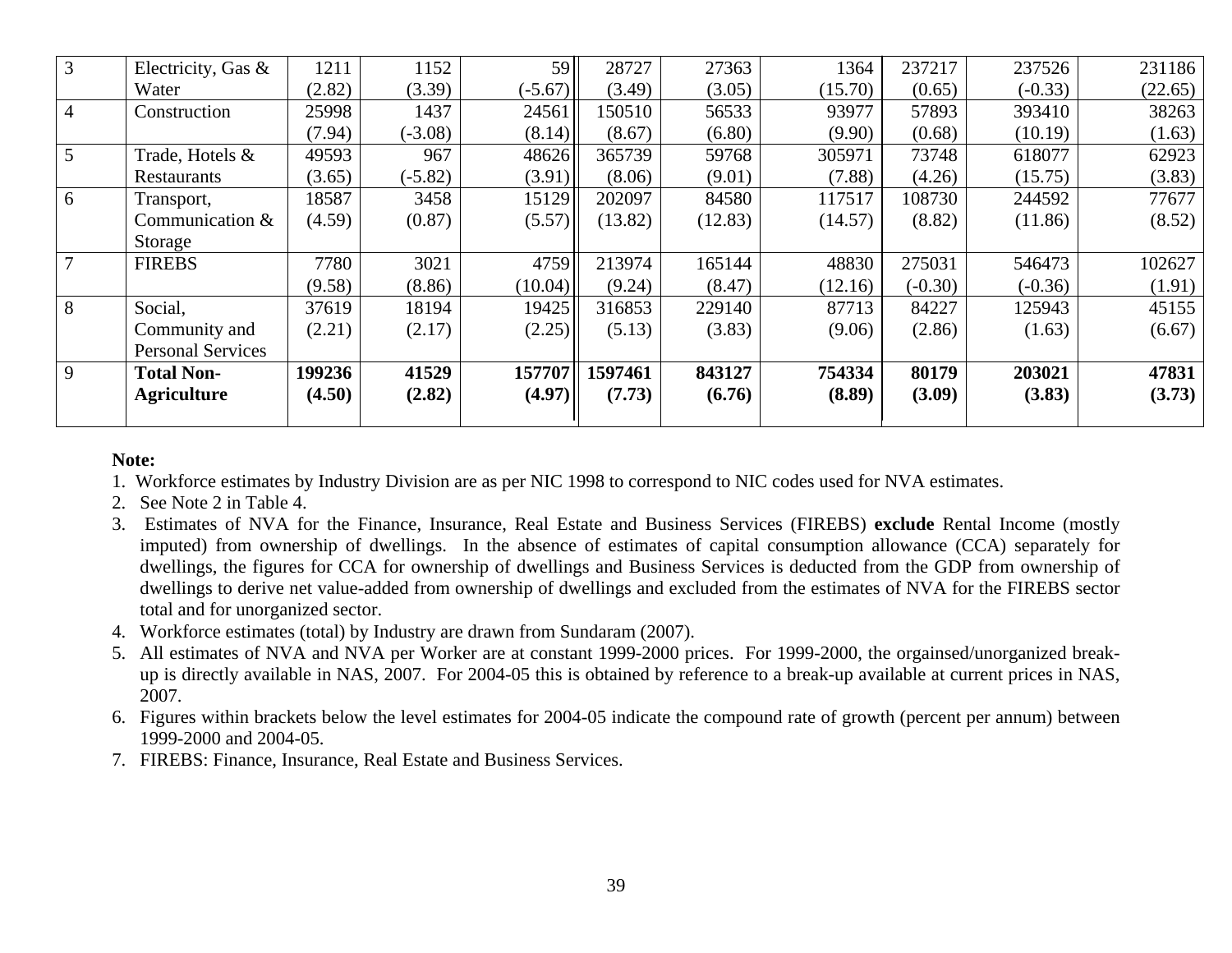## **Table 8: Average Daily Earnings of RWS workers and Other Casual Labourers in Non-Agricultural activities by Gender, Rural-Urban Location and by Type of Enterprise: All-India, 2004-05**

|                | <b>Rural Males</b> |            | <b>Rural Females</b> |                | <b>Urban Males</b> |                | <b>Urban Females</b> |                |
|----------------|--------------------|------------|----------------------|----------------|--------------------|----------------|----------------------|----------------|
| Ent.           | <b>RWS-</b>        | <b>OCL</b> | <b>RWS-</b>          | <b>OCL</b>     | <b>RWS-</b>        | <b>OCL</b>     | <b>OCL</b>           | <b>RWS-</b>    |
| <b>Type</b>    | <b>Workers</b>     | Workers    | <b>Workers</b>       | <b>Workers</b> | <b>Workers</b>     | <b>Workers</b> | Workers              | <b>Workers</b> |
| 1-4 Non-       | 68.20              | 65.82      | 36.79                | 41.87          | 87.97              | 67.49          | 41.64                | 38.92          |
| Factory        |                    |            |                      |                |                    |                |                      |                |
| 1-4            | 91.76              | 78.70      | 51.32                | 46.17          | 124.74             | 73.96          | 80.08                | 46.57          |
| Factory        |                    |            |                      |                |                    |                |                      |                |
| 5              | 238.60             | 65.18      | 136.22               | 43.74          | 324.00             | 72.52          | 277.37               | 64.84          |
| 6              | 176.41             | 66.13      | 59.11                | 37.33          | 271.94             | 76.86          | 225.41               | 54.40          |
| $\overline{7}$ | 160.00             | 64.77      | 93.78                | 43.24          | 178.32             | 59.11          | 171.48               | 99.13          |
| $5 - 7$        | 220.06             | 65.79      | 120.93               | 40.40          | 300.09             | 75.43          | 250.54               | 58.92          |

**Average Daily Earnings of Adult (15-59) Workers Rs. (0.00)** 

- 1. Computed from Unit Record Data.
- 2. Enterprise Type 1-4-Non-Factory: Proprietary/Partnership enterprises **excluding** such enterprises engaged in manufacturing using electrical and employing 10 or more workers i.e. those in the Factory Sector.
- 3. Enterprise Type 1-4-Factory: Proprietary/partnership enterprises engaged in Manufacturing in the Factory Sector.
- 4. Enterprise Type 5: Government/Public Sector.
- 5. Enterprise Type 6: Public/Private Limited Company.
- 6. Enterprise Type 7: Co-operative Societies/trust/other non-profit institutions.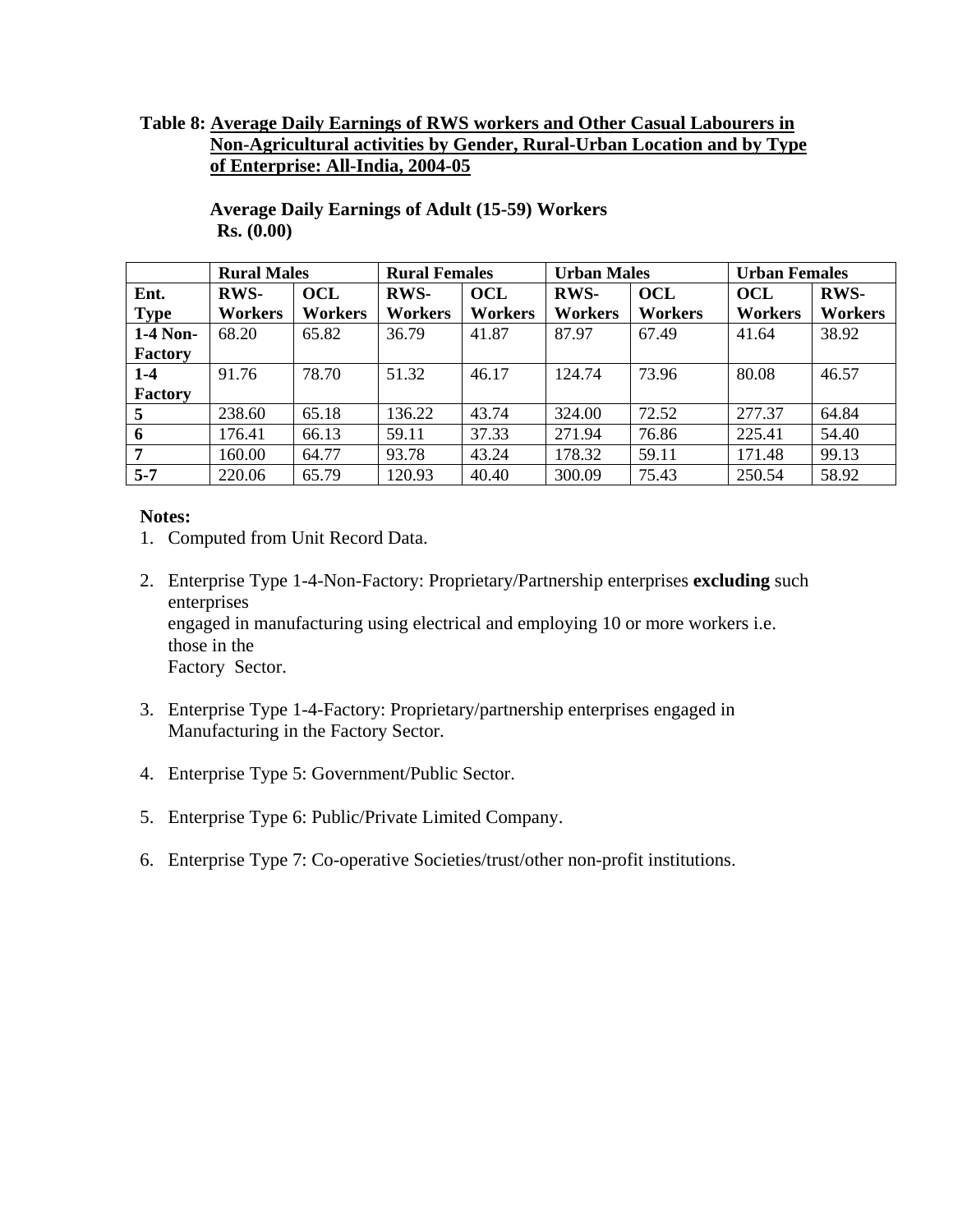## **Table 9: Percentage of Adult (15-59) Workers in Below Poverty-Line Households by Enterprise Type, Rural-Urban Location and Activity-Status: All-India, 2004-05.**

| <b>Enterprise</b>    | $\overline{\phantom{a}}$<br><b>RURAL</b> |            |         | <b>URBAN</b> |         |         |
|----------------------|------------------------------------------|------------|---------|--------------|---------|---------|
| <b>Type/Activity</b> | $1-4$                                    | $1-4$      | $5 - 7$ | $1 - 4$      | $1-4$   | $5 - 7$ |
| <b>Status</b>        | Non-                                     | Factory    |         | Non-         | Factory |         |
|                      | <b>Factory</b>                           |            |         | Factory      |         |         |
| Self-                | 18.61                                    | <b>NIL</b> | 17.00   | 21.96        | 6.32    | 10.54   |
| Employed             |                                          |            |         |              |         |         |
| RWS-                 | 11.89                                    | 5.98       | 5.76    | 16.77        | 7.45    | 4.67    |
| Workers              |                                          |            |         |              |         |         |
| <b>Other Casual</b>  | 25.78                                    | 16.64      | 23.99   | 40.97        | 24.74   | 26.55   |
| Labourers            |                                          |            |         |              |         |         |
| All                  | 19.77                                    | 10.76      | 8.44    | 23.75        | 10.01   | 5.62    |
|                      |                                          |            |         |              |         |         |

**Percentage of Adult (15-59) Workers in BPL Households**

- 1. Computed from Unit Record Data.
- 2. For methodology used for deriving estimates of percentage of workers in BPL households, see Sundaram and Tendulkar (2005).
- 3. For description of enterprise types, see notes to Table 8.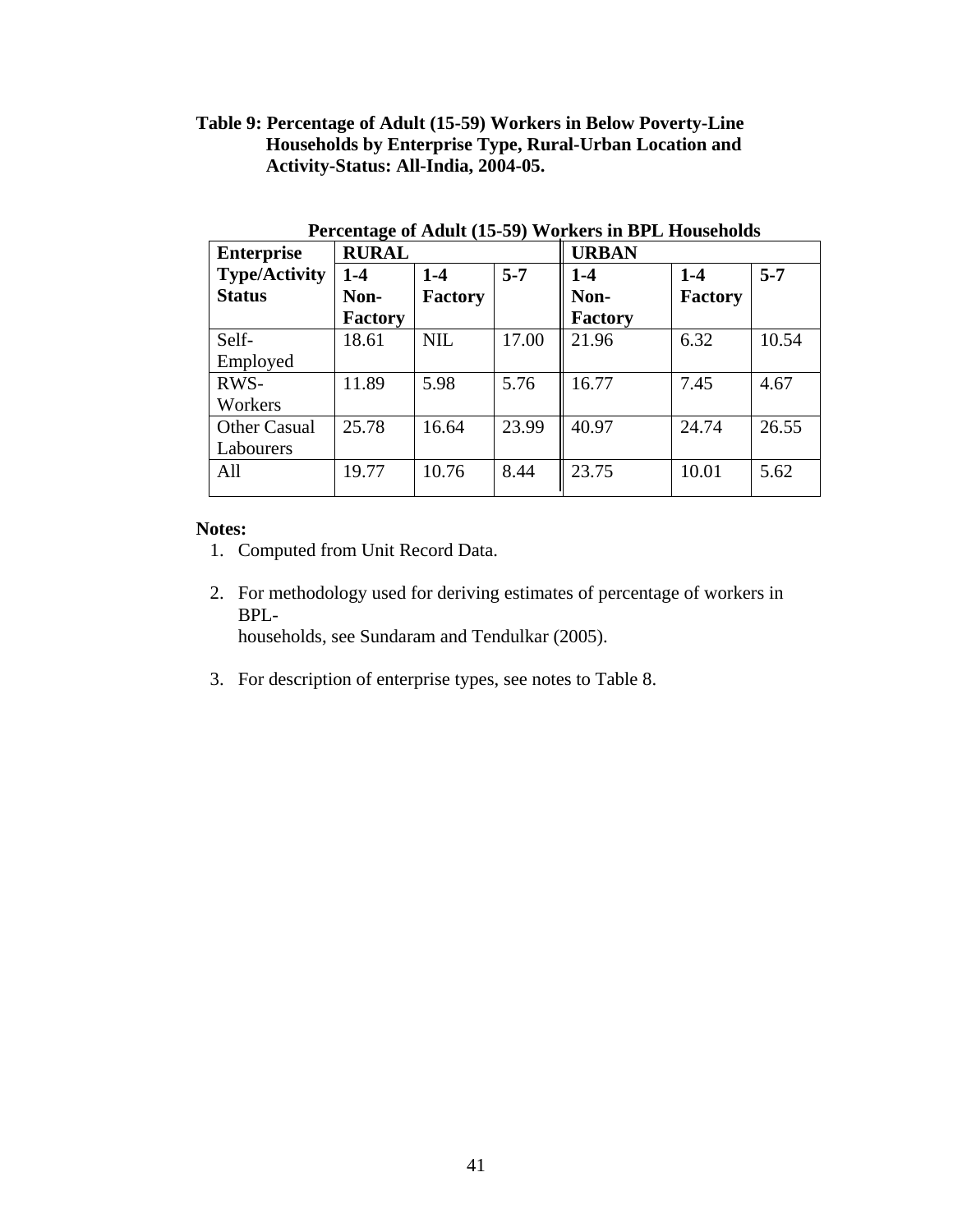### **Endnotes:**

1

<sup>1</sup> All Industrial establishments with 10 (20) or more workers if using (not using) electricity are covered by the Factories Act.

 $2<sup>2</sup>$  It needs to be stressed that the set of questions are addressed only to the workers on the Usual Principal Status workers in non-agriculture. In particular, it does not cover workers in non-agricultural on the subsidiary status.

3 This covered all workers in industry divisions 10-99 as per NIC 1998. Additionally, in the NSS 61<sup>st</sup> Round, workers in industry groups 012, 014 and 015 and division 02 (all as per NIC 1998) were also canvassed for these questions.

<sup>4</sup> Analysis of 55<sup>th</sup> Round Unit Record data showed the presence of a sizeable number of workers in manufacturing enterprises among proprietary and partnership enterprises that fall in the factory sector i.e., those using electricity and employing 10 or more workers.

<sup>5</sup> These estimates also match the estimates given in the NSS Report on Informal Sector and Conditions of Employment in India 2004-05 (GOI, NSSO, 2007) after they are scaled-up to reflect the population estimates for January 2005 in the four population segments as per the Export Group on Population Projections.

<sup>6</sup> Formally, Code 7, Others, used in the 1999-2000 survey includes "other units covering under ASI". However, our tabulation of Unit Record Data showed the presence of a substantial number of workers in proprietary/partnership enterprises engaged in manufacturing using electricity and employing 10 or more workers.

7 In its recent Report on Conditions of Work and Promotion of Livelihoods in the Unorganized Sector, the National Commission for Enterprises in the Unorganized Sector (NCEUS, for short) present an estimate of organized sector employment (See Table 1.1, p.4) that is much higher – 54.1 million for 1999-2000 and 62.6 million for 2004-05 – than our estimates (NCEUS, 2007). They have, however, not explained how they have arrived at these figures. As noted in footnote 5, our NSS Estimate 1 closely matches the estimates given in the published NSS Report for the number of workers in Government/public sector; public/private limited companies' and, co-operatives etc. – all taken together - after they are adjusted for the underlying population totals. The other components underlying our final estimate for total organized sector workforce in non-agricultural activities, have been fully explained in the Text.

It needs to be stressed that our estimates for 2004-05 excludes workers in NIC groups 012, 014, 015, 02 and 05 and cover only NIC groups strictly comparable to the estimates for 1999-2000. In 2004-05, appropriately adjusted for population, workers in the above noted excluded NIC groups totaled only 230,000. So that, even if we add these workers, the NSS-based estimate of total organized sector nonagricultural workforce would be 41.7 million. Of Course, doing so would render this estimate for 2004-05 non-agriculture non-comparable the estimates for 1999-2000.

8 All our discussion of the composition of the organized sector non-agricultural workforce are based on our final NSS-Survey based estimate (Estimate 3).

9 This leaves out the Casual Labourers in Public Works (forming just a shade over 1 percent of the organized sector workforce) and the self-employed for whom the set of questions have little meaning.

<sup>10</sup> Within the corporate sector, in rural areas, the RWS workers are overwhelmingly (72 percent for males and 76 percent for females) in the Government/Public Sector enterprises. Even in urban areas close to twothirds of RWS workers are in Government/Public Sector. About 31 percent of urban male RWS workers